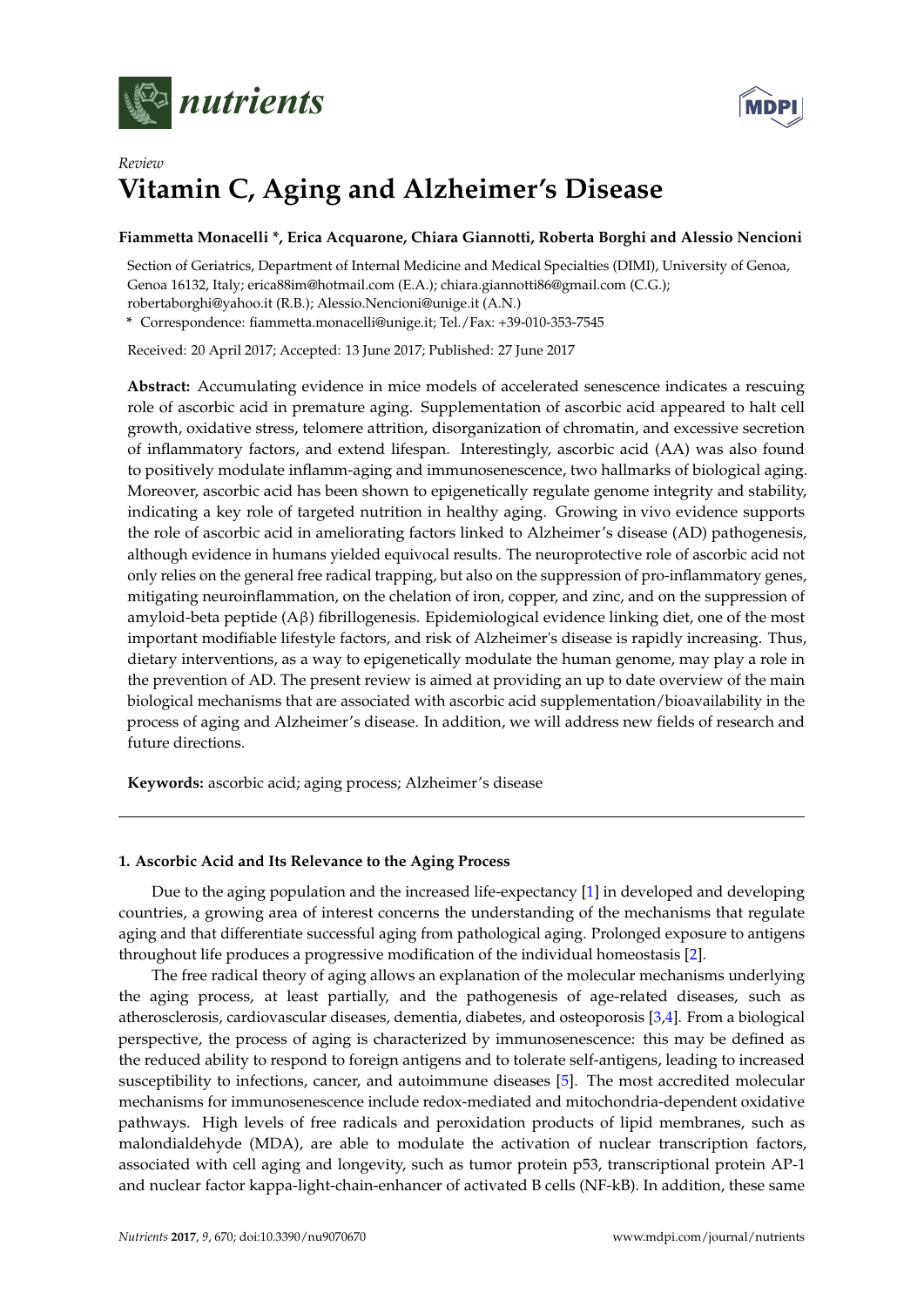mechanisms are responsible for altered T cell expression and the altered phenotype of immunological subpopulations [\[6\]](#page-17-5).

Oxidative stress is increasingly considered to be the major epigenetic factor for aging and also plays an important role in inducing the low-grade inflammation, as the two processes are strictly intertwined. This pro-inflammatory phenotype, defined 'inflamm-aging', is characterized by an increased expression of genes related to inflammation and to the immune response. Indeed, it is known that the increased serum levels of C reactive protein (CRP) and pro-inflammatory cytokines, such as interleukin-6 (IL-6) and tumor necrosis factor alpha (TNF-α) induce the activation of NF-KB mediated superoxide production in mitochondria, promoting the release of oxygen reactive species  $(ROS)$  [\[2](#page-17-1)[,6\]](#page-17-5).

Inflamm-aging is also associated with decreased nitric oxide (NO) bioavailability in the endothelial layer, which induces endothelial dysfunction. Inflamm-aging may be considered a biological background for both the aging process and the pathophysiological process of frailty in humans [\[7\]](#page-17-6).

The endogenous antioxidant enzymatic defense system superoxide dismutase (SOD), catalase and glutathione peroxidase (GSH) counteracts oxidative exogenous agents from diet and may undergo substantial decrease related to the aging process [\[8\]](#page-17-7). Accumulating evidence indicates that nutrition is a key relevant factor for inflamm-aging and an important modulator of the aging process as well [\[9–](#page-17-8)[11\]](#page-18-0).

Ascorbic acid (AA) is a powerful first-line antioxidant that mediates several beneficial effects on redox oxidative pathways and mitochondrial pathways on the immune system, on inflamm-aging, on endothelial integrity, and on lipoprotein metabolism [\[12](#page-18-1)[,13\]](#page-18-2). AA, a lactone with six carbon atoms, is synthesized from glucose in the liver of many species of mammals. Humans have evolutionarily lost the gulonolactone oxidase enzyme, essential for the synthesis of 2-keto-L-gulonolactone, its direct precursor. As a result, people absorb AA exclusively from the diet. AA enters the cells through the sodium-dependent vitamin C transporters SVCT1 and SVCT2, a process favored by the electrochemical sodium gradient: due to its high capacity and low affinity, SVCT1 assures the intestinal and renal absorption and reabsorption [\[14\]](#page-18-3).

All of the physiological and biochemical actions of AA are due to its ability to donate electrons (as a reducing agent). AA undergoes two consecutive and reversible oxidations: from the first electron loss, it generates an intermediate product, the ascorbate free radical (AFR), which is converted into dehydroascorbate (DHA) after the loss of the second electron. At physiological concentrations, AA is a powerful antioxidant and scavenger of free radicals in plasma and different tissues, including the central nervous system (CNS) [\[15,](#page-18-4)[16\]](#page-18-5).

AA is also implicated in the endothelial integrity associated with NO bioavailability [\[17\]](#page-18-6). The molecular mechanisms that induce endothelial dysfunction affect the enzyme NO synthase (eNOS) by impairing Gi- dependent signaling, decreasing mRNA stability for eNOS, and blocking eNOS translocation from the plasma membrane to the Golgi membranes. The reduced bioavailability of its substrate (L-arginine) or its co-factor (tetrahydrobiopterin BH4) was also observed [\[18\]](#page-18-7). Low levels of BH4 compromise eNOS function by promoting the transfer of electrons to oxygen molecules instead of L-arginine: in turn, eNOS produces a superoxide anion instead of generating NO [\[19\]](#page-18-8).

### **2. Ascorbic Acid, Epigenetic Modulation and Nutrigenomics**

In the last decades, the understanding of AA properties has undergone a major revolution, ranging from a simple antioxidant to a micronutrient, capable of epigenetic regulation [\[20,](#page-18-9)[21\]](#page-18-10).

Recent advances in epigenetics have identified a series of di-oxygenases  $Fe<sup>2+</sup>$  and 2 oxoglutarate (2OG-dependent) enzymes that catalyze the epigenetic modifications of DNA and histones. Some of these enzymes require ascorbate to maintain their catalytic activity. Therefore, the availability of ascorbate might affect the epigenome, with a potential impact on health and age-related diseases. Methylation in the C5 position of cytosine (5-methylcytosine, 5mC) is the most important and well-studied epigenetic mark of mammalian DNA, which plays an essential role in the transcriptional and in the maintenance of genome stability.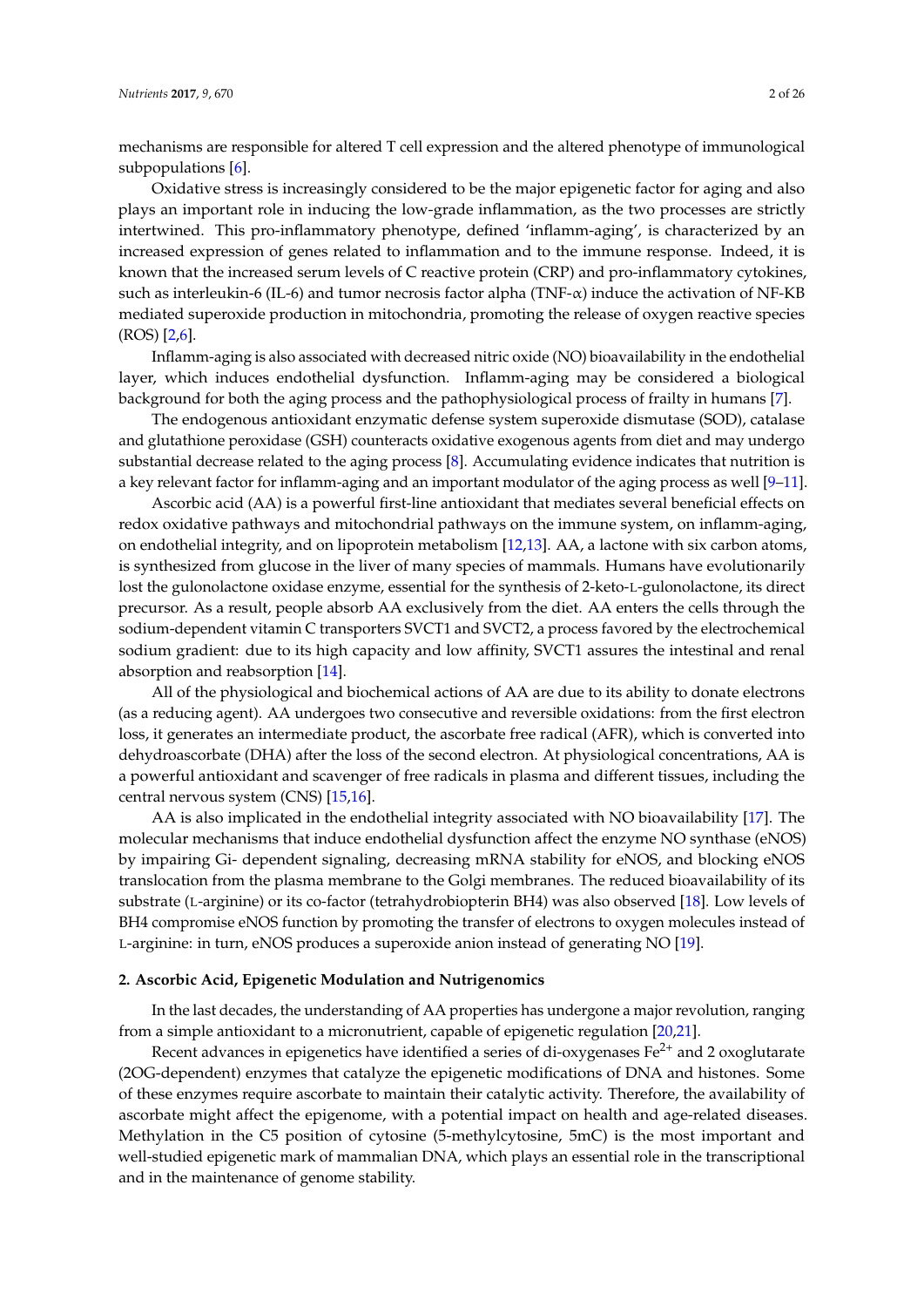DNA methyltransferase (DNMTs) is responsible for the transfer of a methyl group from the universal methyl donor, *S*-adenosyl-L-methionine (SAM), to the 5-position of cytosine residues in DNA. The presence of an unusual nucleotide, 5-hydroxymethylcytosine (5hmC) in mammalian DNA has been reported. Although 5hmC represents less than 1% of total nucleotides, high levels have been observed in the cerebellar Purkinje cells and in the granule neurons, suggesting a potential role For experiment in the cercle char Funnary cents and in the grandic neurons, *suggeoning* a potential reset for neuronal functions in epigenetic regulation. This nucleotide (5hmC) is formed by the activity of a group of enzymes, ten-eleven translocation methylcytosine dioxygenas (TET: TET1, TET2, TET3), that catalyze the ten-eleven translocation and oxidize 5mC to generate 5hmC. TET enzymes were shown to further oxidize 5hmC into 5-formylcytosine (5fC) and 5-carboxylcytosine (5caC). Ascorbic acid is known to increase 5hmC production in a TET-dependent way, probably by reactivating the catalytic site of TET enzyme, reducing Fe<sup>3+</sup> to Fe<sup>2+</sup>. Namely, AA induced a significant demethylation of 5-methylcytosine (5mC) to 5-hydroxymethyl cytosine (5hmC) [\[22,](#page-18-11)[23\]](#page-18-12). and an unclided in epigeneile regulation. This nucleotide (5nmC) is formed by the acti  $\frac{1}{2}$ cache acid is known to increase  $\frac{1}{2}$ 

Variation in ascorbate bioavailability can influence the demethylation of DNA and histones: in addition, ascorbate deficiency can present at different stages of aging and could be involved in the development of different age-related diseases. In particular, if additional ascorbate is not provided by supplementation or improved uptake, there would be progressive AA decline in the brain, which might be associated with neurodegeneration. So far, there is inconsistent data on epigenetic modifications in the human brain. Further studies could unravel the potential impact of age-related ascorbate decline on the epigenome and on neurodegeneration.  $\frac{1}{\sqrt{2}}$  . So far, there is inconsistent data on the product data on epigenetic data on epigenetic data on epige

So far, AA seems to increasingly have beneficial effects on the aging processes and on the prevention of age-related diseases as atherosclerosis, cardiovascular diseases, cancer, and neurodegenerative diseases.  $\overline{\phantom{a}}$ 

Nutrigenomics is a young area of research, but meaningful studies indicated a role for AA on gene expression. A previous study found that, although no diet-gene interactions were observed, genetic variation of SVCT1 can influence serum ascorbic acid concentrations. Moreover, both AA transporter genotypes modify the strength of the correlation between dietary AA and serum levels [\[24\]](#page-18-13). genotypes modify the strength of the correlation between dietary AA and serum levels [24]. variation of SVCT1 can influence serum ascorbic acid concentrations. Moreover, both AA transporter

Recently, genetic variations of haptoglobin, polymorphisms in the transporters of AA, and deleted Recently, genetic variations of haptoglobin, polymorphisms in the transporters of AA, and polymorphisms of glutathione-*S*-transferase have provided genetic information regarding possible relative AA levels [25–27]. possible relati[ve A](#page-18-14)[A le](#page-18-15)vels [25–27].

<span id="page-2-0"></span>Intriguingly, AA functions at the interface of different molecular pathways associated with aging, Intriguingly, AA functions at the interface of different molecular pathways associated with as illustrated by Figure [1.](#page-2-0)



**Figure 1.** AA is at the crossroads of biological aging, intercepting immunosenescence, inflamm-aging, and oxidative stress (free radical theory of aging), with a potential role in the onset of age-related diseases and frailty trajectories.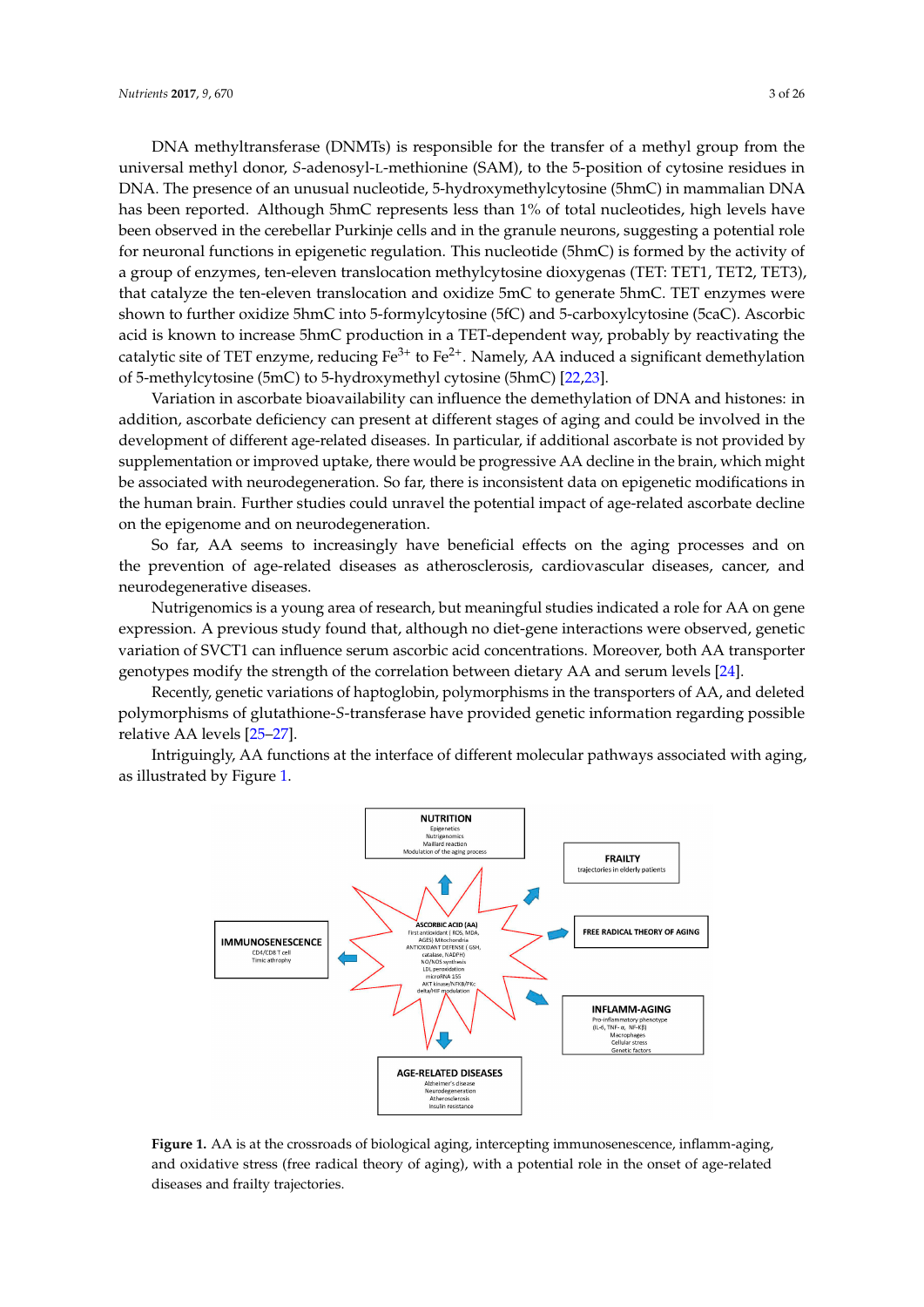# **3. Ascorbic Acid and the Aging Process: In Vitro Models**

Several lines of research have increasingly accredited the role of AA in the aging process. The in vitro and in vivo evidence is reported herein and illustrated in Table [1.](#page-3-0)

<span id="page-3-0"></span>

| Species                  | Model                                                                               | Design and Methods                                                                                       | Conclusion                                                                                                                                                                            | References                 |
|--------------------------|-------------------------------------------------------------------------------------|----------------------------------------------------------------------------------------------------------|---------------------------------------------------------------------------------------------------------------------------------------------------------------------------------------|----------------------------|
| Human                    | <b>ESCs</b>                                                                         | Methylation                                                                                              | Epigenetic regulation of Tet activity<br>and DNA methylation                                                                                                                          | Blaschke, K.<br>2013 [28]  |
| Mouse                    | Embryonic fibroblasts<br>cultured                                                   | Expression of Tet genes,<br>GSH antioxidant activity                                                     | Epigenetic modulation of genome<br>activity and stability                                                                                                                             | Minor, E.A. [29]           |
| Human                    | Umbilical cord vein<br>endothelial cells<br>(HUVEC)                                 | Measurement of citrulline<br>synthesis, determination of<br>cGMP, eNOS activity, GTP<br>Cyclohydrolase I | Anti-oxidative pathways (protection<br>of tetrahydrobiopterin Endothelial<br>integrity (cellular NO synthesis))                                                                       | Heller, R.<br>2001 [18]    |
| In Vitro                 | EA. hy926                                                                           | Determination of BH4 levels,<br>$H_2O_2$ , expression of PP2Ac                                           | Endothelial integrity (eNOS<br>activity/eNOS phosphorylation)                                                                                                                         | Ladurner, A.<br>2012 [19]  |
| Mouse                    | Wrn∆hel/∆hel                                                                        | Measurement ROS and<br>oxidative DNA damage                                                              | Extended life span, improvement of<br>inflammation, metabolic profile,<br>lipid profile                                                                                               | Lebel, M.<br>2010 [30]     |
| Mouse                    | $Gulo-/-$                                                                           | Measurement cytokines<br>and metabolites                                                                 | Extended life span. Model<br>of rejuvenation                                                                                                                                          | Aumailley, L.<br>2016 [31] |
| Insect                   | Wrn-1(gk99) mutant                                                                  | Gene expression<br>and regulation                                                                        | Extended mean life span of C. elegans<br>(regulatory genes of lipid metabolism,<br>ketones, organic acids, carboxylic<br>acids. Locomotion and<br>developmental anatomical structure) | Dallaire, A.<br>2014 [32]  |
| In Vitro                 | WS MSC model                                                                        | Oxidative stress levels,<br>IL-6 anIL-8                                                                  | Model of rejuvenation                                                                                                                                                                 | Li, Y.<br>2016 [33]        |
| Mouse                    | Wrn∆hel/∆hel                                                                        | Measurements of ROS and<br>oxidative DNA damage,<br>GSH, ATP, protein analysis,<br>lactonase activity    | Beneficial effects on oxidative<br>pathways, genome stability                                                                                                                         | Massip, L.<br>2010 [34]    |
| Human<br>and<br>Mouse    | PBMCs and BMMC<br>and BM from<br>$SOD1-/-$                                          | PBMC: IFN- $\gamma \pm$ NAC<br>Human and mouse BM:<br>$BFA \pm NAC$                                      | Beneficial effects on<br>immunosenescence through<br>inflamm-aging                                                                                                                    | Pangrazzi, L.<br>2016 [35] |
| Mouse<br>and In<br>Vitro | 3T3-L1 cells, OP9 cells                                                             | Adipocytes differentiation                                                                               | Adipocyte differentiation:<br>implications for the aging process                                                                                                                      | Rahaman, F.<br>2014 [36]   |
| Mouse                    | Embryonic stem cell<br>line CGR8                                                    | Stem cells differentiation                                                                               | AA-dependent differentiation (p38<br>MAPK/CREB pathway).<br>Epigenetic regulation                                                                                                     | Rahman, F.<br>2016 [37]    |
| Human<br>In Vitro        | hBM-MSCs                                                                            | Osteocyte and<br>adipocyte differentiation                                                               | Beneficial effects on cells<br>differentiation mediated<br>by anti-oxidation                                                                                                          | Jeong, S.G.<br>2015 [38]   |
| Mouse                    | Wrn∆hel/∆hel                                                                        | Metabolite, cytokine and<br>chemokine measurements                                                       | Potential predictive cardiometabolic<br>biomarkers in patients with WS.                                                                                                               | Aumailley, L.<br>2015 [39] |
| Mouse                    | SMP30KO                                                                             | Immunosenescence<br>and aging                                                                            | Beneficial effect on the maintenance<br>of immune cells (thymic atrophy)                                                                                                              | Uchio, R.<br>2015 [40]     |
| Mouse                    | SMP30/GNL KO                                                                        | Model of senescence                                                                                      | Beneficial effects on liver protein<br>oxidation in vivo                                                                                                                              | Sato, Y.<br>2014 [41]      |
| In Vitro                 | Cortical precursor cells                                                            | Survival, proliferation, and<br>differentiation of AA-treated<br>CNS precursor cells                     | Brain development: the generation of<br>neurons and glia                                                                                                                              | Lee, J.Y.<br>2003 [42]     |
| Mouse                    | Hippocampal and<br>cortical neurons from<br>mice lacking one allele<br>of the SVCT2 | Combined treatment of AA<br>and GSH                                                                      | Beneficial effects on neuronal<br>development, functional maturation,<br>and antioxidant responses                                                                                    | Qiu, S.<br>2007 [43]       |

**Table 1.** In vitro and in vivo evidence for a role of AA in the aging process.

A mouse model of senescence showed that AA promotes proliferation of bone marrow mesenchymal cells derived from aging mice. The senescence-accelerated mouse prone 6 (SAMP6) mice and senescence-accelerated mouse resistant 1 (SAMR1) mice were used as the test group and the control group, respectively. Bone marrow mesenchymal stem cells (BMMSCs) derived from SAMP6 mice were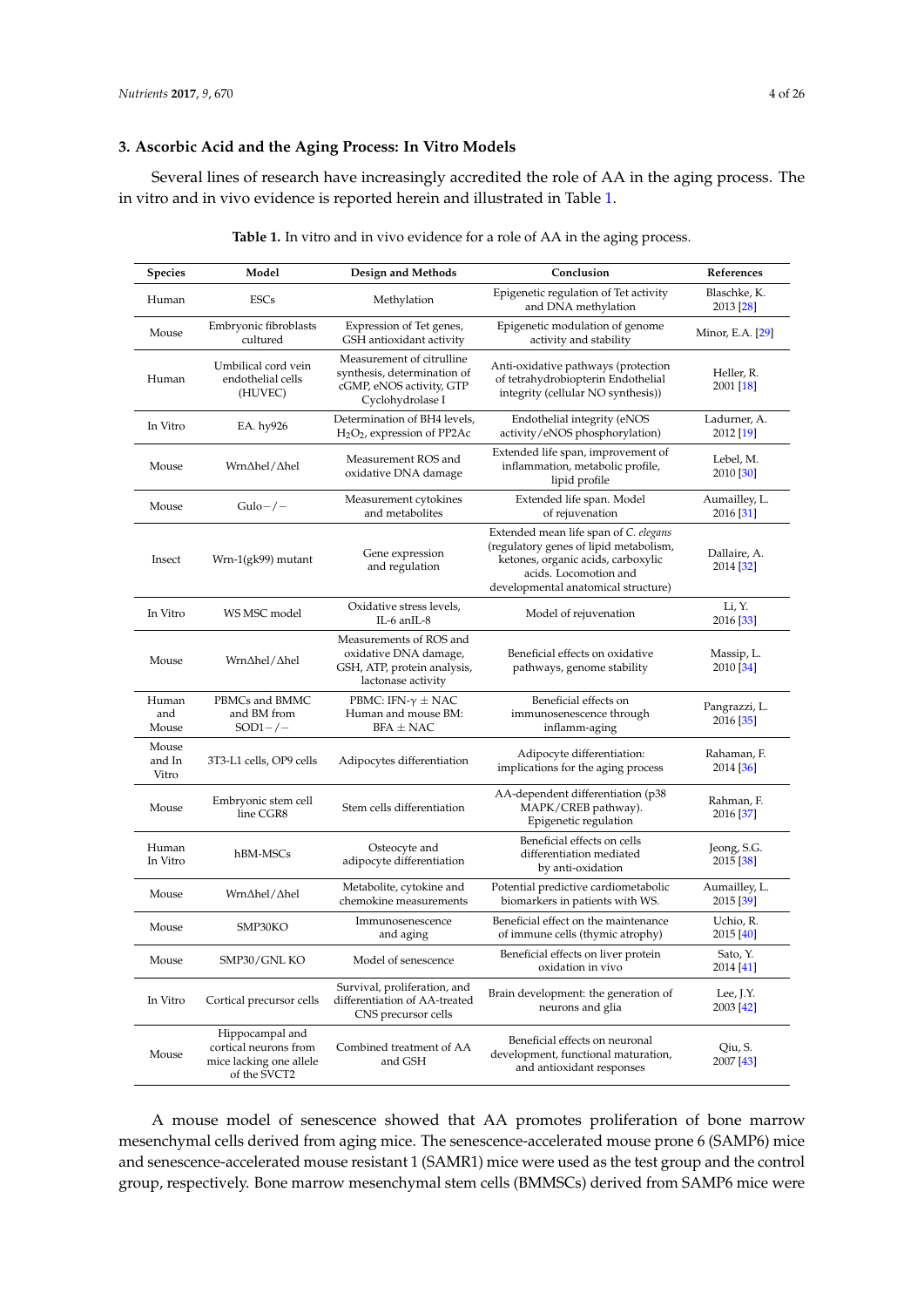treated with increasing concentrations of AA [\[44\]](#page-19-13). The treatment significantly improved the BMMSCs proliferation in a dose-dependent manner by increasing telomerase activity and TERT expression. The AA concentration of 100  $\mu$ g/mL induced the strongest effect in promoting the proliferation of

BMMSCs in SAMP6 mice, while at a concentration of 1.000 mg/mL, AA suppressed the cell growth. AA can promote the proliferation of BMMSCs from aging mice, possibly by increasing the cellular telomerase activity.

Interestingly, it is known that bone marrow (BM) plays a key role in immunological memory and surveillance, through inflamm-aging. Overexpression of IL-15 and IL-6 was stimulated by IFN-y and correlated with ROS. The plasma-cell survival factor a proliferation- inducing ligand (APRIL) was also reduced. AA was effective in counteracting inflammatory- and oxidative stress-related changes in the aging bone marrow, improving immunological memory in old age. This study is of key relevance in assessing the protective role for AA in immunosenescence [\[35\]](#page-19-4).

The positive effects of AA on premature cellular events was confirmed by treatment with AA on Werner's syndrome protein (WRN-deficient) human mesenchymal stem cells (MSCs) [\[33\]](#page-19-2). In this model, the analysis of mRNA levels showed that AA altered gene expression was involved in chromatin condensation, the regulation of the cell cycle, and DNA replication and repair. AA promoted heterochromatin remodeling to a younger state (as demonstrated from the upregulation of heterochromatin Protein 1 (HP1α) markers and histone H3K9me3 by Western blotting). AA slowed down cellular senescence in mesenchymal WRN-deficient cells (as demonstrated by the SA-β-gal staining) restoring mesenchymal stem cells' vitality and proliferative potential. AA repressed telomere shortening, decreased the production of pro-inflammatory cytokines, such as IL-6 and IL-8, downregulated the expression of markers of aging, such as cyclin-dependent kinase inhibitor 2A, multiple tumor suppressor 1 p16Ink4a and zinc finger transcriptional GATA4, and repressed the SASP (elevated senescence-associated secretory phenotype). AA was effective at alleviating aging defects by reducing cell cycle regulation, telomere attrition, ROS burst, and nuclear laminin disorganization.

AA was also reported to stimulate/inhibit the differentiation of mesoderm-derived embryonic stem cells (ES) through the involvement of p38 mitogen activated protein kinase/cAMP response element binding (CREB) nuclear transcription factor activation (p38 MAPK/CREB pathway) and increased expression of the SVCT2 transporter. More precisely, AA was found to promote ES differentiation by regulating chromatin domain overlapping. These in vitro models have important implications for the aging process. The effect of AA in the context of body weight could be at least partially related to stem cell differentiation towards myogeneis and osteogenesis, inhibiting adipogenesis. Since aging is associated with sarcopenia and defects in body weight, the current observations suggest that AA-mediated stem cell effects could play a role in the aging process [\[36](#page-19-5)[,37\]](#page-19-6).

Furthermore, the same results were replicated in human bone marrow mesenchymal stromal cells (hBM-MSCs) undergoing replicative senescence to investigate the relationship between ROS levels and stem cell potential differentiation after AA treatment. Interestingly, AA supplementation eliminated ROS excess and restored the endogenous antioxidant enzymatic activity (catalase, SOD) by influencing phosphorylated fox head box O protein 1 (p-FOXO) and p53. Moreover, differentiation into adipocytes and osteocytes was significantly increased [\[38\]](#page-19-7).

Thus, AA seems to be implicated in the regulation and differentiation of stem cells. Current knowledge on MSC cell surface biomarkers and molecular mechanisms of MSC differentiation emphasizes the role of  $Wnt/\beta$ -catenin signaling, the Notch signaling pathway, bone morphogenesis proteins, various growth factors, and oncogene and immunosuppressive activities of MSCs. Therefore, further investigations are needed to establish a role for AA in such targeting regulation of cell differentiation, which may have important clinical implications for the prevention of age-related disease [\[45\]](#page-19-14).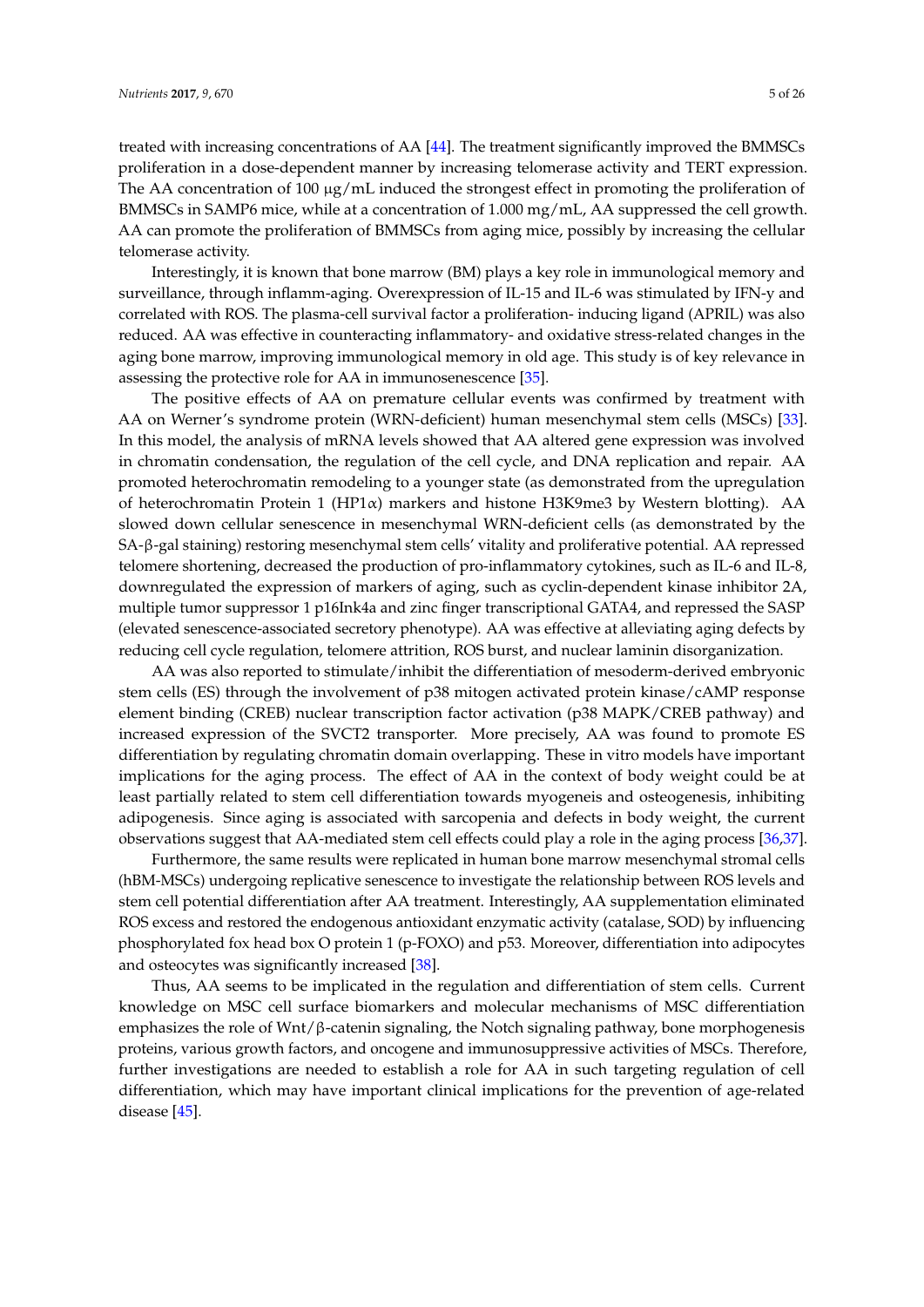### *Ascorbic Acid and the Aging Process: In Vivo Evidence*

Murine models of Werner's syndrome (WS) (Wrn ∆hel/∆hel mutants) exhibit many phenotypic characteristics similar to accelerated human aging. The supplementation with AA for nine months was found to reduce oxidative stress in hepatocytes and cardiomyocytes, and decrease hypertriglyceridemia and hyperglycemia. A significant improvement of the metabolic profile, including insulin resistance and the body fat in Wrn∆hel/∆hel mutant mice was also observed.

Similarly, other Werner syndrome-like in vivo models have confirmed that AA supplementation rescued the shorter lifespan, reversing age-related abnormalities in adipose tissue, the liver, and genome integrity. In the metabolic profile, inflammatory status was improved and, at a molecular level, the normalization of the phosphorylation of AKT kinase, transcriptional levels of NF-kappa B, protein kinase delta (PKC delta), peroxisome proliferator-activated receptor alpha (PPAR-alpha) and hypoxia-inducible factor-1 alpha (HIF1-alpha), were observed [\[45\]](#page-19-14).

A further study of Wrn∆hel/∆hel mutant mouse models showed that the pro-oxidant and inflammatory state produced a premature defenestration of sinusoidal endothelium in liver tissue with consequent hepatic dysfunction and impaired hepatic lipoprotein metabolism. Long-term treatment with AA restored physiological levels of GSH and the fenestrated sinusoidal endothelium by quenching oxidative stress. It is noteworthy that in healthy mice, the beneficial effects of AA on health and lifespan were not significant and the supplementation significantly reduced the oxidative damage only in Wrn∆hel/∆hel mouse liver [\[30,](#page-18-18)[34\]](#page-19-3).

AA had a positive impact on the cardiometabolic and inflammatory profiles of mice lacking the functional Werner syndrome protein helicase. AA reversed changes in the expression levels of plasminogen activator-1 (PAI-1) and improved, at a transcriptional level, fatty acid degradation. In addition, AA increased glutathione metabolism and reversed the oxidative stress. This study suggested that AA could be a potential cardiometabolic biomarker in patients with WS [\[39\]](#page-19-8).

*Caenorhabdilis elegans* worm models, with a non-functional wrn-1 DNA helicase ortholog, exhibited a shorter lifespan. The supplementation with AA increased lifespan in the mutant strain, compared with the wild-type strain possibly by altering the expression of genes regulating the metabolism of lipids, ketones, organic acids, and carboxylic acids. AA modified the expression of genes involved in locomotion and development of the anatomical structure. Conversely, in the wild-type worms, AA only influenced the biological process of proteolysis [\[32\]](#page-19-1).

Knockout (Gulo−/−) mice represent an interesting in vivo model that mimics human physiology, lacking the gulonolactone oxidase (Gulo) gene. Accumulating evidence from this in vivo model yielded additional information on the role of ascorbate in aging. Knockout (Gulo−/−) mice developed high oxidative stress, sensorimotor deficits, and behavior abnormalities. The lifespan of Gulo−/− mice appeared to inversely correlate with the phosphorylation levels of IRE1 $\alpha$  and IF2 $\alpha$ , in response to endoplasmic reticulum stress. In this model, AA supplementation reduced phosphorylated IRE1α, implicating its protective effect on endoplasmic reticulum stress and extended lifespan. In addition, in the same in vivo model, AA supplementation was shown to improve T cell-mediated acute response after liver injury, suggesting a modulation of the immune system [\[31\]](#page-19-0).

Uchio et al. demonstrated the influence of long-term high-dose AA intake on the number and function of immune cells in SMP30KO mice. The total counts of leucocytes, lymphocytes, granulocytes, and monocytes in the peripheral blood, as well as the number of splenocytes and thymocytes, were all significantly higher in the treated group. In addition, the number of naive T cells in peripheral blood lymphocytes, the number of memory T-cell populations in splenocytes, and the number of clusters of differentiated CD4+ and CD8+ T cells in thymocytes were all remarkably elevated. High dietary AA intake was associated with the improvement of age-related thymic atrophy. The study indicated a role for AA in immunosenescence by targeting CD4+ and CD8+ cells. Further, AA was found to modulate immune cell surveillance in SMP30 knockout mice [\[40\]](#page-19-9).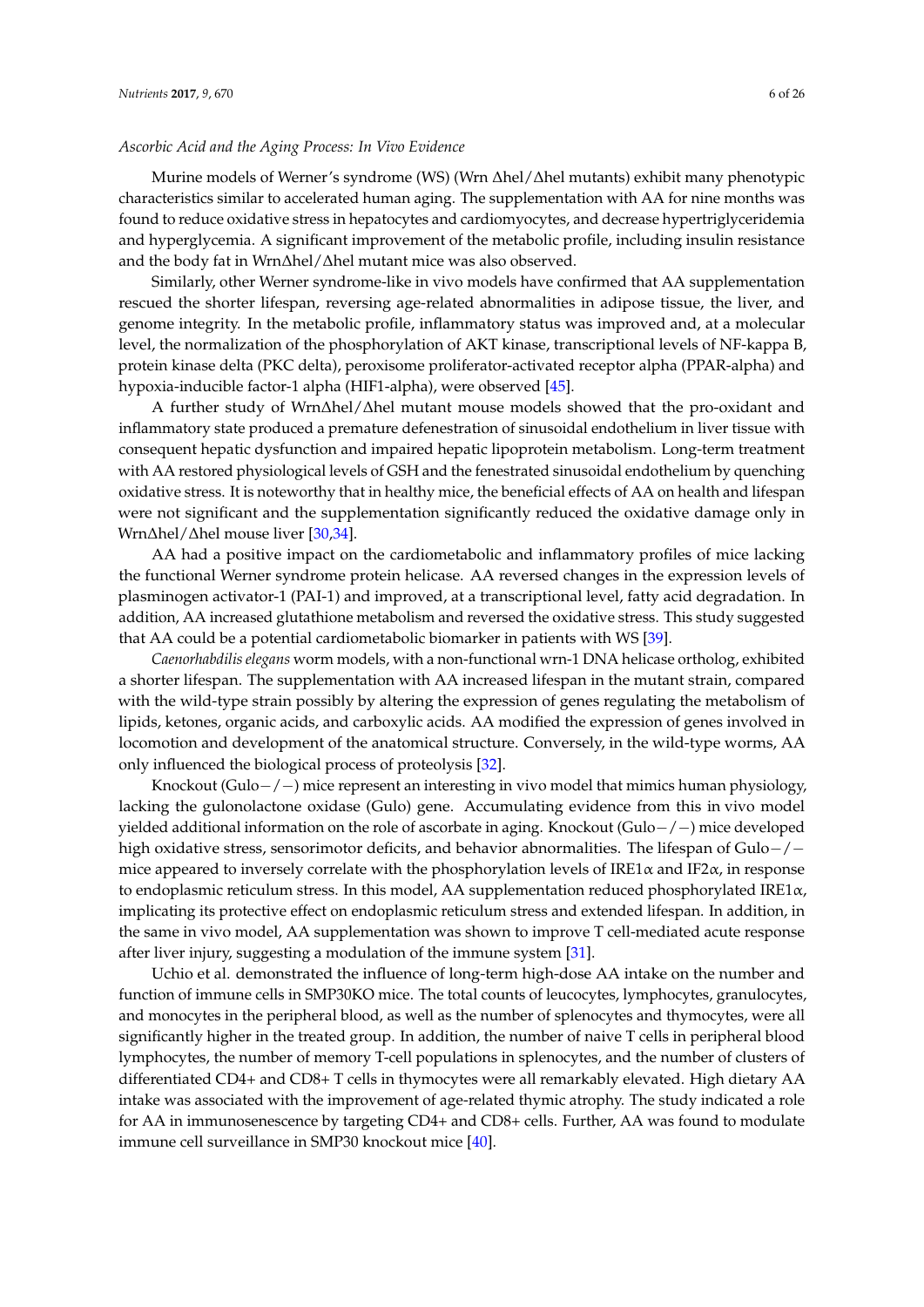In line with these data, Sato and colleagues suggested that AA plays an important role in preventing protein oxidation in the liver of SM30/gluconolactonase knockout mice, with potential implications in overall health and aging [\[41\]](#page-19-10).

### **4. Ascorbic Acid and the Aging Process: Oxidative Stress and Antioxidant Defense**

Oxidative stress is considered noxious for lifespan and AA, and, as a first line antioxidant, has been thought to potentially increase longevity. These notions have recently been challenged by findings in model organisms that show beneficial effects on lifespan of increased ROS generation produced by mutations or pro-oxidant treatments [\[46](#page-19-15)[,47\]](#page-19-16). Such a relationship would arise from a combination of beneficial effects from a moderate increase in ROS levels and their dose-dependent toxicity. Intriguingly, the small elevation of ROS levels that increase lifespan seems not to be stressful, nor do they induce an increased resistance to oxidative stress. In particular, in a *Caenorhabdilis elegans* model, [\[48\]](#page-19-17) AA displayed an inverted U-shaped dose–response relationship between ROS levels and lifespan; both high and low levels of ROS were detrimental for longevity. This evidence further complicated the role of AA in aging. The fact that both antioxidant and pro-oxidant treatments reveal such a different behavior suggests that temporal administration of AA is of key relevance to obtain beneficial effects. Moreover, ROS levels still need to be optimized for lifespan in different cells, and the net balance between antioxidant and oxidant defense and their concentrations plays a relevant role in the aging process.

From a clinical perspective, AA functions at a true interface between aging, life span and age-related diseases. It is able to modulate telomeres activity, bioenergetics, DNA repair and oxidative stress, indicating a nutrigenomic role in the process of aging as well [\[49\]](#page-19-18).

During aging, the antioxidant capacity of AA is finely regulated by the redox balance of DHA/ascorbate and the ability of the endogenous antioxidant enzymatic defense system (glutathione and nicotinamide adenine dinucleotide phosphate; NADPH) to recycle DHA back to AA. An increased ratio of DHA/AA becomes an indicator of a pro-oxidative ability of AA to mediate biological processes and may play a role in age-related diseases, intercepting different aging trajectories.

Similarly, cellular antioxidant enzymatic capacity declines during the aging process and oxidation of glutathione and NADPH may also explain different results in studies targeting aging and disease prevention. Recently, it has been shown that elderly people with lower peripheral antioxidant parameters, including AA and a decreased antioxidant capacity, are more prone to clinical vulnerability, disability, frailty and higher mortality over a 5-year follow up [\[50\]](#page-20-0).

Conversely, two studies in healthy elderly subjects showed that daily intake of star fruit juice (Averrhoa Carambola, a fruit with high content of AA) acted as a scavenger of free radicals, and maintained low levels of lipoperoxidative stress (MDA), restoring GSH levels. The associated AA antioxidant capacity also mediated anti-inflammatory effects by the reduction of pro-inflammatory cytokine secretion, especially TNF-alpha and interleukin-23 (IL-23) excluding interleukin-2 (IL-2) [\[51,](#page-20-1)[52\]](#page-20-2).

Kim et al. investigated the effects of high-dose AA supplementation (1250 mg daily) in humans. After eight weeks, the analysis of serum lipoproteins showed a reduction of advanced glycation end products (AGEs). The anti-glycoxidative effect was significantly higher, especially in non-smoking men, and was associated with net improvement of plasma HDL levels. The quantitative analysis of the LDL fractions also showed an improvement of LDL lipid composition. Therefore, the supplementation with AA could exert protective effects against atherosclerosis and related systemic inflammation by reducing the oxidized LDL and macrophage phagocytosis, with reduced conversion to foam cells [\[42\]](#page-19-11).

Interestingly, this study demonstrated that AA induced changes in gene expression of some microRNAs that negatively regulate target genes' post-transcriptional expression. After AA consumption, miR155 levels decreased by 90%, suggesting that high doses of AA may significantly modulate miRNA levels and the anti-inflammatory response [\[42\]](#page-19-11). Thus, AA may be considered an epigenetic key to personalized nutrition.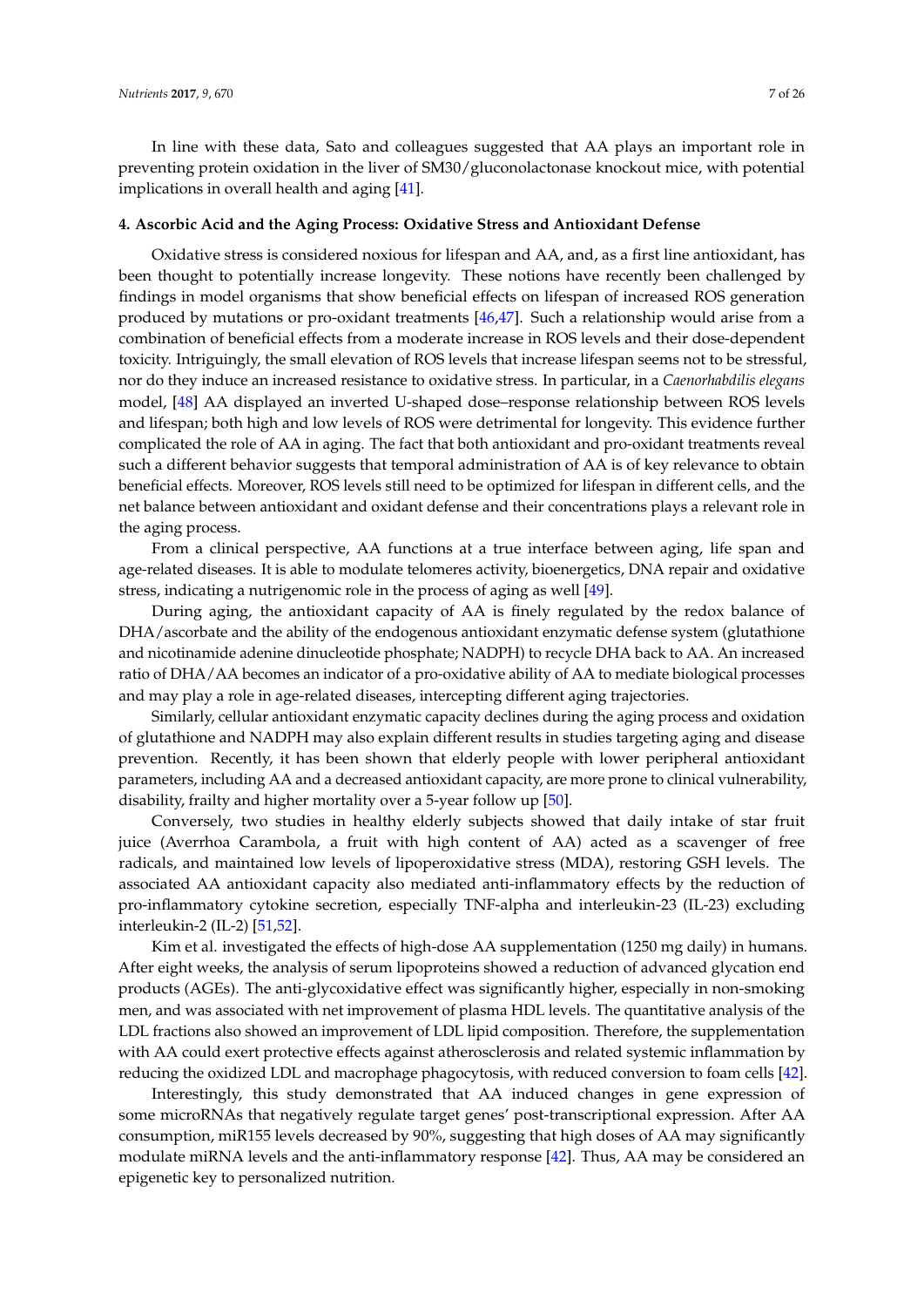### **5. Evidence for Ascorbic Acid in Brain Aging**

In the central nervous system, AA plays a complex role that is still only partially established. Cerebrospinal fluid (CSF) ascorbic acid concentrations (200–400 mM) are higher compared to those in cerebral parenchyma and in plasma (30–60 nM) [\[43\]](#page-19-12).

AA is secreted into the CSF across the apical membrane of choroid plexus cells by an active and saturable transporter for AA, the sodium-dependent vitamin C transporter 2 (SVCT2). In turn, dehydroascorbate (DHA) can cross the blood-brain barrier (BBB) more efficiently through the GLUT1 transporter present in the BBB endothelial cells. SVCT2 mediates AA uptake through neurons or astrocytes in the brain while GLUT receptors (In particular GLUT1 and GLUT3) are primarily responsible for the DHA absorption from the central nervous system cells. Neurons likely use both mechanisms to maintain intracellular ascorbate, although SVCT2 transport mostly contributes to maintaining the ascorbate concentration gradient from CSF to neurons [\[43\]](#page-19-12). Moreover, AA recycling acts through a bystander effect by GLUT receptors mediated cellular uptake in pro-oxidative conditions. It favors the intracellular conversion from DHA to AA with increased intracellular accumulation. This bystander effect is responsible for AA recycling activity between neurons and astrocytes and plays a role in the fine balance between pro-oxidative and anti-oxidative status [\[53\]](#page-20-3).

Recently, it has been shown that AA release mediated by neurons is linked to glutamate metabolism and kinetics in the brain. In particular, Wilson et al. [\[53\]](#page-20-3) demonstrated that AA extracellular release is the direct consequence of astrocyte swelling mediated by glutamate receptors' increased sodium uptake. Heightened AA release in the brain and CSF is considered responsible for its antioxidant and neuroprotective mechanism against glutamate excitotoxicity [\[53\]](#page-20-3).

Several in vivo studies documented that AA plays an antioxidative role, especially after an ischemic event or cerebral reperfusion. AA, at millimolar concentrations, was able to scavenge the superoxide anion, recycling the  $\alpha$ -tocopherol within the lipid layers of the cellular membrane [\[54\]](#page-20-4). This, in turn, impeded the lipoperoxidation process. In addition, in the CNS, AA participated in several hydroxylation reactions that include the redox activity of  $Fe<sup>3+</sup>$  and  $Cu<sup>2+</sup>$  at dioxigenase sites. In vitro studies on cultured stem cells showed that AA is also implicated in neuronal developmental maturation and in neurotransmission. Lee et al. [\[55\]](#page-20-5) further demonstrated that AA (at a 200 millimolar concentration) was effective in differentiating neuronal and astrocytes precursors, promoting synaptic maturation.

Using SVTC knockout mice as an in vivo model showed that AA, at lower doses, was able to mediate dendrite formation, increasing post-synaptic electrical potential [\[56\]](#page-20-6).

AA is essential for the biosynthesis of catecholamines, peptide amination, myelin formation, synaptic function enhancement, along with the neuroprotective activity against glutamate toxicity [\[53](#page-20-3)[,57\]](#page-20-7). In particular, AA plays an essential role in neurotransmission, because it is a co-factor of the dopamine beta–hydroxylase enzyme that catalyzes the conversion from dopamine to noradrenaline. AA is considered to modulate cerebral plasticity by orchestrating neurotransmitter balancing in the brain. The main AA-mediated mechanisms impacting neurotransmission could relate to redox modulating activity of the NMDA receptor, supporting a role for AA in counteracting glutamate excitotoxicity [\[57,](#page-20-7)[58\]](#page-20-8).

It is expected that better understanding of the physiological and molecular mechanisms associated with AA brain recycling and the differential expression of SVCT2 and GLUT receptors could contribute to disentangling the pathogenesis of complex neurodegenerative diseases, such as Alzheimer's disease and Huntington's disease.

### **6. Ascorbic Acid and Its Relevance to Alzheimer's Disease**

Over the years, L-ascorbic acid (AA) has been increasingly found to promote several beneficial effects on neurodegeneration, with particular regard to Alzheimer's disease (AD) [\[59\]](#page-20-9). The increasing burden of this life-threatening condition [\[60\]](#page-20-10) and the lack of disease-modifying drugs have guided the research towards preventive strategies, targeting AD modifiable risk factors [\[12\]](#page-18-1). Mounting evidence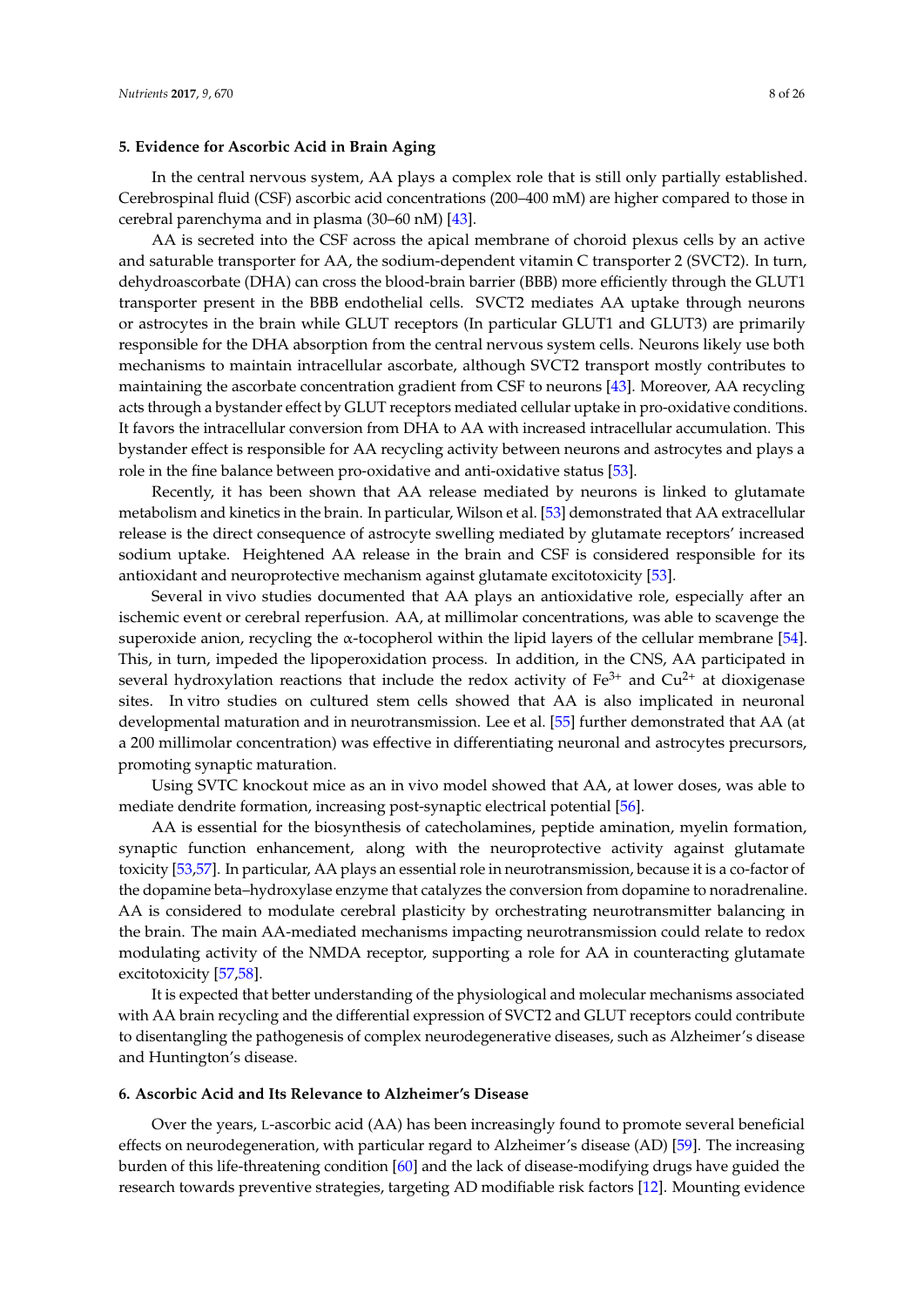secretase (BACE1) of the β-amyloid precursor protein (APP) results in the production of the β-amyloid species with neurotoxic oligomer accumulation. Brain accumulation of Aβ1-42 oligomers results in increased neuronal vulnerability to oxidative stress [\[64](#page-20-14)[,65\]](#page-20-15) neuroinflammation with impairment of synaptic plasticity [\[66\]](#page-20-16), and neuronal death. Extracellular amyloid plaques are also responsible for the hyperphosphorylation of the cytoskeletal Tau protein [\[67\]](#page-20-17). In addition, Aβ oligomers interfere with mitochondrial dynamics [\[68,](#page-20-18)[69\]](#page-21-0).

Copper, zinc, and iron are present in  $A\beta$  plaques due to the presence of metal binding sites [\[70\]](#page-21-1). Metals can affect the morphology of  $Aβ$ , accelerating fibrillation and cytotoxicity of  $Aβ$  [\[71\]](#page-21-2). Therefore, redox active copper and iron linked to  $\beta$  can generate hydroxyl radicals via the Fenton reaction, increasing protein and DNA oxidation and lipid peroxidation (MDA) in the AD brain. Metal redox activity also induces the production of AGEs, carbonyls, peroxynitrites, and increased levels of heme oxygenase-1 (HO-1), with decreased cytochrome c oxidase activity [\[61\]](#page-20-11). AGEs, through their interaction with receptors for advanced glycation end products (RAGEs), further activate pro-inflammatory pathways with the induction of pro-inflammatory cytokines, such as IL-6 [\[72\]](#page-21-3). In addition, lower concentrations of the fluorescent AGE pentosidine were observed in the CSF of AD patients, compared to healthy subjects, in support of a role for altered AGE metabolism in AD pathogenesis [\[73\]](#page-21-4).

Oxidative stress is generally associated with chronological aging, while aging is the major epigenetic risk factor for AD. Recent evidence has found that oxidative stress plays an essential role in the pre-phase of AD, including mild cognitive impairment [\[74\]](#page-21-5). The brain is vulnerable to ROS damage due to neurons' post-mitotic state with higher oxygen consumption. With respect to lipid peroxidation products, oxidized proteins, and DNA damage, peroxynitrites have been increasingly detected in the AD temporal cortex, as well as oxidation of mitochondrial DNA and nuclear DNA in the parietal cortex [\[75\]](#page-21-6). In AD hippocampal neurons and astrocytes, a redox imbalance has been observed with an overexpression of heme oxygenase-1 and increased levels of Cu/Zn superoxide dismutase [\[76\]](#page-21-7). The conjugated aromatic ring of tyrosine residues is also a target for free-radical attack, and accumulation of dityrosine and 3-nitrotyrosine has also been reported in the AD brain [\[77\]](#page-21-8). Therefore, oxidative stress can directly activate glia with the priming of astrocytes and microglia at the injury site. In turn, the direct contact of activated glial cells with neurons may generate immune mediators (nitric oxide, ROS, pro-inflammatory cytokines, and chemokines) that are neurotoxins, spreading inflammation in the central nervous system [\[78,](#page-21-9)[79\]](#page-21-10). Thus, extensive oxidative damage may act as a driver of brain aging, and early accumulation of oxidatively modified biomolecules may constitute the initial steps of AD neurodegeneration.

All of these findings could provide a mechanistic role for oxidative stress as a direct effect of aging and a consequence of the toxic effect of Aβ. Oxidative stress interacts with multiple features associated with AD pathogenesis, such as APP processing, mitochondrial dysfunction, and metal accumulation [\[80\]](#page-21-11). The main AA mediated neuroprotective effects on AD pathogenesis are reported and illustrated in Table [2.](#page-10-0)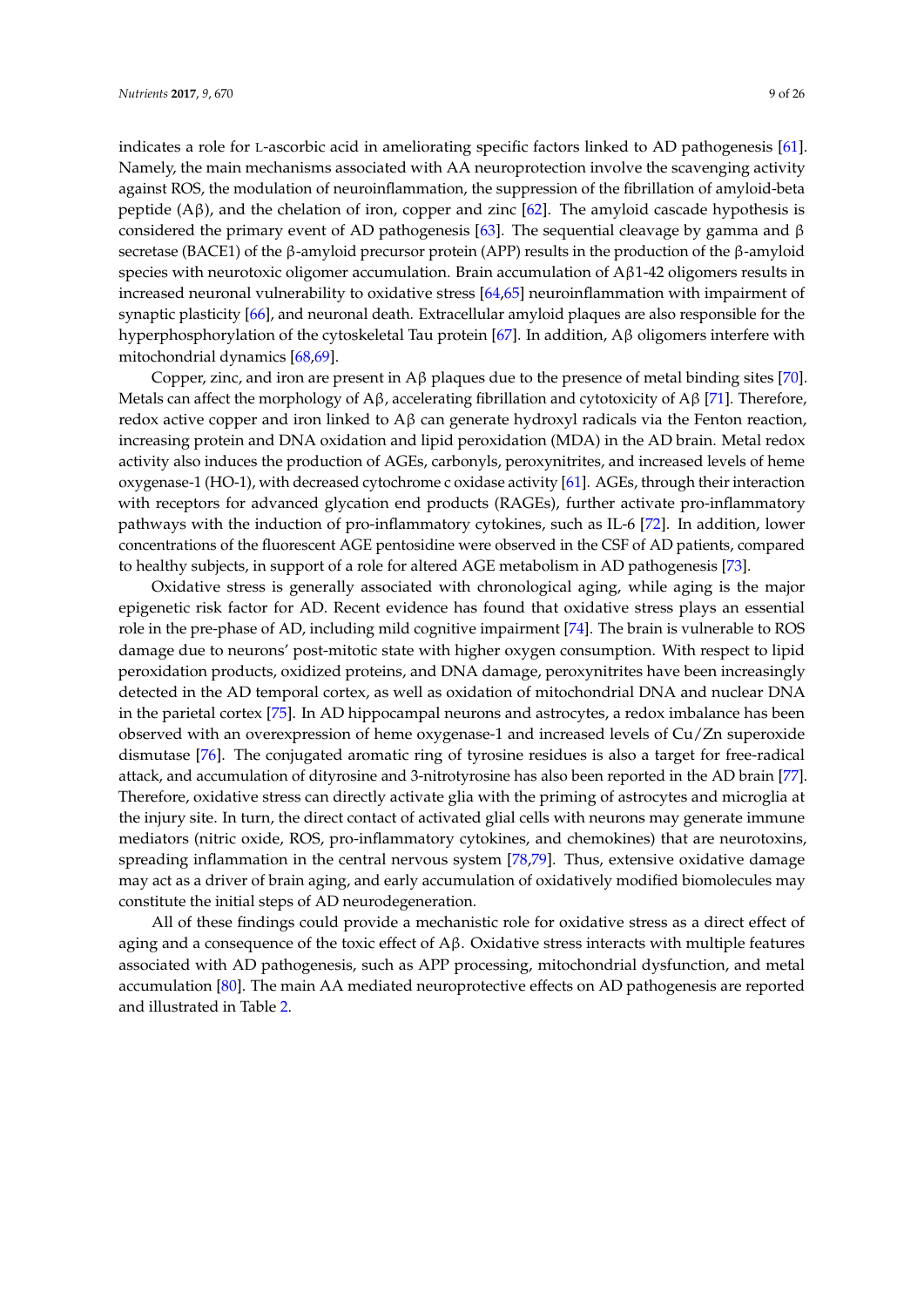| <b>Species</b>    | Model                                                         | Design and Methods                                                                                                                       | Conclusion                                                                                                                                                    | References                                |
|-------------------|---------------------------------------------------------------|------------------------------------------------------------------------------------------------------------------------------------------|---------------------------------------------------------------------------------------------------------------------------------------------------------------|-------------------------------------------|
| Mouse             | <b>TASTPM</b>                                                 | Evaluation of carbonyls, glutathione, Aβ, APP                                                                                            | Decreased oxidative stress markers, Nrf2, GSH, APP, soluble<br>Aβ1-42. No increase of BACE 1, PS1 and AB plaque                                               | Choundhry, F. 2012 [58]                   |
| Mouse             | Model with human APP695 and<br>double mutation (K670N, M671L) | Evaluation of $A\beta$ , BACE1, antioxidant system<br>and IL-1 $\beta$                                                                   | Increased antioxidant system, reduced activity of BACE,<br>IL-1β and NO levels, $A\beta$ deposition                                                           | Apelt, J. 2004 [60]                       |
| Mouse             | APP/PS1 transgenic                                            | ROS scavengers and inhibitors effects on<br>$A\beta$ -induced impairments in LTP                                                         | Reversal of A <sub>B</sub> - deposition by mitochondria-targeted<br>ROS scavenging                                                                            | Ma, T. 2011 [62]                          |
| Mouse             | $HAPP/Sod1-/-$                                                | Anti-A $\beta$ 1-16 antibody                                                                                                             | Inhibition of amyloid plaques ( $A\beta$ hexamers<br>/BACE1 modulation)                                                                                       | Murakami, K. 2012 [65]                    |
| Mouse             | Tg2576                                                        | $A\beta$ levels brain deposition                                                                                                         | Suppressed brain inflammatory and oxidative stress<br>responses in mice, significant reduction of soluble and<br>insoluble $A\beta$ 1-40 and $A\beta$ 1-42    | Yao, Y. 2004 [57]                         |
| Mouse             | APPS we/PSEN1ΔE9                                              | MDA, Aβ levels, AChE activity. Learning<br>and memory                                                                                    | Improvement of learning and memory Beneficial effects<br>against MDA, and Beneficial effects on AChE function                                                 | Harrison, F.E. 2009 [50]                  |
| Mouse             | APPSWE/PSEN1ΔE9 mice,<br>$SVCT2+/-$                           | Behavioural test, GSH, MDA, isoprostanes                                                                                                 | Decreased $A\beta$ deposition (senile plaque formation<br>and accumulation)                                                                                   | Dixit, S. 2015 [81]                       |
| Rat               | F-344                                                         | $A\beta$ deposition                                                                                                                      | Decreased-amyloid immunoreactive fibrils                                                                                                                      | Hauss-Wegrzyniak, B. 2002 <sup>[82]</sup> |
| Rat and<br>Mouse  | Charles-Foster, Swiss<br>Albino mouse                         | Cognitive test, cytokines, ROS Cytotoxic<br><b>Activity Assay</b>                                                                        | Enhancement of anti-oxidative pathway                                                                                                                         | Sil, S. 2016 [83]                         |
| Mouse             | $Gulo-/-5XFAD$                                                | Identification modification of cerebral capillaries                                                                                      | Reduction of A <sub>B</sub> accumulation                                                                                                                      | Kook, S.Y. 2014 [84]                      |
| In Vitro          | neuroblastoma cell line SH-SY5Y                               | Apoptosis (phosphatidylserine, TUNEL assay,<br>caspase-3 activity)                                                                       | Prevention of toxicity induced by $A\beta$                                                                                                                    | Huang, J. 2006 [85]                       |
| Mouse             | Tg2576, 3xTg-AD                                               | $A\beta$ staining, investigation APP and<br>HS oligosaccharides                                                                          | Modulation of $A\beta$ fibrillogenesis                                                                                                                        | Cheng, F. 2011 [86]                       |
| Mouse             | AD model                                                      | Fibrillogenesis: senile plaques                                                                                                          | Modulation of synaptophysin and the phosphorylation of tau<br>at Ser396                                                                                       | Murakami, K. 2011 [87]                    |
| Rat               | Wistar                                                        | Lipoperoxidation, oxidation,<br>Inflammation, nitrites                                                                                   | Reduction of pro-inflammatory cytokine Inhibition of<br>$A\beta$ deposition                                                                                   | Rosales-Corral, S. 2003 [88]              |
| Human<br>In Vitro | NT2 undifferentiated cells                                    | Measurement levels of A $\beta$ x-40 and A $\beta$ x-42,<br>HNE, expression of BACE-1. Evaluation<br>apoptotic cell death induced by HNE | Increased anti-oxidative pathways against SAPK pathways<br>and BACE-1 that regulate $A\beta PP$ processing                                                    | Tamagno, E. 2005 [74]                     |
| Human<br>In Vitro | Neuroblastoma cell line SH-SY5Y                               | Glutathione, superoxide dismutase, and catalase                                                                                          | Neuroprotection anti-oxidative pathways Improvement of<br>antioxidant defense system                                                                          | Ballaz, S. 2013 [80]                      |
| Rat               | PND7                                                          | Induction of ROS, apoptotic markers.<br>Quantification of Bax/Bcl-2 ratio, cytochrome c<br>and caspases                                  | Reduction of oxidation, neuroinflammation (both activated<br>microglia and astrocytes). reduced ethanol-induced activation<br>of PARP-1 and neurodegeneration | Ahmad, A. 2016 <sup>[89]</sup>            |
| In Vitro          | EA. hy926 cells                                               | Measurement intracellular ascorbate and GSH                                                                                              | Endothelial integrity (NO: eNOS/guanylate cyclase pathway)                                                                                                    | May, J.M. 2011 [90]                       |

# **Table 2.** In vitro and in vivo evidence for a role of AA in Alzheimer's disease.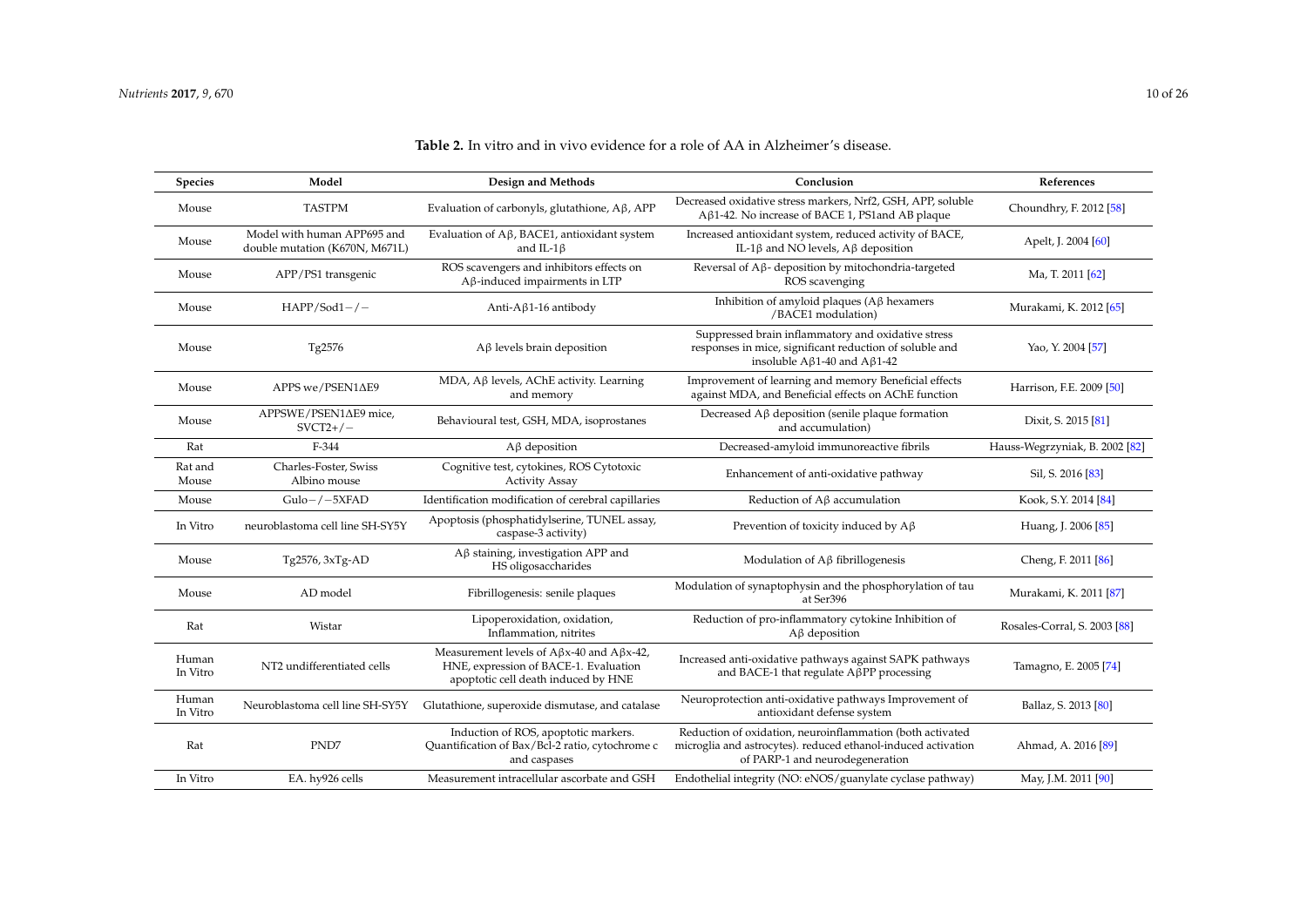# **Table 2.** *Cont.*

<span id="page-10-0"></span>

| <b>Species</b> | Model                                                | Design and Methods                                                                                   | Conclusion                                                                                                | References                  |
|----------------|------------------------------------------------------|------------------------------------------------------------------------------------------------------|-----------------------------------------------------------------------------------------------------------|-----------------------------|
| In Vitro       | EA. hy926 cells                                      | Quantification LDL-enriched lipoproteins, GSH,<br>and lipid peroxidation                             | Endothelial integrity                                                                                     | May, J.M. 2010 [91]         |
| Rat            | Cortical neuron/glia co-cultures<br>of neonatal      | Measuring nitrites IL-6 and MIP-2, LDH. p38<br>and ERK MAPKs                                         | Suppression of the LPS-stimulated production of<br>inflammatory mediators                                 | Huang, Y.N. 2014 [92]       |
| Rat            | Sprague-Dawley                                       | Behavioural test BBB components                                                                      | Modulation of cortical compression and/or BBB dysfunction                                                 | Lin, J.L. 2010 [12]         |
| Rat            | <b>MCAO</b>                                          | Measurement of infarct and edema brain,<br>measurement of serum MMP-9 levels,<br>behavioural testing | decreased MMP-9 levels, Improvement of the vascular insult<br>(BBB disruption and brain edema)            | Allahtavakoli, M. 2015 [93] |
| Rat            | <b>Brains</b>                                        | Assessment the role of nanocapsulated ascorbic<br>acid (NAA)                                         | NAA exerted protection to brain mitochondria by preventing<br>oxidative damage in ROS mediated CIR injury | Sarkar, S. 2016 [94]        |
| Rat            | Hippocampal neurons                                  | Incubation with $A\beta$ Os or 4-CMC $\pm$ NAC                                                       | NAC prevention of $A\beta$ O-induced mitochondrial<br>Fragmentation by anti-oxidative pathways            | Sanmartin, C.D. 2012 [61]   |
| Rat            | Cortical neurons<br>Neuroblastoma cells              | Oxidative stress and DHA uptake, analysis<br>of GLUTs                                                | Improvement of anti-oxidative defense of neurons                                                          | García-Krauss, A. 2016 [75] |
| Rat            | Primary neurons                                      | Incubation with $H_2O_2$ , ratio GSH/GSSG                                                            | Increased glutathione system of peroxide detoxification                                                   | Dringen, R. 1999 [78]       |
| Rat            | Astroglial cells                                     | Treatment with $H_2O_2$ or hydro peroxide, NO<br>release, Lipid Peroxidation, ROS                    | Reduction of neuroinflammation (microglial-astroglial cells)                                              | Röhl, C. 2010 [79]          |
| Rat            | <b>SD</b>                                            | Induction of transient focal cerebral ischemia,<br>treatment with DHA                                | DHA reduced brain edema and vascular permeability<br>formation following cerebral ischemia                | Song, J. 2015 [95]          |
| Human          | Endothelial cell (HBMEC) and<br>astrocyte co-colture | BBB after hyperglycaemic insult                                                                      | Improvement of BBB permeability by reducing oxidative<br>stress associated with glucose normalization     | Allen, C.L. 2009 [96]       |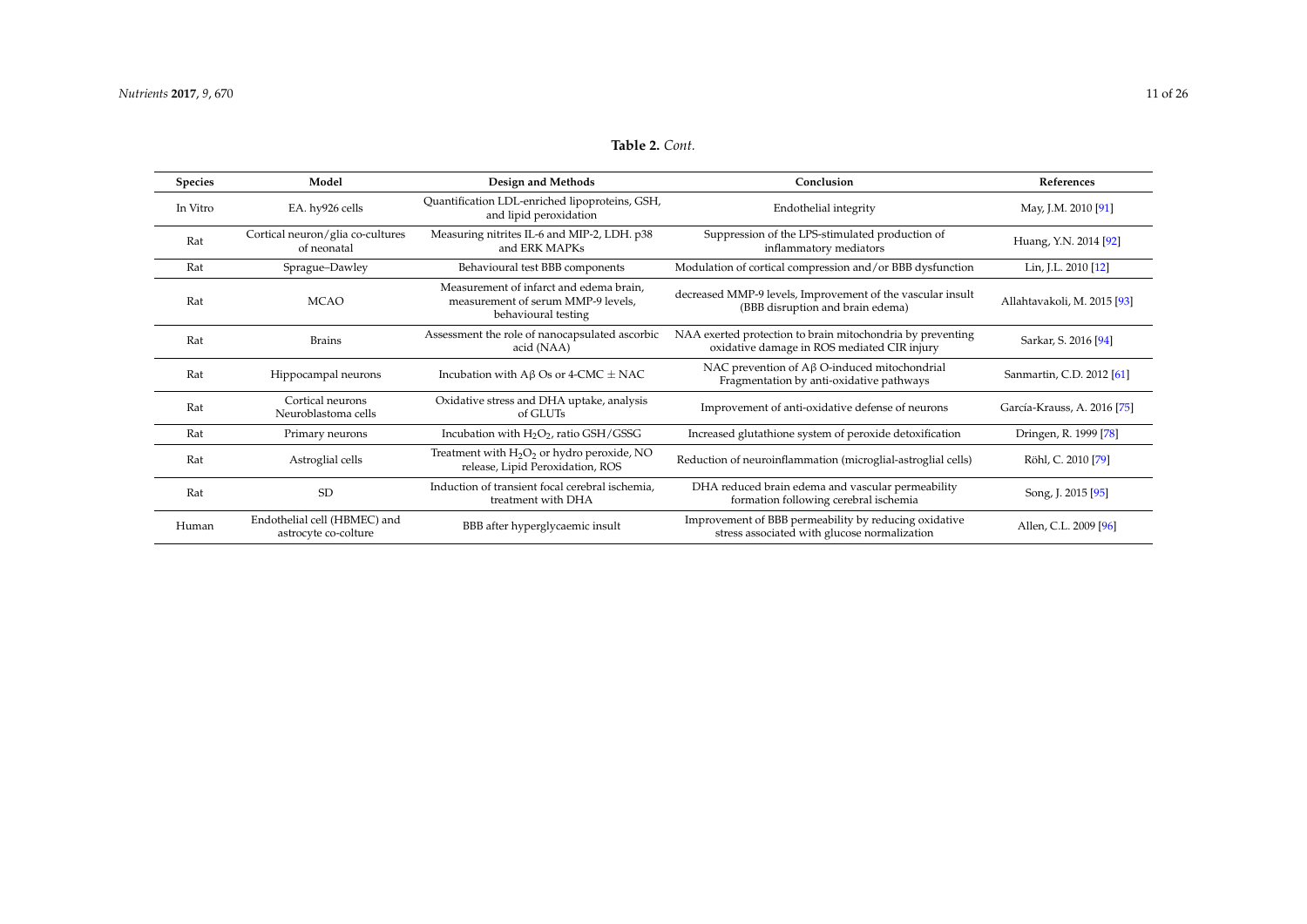### *6.1. Ascorbic Acid and Oxidative Stress in Alzheimer's Disease*

AA is suggested to play a major role in the pathogenesis of AD by direct neuroprotection against oxidative stress. Imbalance of AA homeostasis has been extensively demonstrated in neurodegeneration [\[58\]](#page-20-8). AA is a key antioxidant of the CNS, released from glial cells to the synaptic cleft, and taken up by neurons as an antioxidant defense to maintain neuronal metabolism and synaptic function. The astrocyte-neuron interaction was found to function as an essential mechanism for AA recycling, participating in the anti- oxidative defense of the brain [\[97\]](#page-22-8).

It is well documented that AA is a first-line antioxidant defense to neutralize ROS reactivity, promoting the regeneration of endogenous antioxidants (GSH, catalase, vitamin E) [\[98\]](#page-22-9).

Interestingly, it is also presumed that AA moderates the oxidative stress mediated by glutamate, protecting from excitotoxicity in the brain [\[56](#page-20-6)[,88\]](#page-21-24). A previous study in APP/PSEN 1 transgenic mice showed that parenteral administration of AA possessed nootropic properties, without altering the AD-like features of plaque deposition, oxidative stress and acetylcholinesterase activity [\[85\]](#page-21-25). Therefore, several in vitro and in vivo studies underpin the therapeutic role of AA in AD, bolstering oxidative defense [\[99\]](#page-22-10).

In rat hippocampal brains, oral administration of AA reduced oxidative stress and neuroinflammation mediated by  $\text{A} \beta$  fibrils [\[100\]](#page-22-11). Additionally, AA was shown to protect SH-SY5Y neuroblastoma cells from apoptosis mediated by Aβ [\[86\]](#page-21-26), decreasing the rate of endogenous amyloid generation. Further, AA was reported to decrease acetylcholinesterase activity in mice [\[101\]](#page-22-12) and to positively restore presynaptic acetylcholine release [\[102\]](#page-22-13).

More recently, the NO-catalyzed release of anhydromannose in the presence of AA was detected [\[103\]](#page-22-14) with an associated decreased formation of toxic  $A\beta$  oligomers. APP/PSEN 1 mice lacking the SVCT2 transporter and having AA mild deficiency showed accelerated amyloid pathogenesis, linked to oxidative stress pathways, compared to control mice with normal brain ascorbic acid [\[81\]](#page-21-27). Further, orally-administered AA reduced oxidative stress and pro-inflammatory cytokines induced by Aβ peptide injections in the CA1 area of the hippocampus in rat brains [\[99\]](#page-22-10).

#### *6.2. Metals, Oxidative Stress and Ascorbic Acid in Alzheimer's Disease: The AA Oxidative Balance in the Brain*

The main features of enhanced oxidative stress in the AD brain are also related to the increased content of Cu and Fe, capable of stimulating free radical generation, lipid peroxidation, reactive nitrogen species (NRS) release, and stress-sensitive proteins [\[104\]](#page-22-15). In turn, the interaction of the redox-active copper ions with misfolded  $A\beta$  aggregates and oligomers may favor AD pathogenesis.

It is well known that at higher concentrations, AA acts as a pro-oxidant, either by generating reactive oxygen species or by inhibiting the antioxidant systems in the presence of iron, which, in turn, induces lipid peroxidation [\[105\]](#page-22-16). A pro-oxidant or antioxidant effect of AA mainly relies on the concentration gradient and redox state of a cell [\[106\]](#page-22-17). Evidence from a mouse model that selectively over-expressed the AA transporter SVCT2 in the eye [\[107\]](#page-23-0) implicated AA in age-related damage to crystalline proteins in the lens. All of these experimental data contribute to heightening the debate on the potential pro-oxidant role of AA via the Fenton reaction.

A previous study undermined the protective role of AA in dementia, indicating that the interaction of AA with 'free' catalytically-active metal ions could contribute to oxidative damage through the production of hydroxyl and alkoxyl radicals [\[108\]](#page-23-1). Interestingly, some in vitro studies investigated the pro-oxidant properties of ascorbate [\[109\]](#page-23-2), which were mainly attributed to the release of metal ions from damaged cells. It has been reported that neurotoxic forms of amyloid β, Aβ (1–42), Aβ (1–40), and also Aβ (25–35) induced copper-mediated oxidation of ascorbate, whereas non-toxic Aβ (40–1) did not [\[110](#page-23-3)[,111\]](#page-23-4). It was concluded that toxic  $A\beta$  peptides mediated copper-oxidation of ascorbate with the generation of hydroxyl radicals, indicating a role for cupric-amyloid peptide's free radical generation in the pathogenesis of AD. In line with these last findings,  $\mathbf{A}\beta$  was not found to silence the redox activity of  $Cu^{2+}/$  via chelation, but rather hydroxyl radicals were produced as a result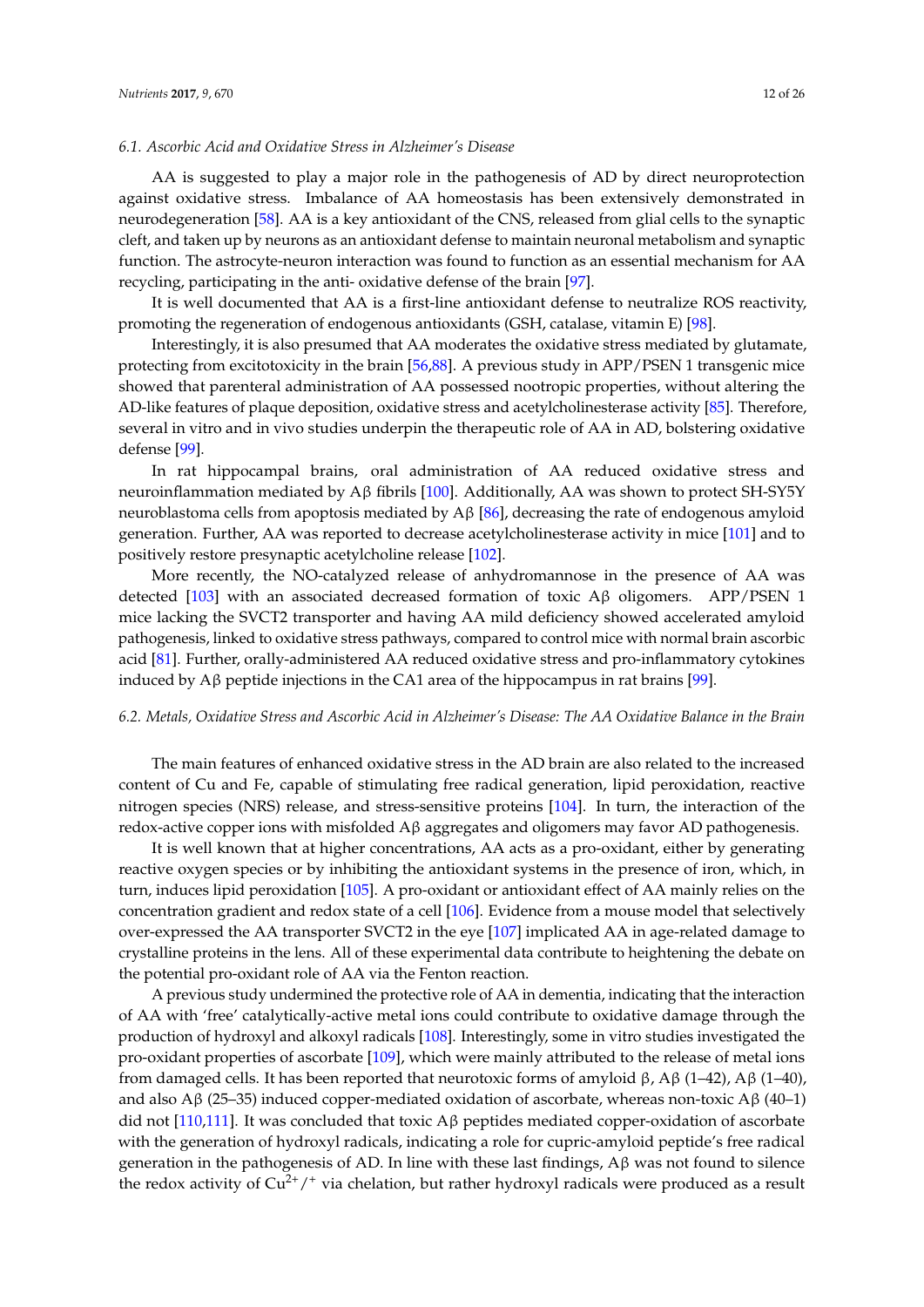of Fenton-Haber Weiss reactions of ascorbate and  $Cu^{2+}$ , rapidly quenching harmful radicals [\[112\]](#page-23-5). Moreover, reaction rates and mechanisms of AA oxidation resulted in greater biological relevance in the presence of Cu(II)-containing Aβ oligomers and fibrils, given the close proximity of ROS to cell membranes [\[104\]](#page-22-15). Further evidence indicated a pro-oxidative role for AA in the interaction of the redox-active copper ions with misfolded amyloid β and AD pathogenesis, with particular relevance to catalytic sites for Cu<sup>+</sup> present in full-length Aβ instead of in any particular Aβ conformation [\[82\]](#page-21-28).

However, to complicate the issue, AA was observed to reduce in vivo oxidative damage in the presence of iron, despite its well-known in vitro pro-oxidant properties in buffer systems containing iron [\[83\]](#page-21-29). In addition, a recent report evaluated the in vitro effects of different food constituents on brain metal chelation, oxidative stress, and fibrillogenesis [\[89\]](#page-22-18). The results did not support the currently hypothesized AA neuroprotective mechanisms of action. Indeed, AA was found to be a good antioxidant with poor metal chelating activity. Strikingly, the study did not show any AA-mediated inhibiting effect on Aβ fibrillogenesis, compared to the multifunctional food abilities of epigallocatechin gallate (EGCG), gallic acid, and curcumin. Hence, due to good AA brain uptake, further investigation is needed to address the role of ascorbic acid in counteracting oxidative stress in an AD brain.

#### *6.3. Ascorbic Acid and Neuroinflammation in Alzheimer's Disease*

A previous study demonstrated that chronic administration of AA in the brain chronically infused with lipopolysaccharide and tiorphan was associated with increased deposition of Aβ amyloid plaques and increased Aβ neuronal immunoreactivity [\[92\]](#page-22-19). However, a body of evidence implicated AA in the suppression of glia-mediated inflammation. In particular, a colchicine-induced oxidative stress/neuroinflammation AD rat model [\[84\]](#page-21-30) showed that administration of AA was effective in preventive memory impairment, and reducing inflammatory markers (TNF alpha, IL 1 beta), ROS, and nitrite levels in the hippocampus of AD rats. AA also significantly reduced amyloid plaque formation. Peripheral immune response (increased phagocytic activity of blood WBC and splenic PMN) was also recovered after AA administration and the observed changes were associated with the higher efflux of inflammatory mediators from the brain to peripheral circulation. The same results also addressed a pro-oxidant role of AA at higher doses (600 mg diet), supporting the dual role of AA in addressing the oxidative stress. In addition, a rat model of ethanol-induced oxidative stress showed that AA was effective in counteracting ethanol-induced oxidative stress, neuroinflammation, and apoptotic neuronal loss with beneficial effects against ethanol damage to brain development [\[87\]](#page-21-31). Even if the model is not a true AD model, the current findings add knowledge to the role of AA against oxidative stress and neuroinflammation in the brain. In particular, due to its free radical scavenging properties, AA treatment reduced the production of ROS and suppressed both activated microglia and astrocytes. AA also demonstrated mitigation of apoptosis and neurotoxicity by decreasing levels of the Bax/Bcl-2 ratio, cytochrome C, and different caspases, such as caspase-9 and caspase-3. Moreover, AA treatment reduced ethanol-induced activation of poly [ADP-ribose] polymerase 1 (PARP-1) and neurodegeneration. In line with these data, AA was also observed to suppress the lipopolysaccharide (LPS)-stimulated production of inflammatory mediators in neuron/glia co-cultures by inhibiting the MAPK and NF-κB signaling pathways [\[113\]](#page-23-6).

#### *6.4. Ascorbic Acid and Amyloid Plaque Accumulation in Alzheimer's Disease*

Accumulating evidence indicates a role for AA on the toxic fibrillogenesis of Aβ. High doses of AA supplementation reduced the amyloid plaque burden in a 5 familial Alzheimer's disease mutation (5XFAD) AD mouse model. To better identify the pathogenetic importance of AA in an AD mouse model, the cross-breeding of 5XFAD mice with gulono-gamma-lactone oxidase (Gulo) knockout mice was performed (KO-Tg mice). The higher supplementation of AA in KO-Tg mice resulted in the amelioration of BBB disruption and mitochondrial alteration, with substantial reduction of amyloid plaque burden [\[114\]](#page-23-7).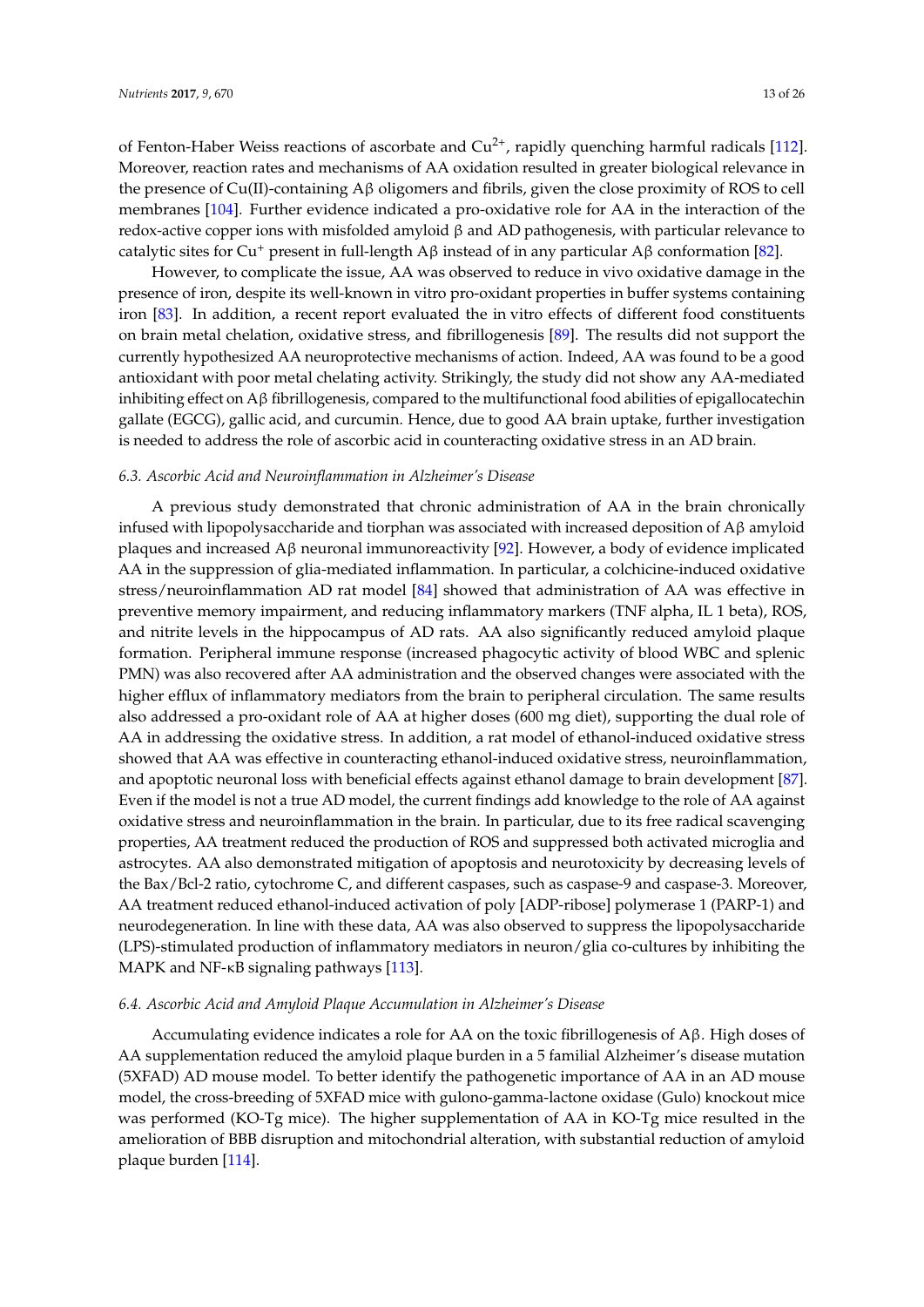The APPSWE/PSEN1deltaE9 mouse model of AD, created by crossing APP/PSEN1(+) bigenic mice with SVCT2(+/−) heterozygous knockout mice, also showed interesting results [\[81\]](#page-21-27). By 14 months of age, increased oxidative stress was observed (malondialdehyde, protein carbonyls, F2-isoprostanes) with decreased total glutathione, compared to wild-type controls. In addition, increased amounts of both soluble and insoluble A $\beta$ 1-42, and a higher A $\beta$ 1-42/1-40 ratio with increased hippocampal and cortical amyloid-β plaque deposits were observed, compared to APP/PSEN1(+) mice with normal AA brains. These data suggested that AA deficiency plays an important role in accelerating amyloid accumulation, particularly during early stages of disease, and that these effects are likely modulated by oxidative stress pathways. Huang et al. showed that pre-loading cells with ascorbate substantially prevented apoptosis and death of SH-SY5Y cells, while also decreasing basal rates of endogenous beta-amyloid generation [\[86\]](#page-21-26). Cheng et al. demonstrated, in an in vitro model, that an inadequate supply of AA could contribute to the increased formation of toxic  $\Lambda$ β oligomers. In the absence of AA, the temporary interaction between the  $\mathbf{A}\beta$  domain and small NO-catalyzed release of anhydromannose (anMan)-containing oligosaccharides is prevented, with the increased induction of neurotoxic fibrillogenesis [\[103\]](#page-22-14). Murakami et al. [\[91\]](#page-22-20), in APP transgenic mice, showed that AA administration attenuated oligomerization, but not the total amyloid plaque volume. The authors concluded that the ability of mice to retain de novo synthesis of AA is possible, and a longer study duration is needed to appreciate the significant changes in amyloid plaque accumulation. These last findings are original and indicate the need to test the "sink hypothesis" through the systematic assessment of cerebrospinal fluid AA levels in order to support the role of AA in promoting healthy brain aging. Indeed, it is hypothesized that there is some form of equilibrium for the  $A\beta$  in the brain and the periphery such that A $\beta$  can be transported across the blood-brain barrier. By modulating the peripheral  $\text{A}$ β levels, it is predicted that the brain  $\text{A}$ β levels will undergo concomitant changes, forming the basis of the "sink hypothesis" for Aβ lowering strategies.

#### *6.5. Acid Ascorbic and Vascular Disease Associated with Alzheimer's Disease*

Recently, a pathophysiological role of the vascular component in the pathogenesis of AD has been demonstrated [\[115\]](#page-23-8). Again, oxidative stress is considered a key relevant mediator, confirming the pathogenetic link between AD and vascular disease [\[116\]](#page-23-9). Oxidative stress may affect the neurovascular unit, by impairing the endothelial integrity with increased  $\text{A}β42$  production. This series of pathological events resulted in automatically maintaining the cycle between ROS overproduction and new extracellular Aβ42 deposition. It was ascertained that AA mediates a series of protective effects on brain neurodegeneration by reducing intima-media thickness, lipid peroxidation, and endothelial dysfunction [\[90,](#page-22-21)[116–](#page-23-9)[119\]](#page-23-10). In keeping with this, it has been recently documented that the integrity of the endothelial lining in the blood-brain barrier is essential to prevent the onset of AD [\[120–](#page-23-11)[122\]](#page-23-12). Each of these vascular risk factors may represent a biological target for AA and contribute to the preventative role of AA in the development of AD pathogenesis, associated with the vascular component.

Growing evidence indicates a role for AA in reducing cardiovascular related mortality and overall mortality, according to higher quartile plasma AA concentrations in humans [\[123\]](#page-23-13). Interestingly, it should be noted that the higher risk of carotid intima thickness >1.2 mm was exclusively associated with the lowest plasma AA tertile. This same increased risk was not observed with uric acid, vitamin A, or enzymatic antioxidant load (superoxide dismutase and glutathione oxidase activity). Similarly, dietetic interventions in elderly subjects showed that carotid intima thickness progression was reduced only in those subjects taking AA daily.

The risk of either AD or vascular dementia is higher in patients with elevated blood pressure, which suggests how arterial stiffness and atherosclerosis play important pathogenetic roles [\[123\]](#page-23-13). Endothelial dysfunction is associated with arterial stiffness which, in turn, is a strong predictor for cognitive decline [\[124\]](#page-23-14). All of these data support the role for AA in modifying vascular risk factors associated with Alzheimer's-type dementia.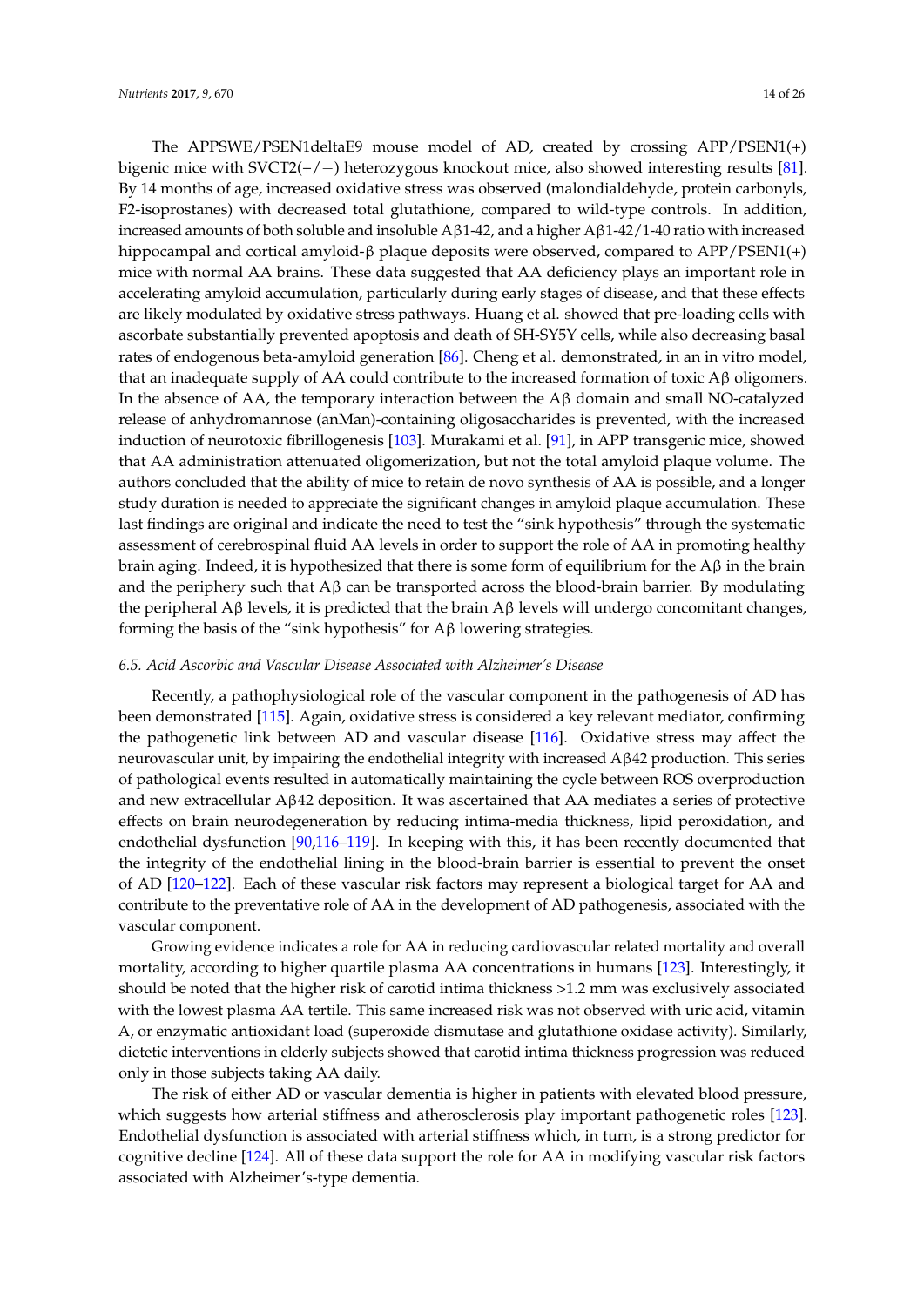Endothelial dysfunction is a crucial factor associated with AD pathogenesis. Aβ aggregates are cleared from the brain across the BBB, as the transport is finely regulated by RAGE receptors and LDL receptor-related protein (LRP-1). In patients with AD, brain endothelial LRP-1 expression throughout the BBB is reduced [\[125\]](#page-23-15). These data suggested an essential role of the endothelial cell integrity lining in the onset and progression of AD. The efficacy of AA against BBB breakdown due to cortical compression was reported [\[90\]](#page-22-21). A model of ischemic-reperfusion [\[126\]](#page-24-0) and BBB breakdown with reduced NO bioavailability may be considered a prototypical model to understand the pleiotropic roles of AA on endothelial function. AA regulates endothelial integrity via oxidative pathways; superoxide generated by endothelial cells reacts with NO to form cytotoxic peroxynitrites and AA could decrease NO consumption by scavenging superoxide. In addition, AA was found to play a role in the function of endothelial nitric oxide synthase (eNOS) by recycling the eNOS co-factor, tetrahydrobiopterin, which is relevant for arterial elasticity and blood pressure regulation [\[18\]](#page-18-7). AA also favored the restoration of NO metabolism from *S*-nitrosothiols in plasma [\[127\]](#page-24-1), reducing nitrite (NO2) to NO, which may preserve NO in tissues or plasma. AA was reported to reverse the generation and metabolism of NO [\[94\]](#page-22-22), and to prevent endothelial dysfunction by inhibiting LDL oxidation. An oxidized endothelium is known to increase BBB permeability [\[117\]](#page-23-16) and the AA-associated protective mechanism on lipid metabolism was found to improve BBB endothelial disruption. In addition, AA prevented the impaired response to the vasodilator acetylcholine (endothelium-dependent agonist) and reduced ROS (e.g., superoxide) produced by neutrophils [\[93\]](#page-22-23). Thus, a series of studies have suggested that AA may protect from AD onset, by protecting BBB integrity.

So far, scant investigations have explored the effects of anti-oxidative vitamins on dementia through the cerebrovascular axis [\[95\]](#page-22-24). The study of Kook et al. [\[87\]](#page-21-31) recently reported that high-dose supplementation of AA reduced amyloidosis in AD mice (5XFAD) via the reduction of BBB disruption and mitochondrial alteration [\[96\]](#page-22-25). Additionally, AA was also reported to prevent the disruption of BBB by upregulating the expression of tight junction proteins, occludin and claudin-5.

In a model of stroke with substantial BBB disruption, AA significantly reduced BBB permeability [\[128\]](#page-24-2). Similarly, in a mouse model of cerebral ischemia, AA ameliorated BBB dysfunction by reversing tight junction claudin-5 and attenuated edema and neuronal loss [\[129\]](#page-24-3). Moreover, an in vitro study provided evidence that AA reversed hyperglycemia-mediated BBB disruption [\[130\]](#page-24-4). To date, AA seems to offer neuroprotection by restoring BBB integrity. However, further investigations should focus on simultaneously testing brain neuroprotective effects and BBB protective effects of antioxidants [\[95\]](#page-22-24). AA seems to possess both types of neuroprotection and could be further tested as a targeted dual agent for preventing cognitive decline.

Several cross-sectional studies have demonstrated a lower CSF-to-plasma AA ratio in AD patients compared to controls. In particular, recent findings [\[95\]](#page-22-24) suggest that maintenance of a high CSF-to-plasma AA ratio is important in preventing cognitive decline in AD and that BBB impairment unfavorably affects this ratio. However, whether the AA transport carrier dysfunction (SVCT2) or the disturbed BBB integrity is responsible for it, is still a matter of debate.

Indeed, the loss of BBB integrity seen in elderly people with dementia may hamper the brain's ability to retain CNS AA regardless of the successful transport [\[131–](#page-24-5)[133\]](#page-24-6). Genetic variations of the SVCT2 carrier at the choroid plexus and in neurons may also play a significant role. In line with these data, a recent review has concluded that CSF levels within the normal range for AA indicate the preservation of choroid plexus function and AA transport into the CSF [\[134\]](#page-24-7), despite lower plasma levels.

#### **7. From Bench to Bedside**

Ascorbic acid levels in plasma are decreased in AD patients [\[135\]](#page-24-8) and the association between cognitive impairment and low antioxidant status is accumulating. Indeed, it has been suggested that increased dietary intake may reduce the risk of developing AD. So far, whether oxidative stress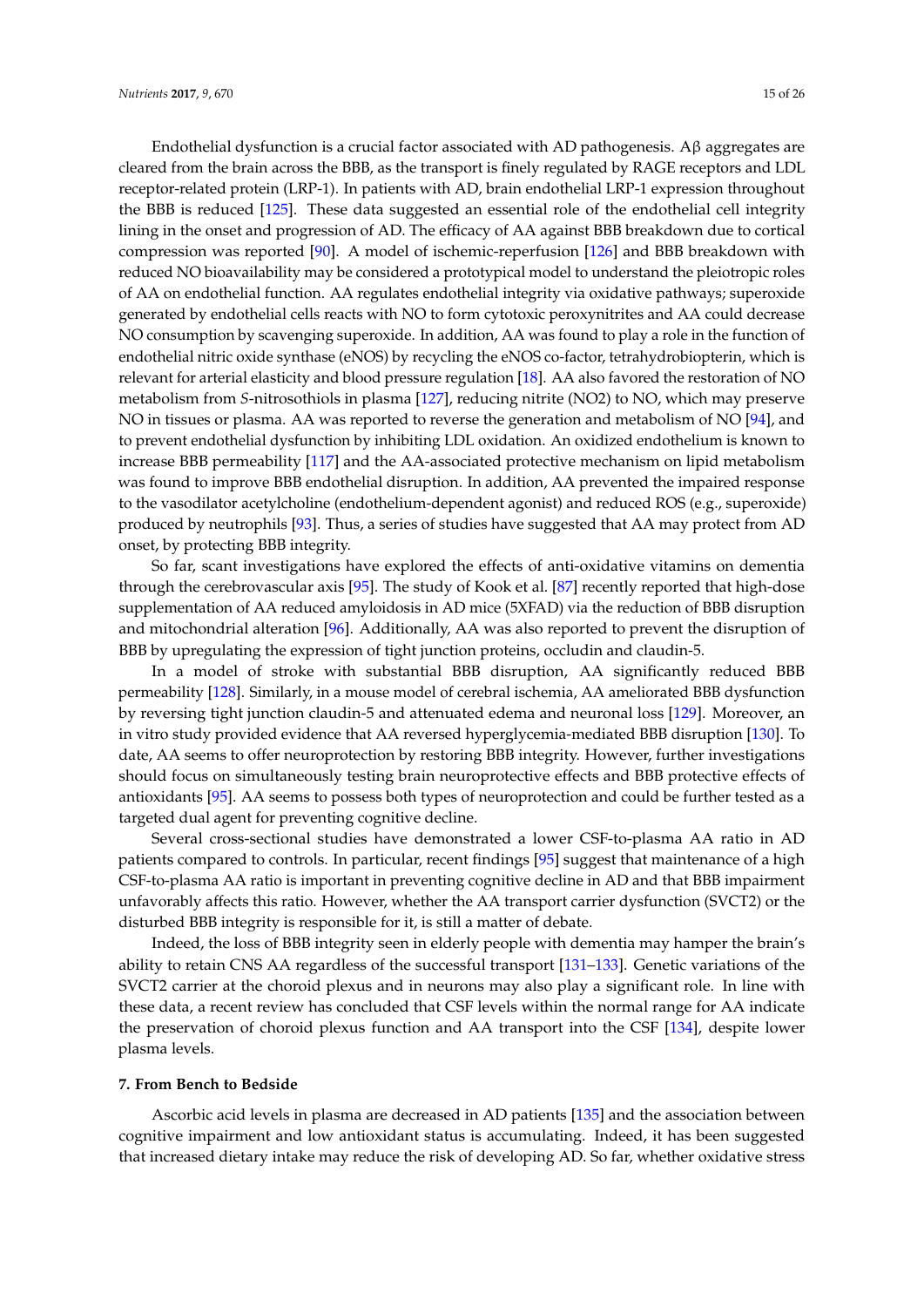associated with the disease is responsible for the reduction of antioxidants, or whether the low antioxidants contribute to the progression of the disease has not been ascertained.

However, plasma levels of AA were found to be lower both in patients with mild cognitive impairment and AD, compared to controls [\[136\]](#page-24-9).

A further difference existed between undernourished patients with dementia and patients taking any antioxidant supplement.

From bench to bedside, eight large population studies [\[57\]](#page-20-7) have investigated the association between AA intake and Alzheimer's-type dementia in both European countries and the US. However, the neuroprotection associated with AA has not yet been established. According to the CHAP study [\[137\]](#page-24-10), none of the elderly dementia-free participants longitudinally developed dementia, due to AA supplementation. In contrast, a synergistic association between AA and vitamin E supplementation was shown in reducing the risk of AD [\[138\]](#page-24-11). Another large population study has shown a protective role for AA in vascular dementia and cognitively-intact subjects, but no protective role of AA was shown for Alzheimer's disease [\[139\]](#page-24-12).

The Rotterdam study showed the most consistent association between higher AA intake and reduced relative risk for AD in the largest population study [\[140\]](#page-24-13) with the higher magnitude of association in people most depleted of AA (e.g., smokers). The same study found an association for lower levels of vitamin E in AD patients at follow up an average of 9.6 years later, but not for AA intake.

Additionally, eleven studies have examined the relationship between plasma AA and cognitive decline, including AD, and four of them examined CSF AA and CSF-to-plasma AA ratios. An early study of Goodwin [\[29\]](#page-18-17) assigned patients to AA plasmatic deficiency according to tertiles. The main findings suggested a significant association between AA deficiency below 20 µM, mild cognitive impairment, and AD patients compared to healthy controls, even after correction for co- morbidities, age, and fruit/vegetables intake.

The study of Quinn [\[141\]](#page-24-14) showed that the mean CSF-to-plasma AA ratio was significantly lower in AD compared with controls. A further prospective analysis of CSF AA, rates of cognitive decline, and BBB did not draw final conclusions, but a higher CSF-to-plasma AA ratio was associated with a slower rate of decline [\[57\]](#page-20-7).

Conversely, several clinical studies did not show any beneficial effect of AA on cognition in patients with AD. In a population study of North Carolina, 616 elders aged over 75 years and long-term supplement users of AA did not show any neuroprotection against developing AD [\[142\]](#page-24-15). However, no record was made of dietary intake, and the results outlined that less healthy behaviors and socioeconomic status were associated with the poorer cognitive outcomes. Vitamin E levels were significantly lower in the AD group than controls while AA levels did not differ significantly between groups.

A series of limitations may count for interpreting the clinical results. There is substantial inconsistency among the observational studies on AA intake, plasma levels, beneficial effects on aging and cognition.

It is noteworthy that a great deal of clinical studies usually excluded elderly people if they had polypharmacy or comorbidity. These exclusion criteria critically undermine the validity of results, leaving out the populations most at risk for AA deficiency.

Approximately 17% of the elderly population did not meet the RDA for AA intake, which critically suggests that large elderly population groups show depleted levels of AA; this determinant may count for the disparate conclusions of different clinical studies. In particular, as accurately summarized by Harrison F et al. [\[143\]](#page-24-16), the classification of groups according to AA status differs greatly among studies. The deficiency levels of AA are lower than  $11 \mu \text{mol/L}$ , with suboptimal concentrations between 11–38 µmol/L, adequate plasmatic concentrations of AA above 28 µmol/L and optimal concentrations between 50–60  $\mu$ mol/L ( $\mu$ mol/L: conversion factor 56.78 from mg/dL concentrations of AA).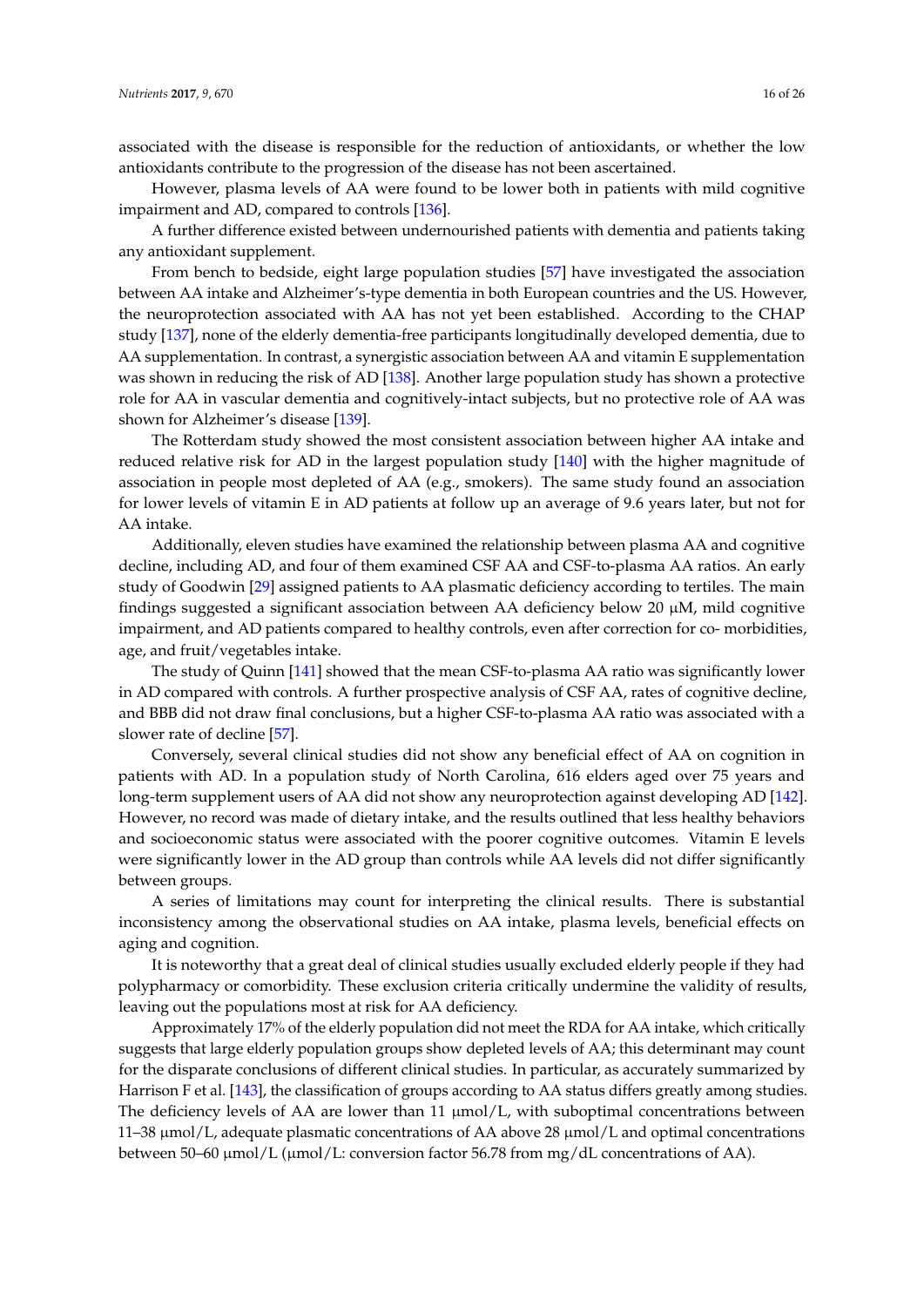*Nutrients* **2017**, *9*, 670 17 of 26

Moreover, the range of AA supplements greatly vary from 27 to 230–270 mg/day, introducing another element of variability.

Not least, the higher intakes of AA were associated with beneficial effects on cognition if not exceeding 500 mg/day; higher plasmatic values (1 g/day) of AA were associated with poorer cognitive performance.

The beneficial effects of AA need reliable plasmatic determinations with repeated points of measurement. The lack of accuracy in study designs and methodologies may also affect the reliability of the findings [\[57\]](#page-20-7). In addition, the lack of standardization between single nutrient consumption or multivitamins and the lack of systematic detection of plasmatic levels of AA also affect the accuracy of outcomes.

Moreover, the missing consideration of specific AA metabolism, the inaccurate daily estimate of AA consumption, and the erroneous intestine-to-bloodstream absorption due to saturable AA transporters being critical determinants for drawing appropriate conclusions [\[57\]](#page-20-7). The variability of the results may also be ascribed to difference of plasma AA concentrations according to polymorphisms of SVCT2 and SVCT1 despite equivalent AA intake. This difference indicates that SVCT1/2 genotype may play an important role in the association between AA intake and circulating AA levels. Furthermore, the difference between food intake and synthetic supplements and the mean of their bioavailability need to be clearly defined.

It should also be noted that the current intake of AA may not accurately reflect the subjects' lifetime habits; this, in turn, may substantially affect the biological trajectory of Alzheimer's disease with particular regard to early mid-life deposition of amyloid plaque. Thus, the stratification of different aging populations according to their clinical vulnerability, cognitive reserve, comorbidity and specific risk profile could add knowledge to this field [\[95\]](#page-22-24). Similarly, a greater understanding of the modulation between pro-oxidative AA status and antioxidative capacity during aging and age-related specific conditions, including dementia, is warranted.

Currently, the clinical data yield inconsistent results. AA supplementation showed beneficial effects when restoring a nutritional deficit or preventing vitamin deficiency; thus, it seems more plausible that avoiding AA deficiency is likely to be more beneficial than taking supplements on top of a normal healthy diet.

So far, the levels of AA needed to beneficially modify brain aging are largely unknown. A causal association between AA deficiency and cognitive decline, including dementia, is still debated and two main issues are unanswered. Namely, the co-causal role of AA deficiency versus its epiphenomenal role in AD neurodegeneration has not yet been established. However, AA's strong free radical scavenging properties, the well-characterized kinetics of transport, and the good bioavailability in the CNS provide a favorable background for further exploring its role in promoting brain function and healthy aging.

With testing by neuroimaging, recent research has demonstrated that it is possible to detect brain levels of AA by using a MEGA-PRESS mediated spectra (MEGA-PRESS, MEGA-point-resolved spectroscopy) [\[144\]](#page-24-17). The study indicated a relationship between brain and blood AA levels and provides a new conceptual framework for future studies, further exploring the role of AA in the brain.

### **8. Conclusions**

In conclusion, randomized clinical trials have failed to demonstrate any association between AA-mediated antioxidant therapeutic activity and a delay in AD neurodegeneration.

However, the assessment of the "sink hypothesis" could substantiate a crucial role for AA in promoting healthy aging of the brain. The analysis of AA concentration in plasma, CSF, and the ratio of AA/glutamate, along with the role of AA-related carriers (SVCT2 SNPs) and barriers to its brain transport (BBB) could significantly spur this research field by directly analyzing the AA concentrations in the brain.

Neuroimaging measures also hold promise in offering deeper insights on the structural, metabolic, and connective role that AA plays in the brain [\[144\]](#page-24-17), contributing to the larger picture.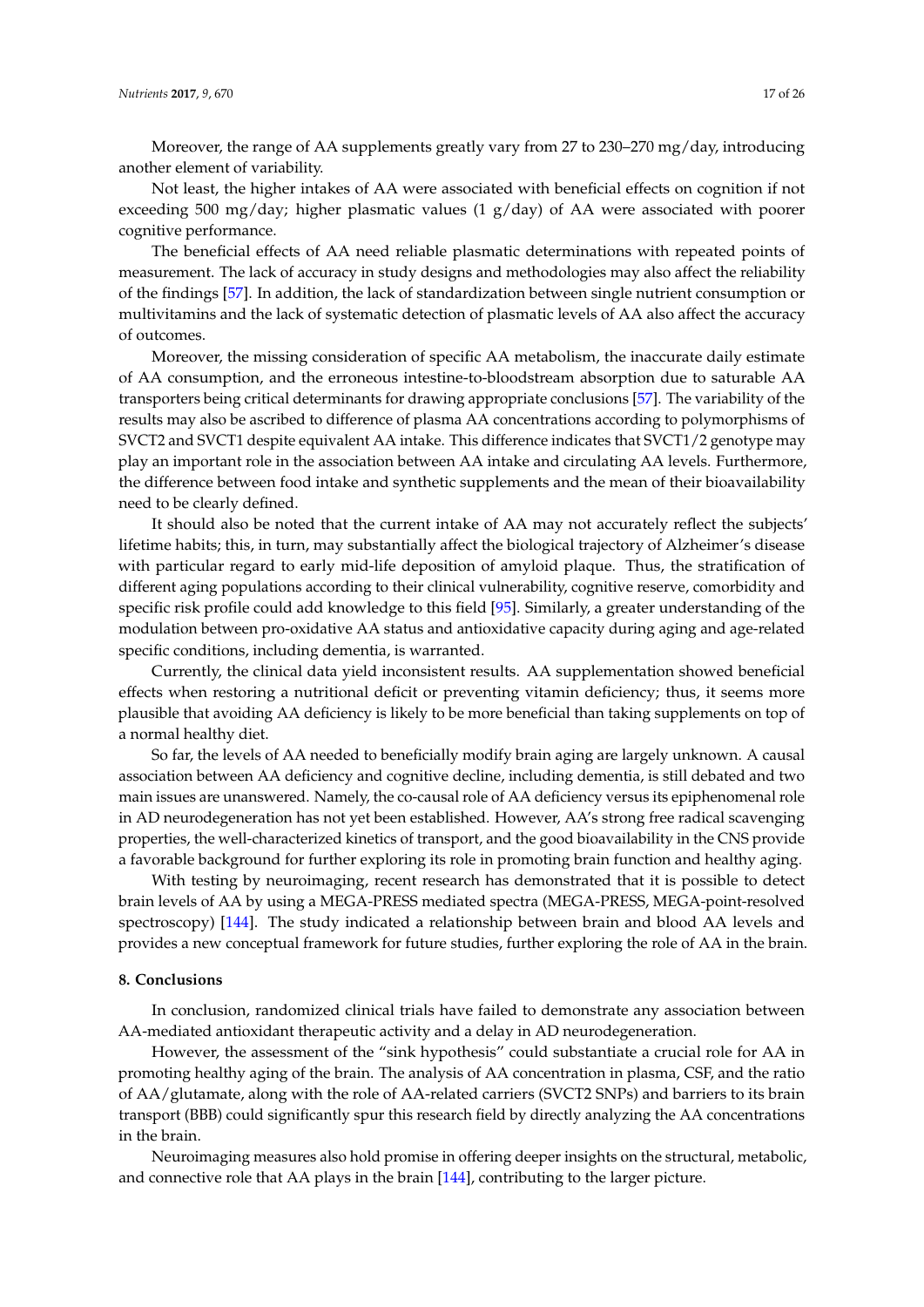Additionally, animal models need to be further investigated with a particular focus on gulonolactone oxidase knockout models that mimic human physiology, and may help identify novel AA mechanisms of action to promote healthy aging of the brain.

Another intriguing area of research could address the protective association between AA and glutamate transport/NMDA receptors to critically evaluate the AA role in neurodegeneration.

Finally, the field of epigenetics has recently answered the question as to why AA is disproportionally concentrated in CSF and brain parenchyma compared to plasma [\[28\]](#page-18-16). Nutrition represents one of the most powerful environmental modifications of the genome. Recent research has assessed a peculiar epigenetic role for AA. Namely, the oxidation of 5-mc (5-methylcytosine) to 5-hmc (5-hydroxymethylcytosine), as part of dynamic DNA demethylation, is catalyzed by TET (ten-eleven translocation) dioxygenase enzymes, for which AA is a critical co-factor [\[23,](#page-18-12)[145\]](#page-25-0). Interestingly, no other antioxidant displayed such an epigenetic mechanism. Thus, AA can be considered vital for neuronal repair and offers new molecular mechanisms to understand the true neuroprotective role of AA in brain aging and neurodegeneration.

In addition, it has been recently documented that 75% of ascorbic acid degradation is due to Maillard degradation pathways (amide-AGEs) [\[146\]](#page-25-1). Knowledge of the mechanisms of Maillard model systems could help understand the changes occurring during storage and processing of AA-containing food, as well as in vivo modifications.

Thus, all of these lines of research could improve the understanding of the role of AA in brain aging and, hopefully, provide a new conceptual framework for AD in the near future.

**Author Contributions:** C.G., R.B. and E.A. revised the literature and significantly contributed to data acquisition; F.M. revised the literature, made the conception and design of the manuscript and drafted the manuscript; A.N. revised the manuscript critically and contributed to the manuscript drafting. All authors gave final approval of the version to be submitted and of any revised version.

**Conflicts of Interest:** The authors declare no conflict of interest.

### **References**

- <span id="page-17-0"></span>1. Bloom, D.E. 7 billion and counting. *Science* **2011**, *333*, 562–569. [\[CrossRef\]](http://dx.doi.org/10.1126/science.1209290) [\[PubMed\]](http://www.ncbi.nlm.nih.gov/pubmed/21798935)
- <span id="page-17-1"></span>2. Cannizzo, E.S.; Clement, C.C.; Sahu, R.; Follo, C.; Santambrogio, L. Oxidative stress, inflamm-aging and immunosenescence. *J. Proteom.* **2011**, *74*, 2313–2323. [\[CrossRef\]](http://dx.doi.org/10.1016/j.jprot.2011.06.005) [\[PubMed\]](http://www.ncbi.nlm.nih.gov/pubmed/21718814)
- <span id="page-17-2"></span>3. Franceschi, C.; Campisi, J. Chronic inflammation (inflammaging) and its potential contribution to age-associated diseases. *J. Gerontol. Ser. A Biol. Sci. Med. Sci.* **2014**, *69* (Suppl. 1), S4–S9. [\[CrossRef\]](http://dx.doi.org/10.1093/gerona/glu057) [\[PubMed\]](http://www.ncbi.nlm.nih.gov/pubmed/24833586)
- <span id="page-17-3"></span>4. Vasto, S.; Candore, G.; Balistreri, C.R.; Caruso, M.; Colonna-Romano, G.; Grimaldi, M.P.; Listi, F.; Nuzzo, D.; Lio, D.; Caruso, C. Inflammatory networks in ageing, age-related diseases and longevity. *Mech. Ageing Dev.* **2007**, *128*, 83–91. [\[CrossRef\]](http://dx.doi.org/10.1016/j.mad.2006.11.015) [\[PubMed\]](http://www.ncbi.nlm.nih.gov/pubmed/17118425)
- <span id="page-17-4"></span>5. Cevenini, E.; Monti, D.; Franceschi, C. Inflamm-ageing. *Curr. Opin. Clin. Nutr. Metab. Care* **2013**, *16*, 14–20. [\[CrossRef\]](http://dx.doi.org/10.1097/MCO.0b013e32835ada13) [\[PubMed\]](http://www.ncbi.nlm.nih.gov/pubmed/23132168)
- <span id="page-17-5"></span>6. Michaud, M.; Balardy, L.; Moulis, G.; Gaudin, C.; Peyrot, C.; Vellas, B.; Cesari, M.; Nourhashemi, F. Proinflammatory cytokines, aging, and age-related diseases. *J. Am. Med. Dir. Assoc.* **2013**, *14*, 877–882. [\[CrossRef\]](http://dx.doi.org/10.1016/j.jamda.2013.05.009) [\[PubMed\]](http://www.ncbi.nlm.nih.gov/pubmed/23792036)
- <span id="page-17-6"></span>7. Franceschi, C.; Bonafe, M.; Valensin, S.; Olivieri, F.; De Luca, M.; Ottaviani, E.; De Benedictis, G. Inflamm-aging. An evolutionary perspective on immunosenescence. *Ann. N. Y. Acad. Sci.* **2000**, *908*, 244–254. [\[CrossRef\]](http://dx.doi.org/10.1111/j.1749-6632.2000.tb06651.x) [\[PubMed\]](http://www.ncbi.nlm.nih.gov/pubmed/10911963)
- <span id="page-17-7"></span>8. Szarc vel Szic, K.; Declerck, K.; Vidakovic, M.; Vanden Berghe, W. From inflammaging to healthy aging by dietary lifestyle choices: Is epigenetics the key to personalized nutrition? *Clin. Epigenetics* **2015**, *7*, 33. [\[CrossRef\]](http://dx.doi.org/10.1186/s13148-015-0068-2) [\[PubMed\]](http://www.ncbi.nlm.nih.gov/pubmed/25861393)
- <span id="page-17-8"></span>9. Santoro, A.; Pini, E.; Scurti, M.; Palmas, G.; Berendsen, A.; Brzozowska, A.; Pietruszka, B.; Szczecinska, A.; Cano, N.; Meunier, N.; et al. Combating inflammaging through a Mediterranean whole diet approach: The nu-age project's conceptual framework and design. *Mech. Ageing Dev.* **2014**, *136*, 3–13. [\[CrossRef\]](http://dx.doi.org/10.1016/j.mad.2013.12.001) [\[PubMed\]](http://www.ncbi.nlm.nih.gov/pubmed/24342354)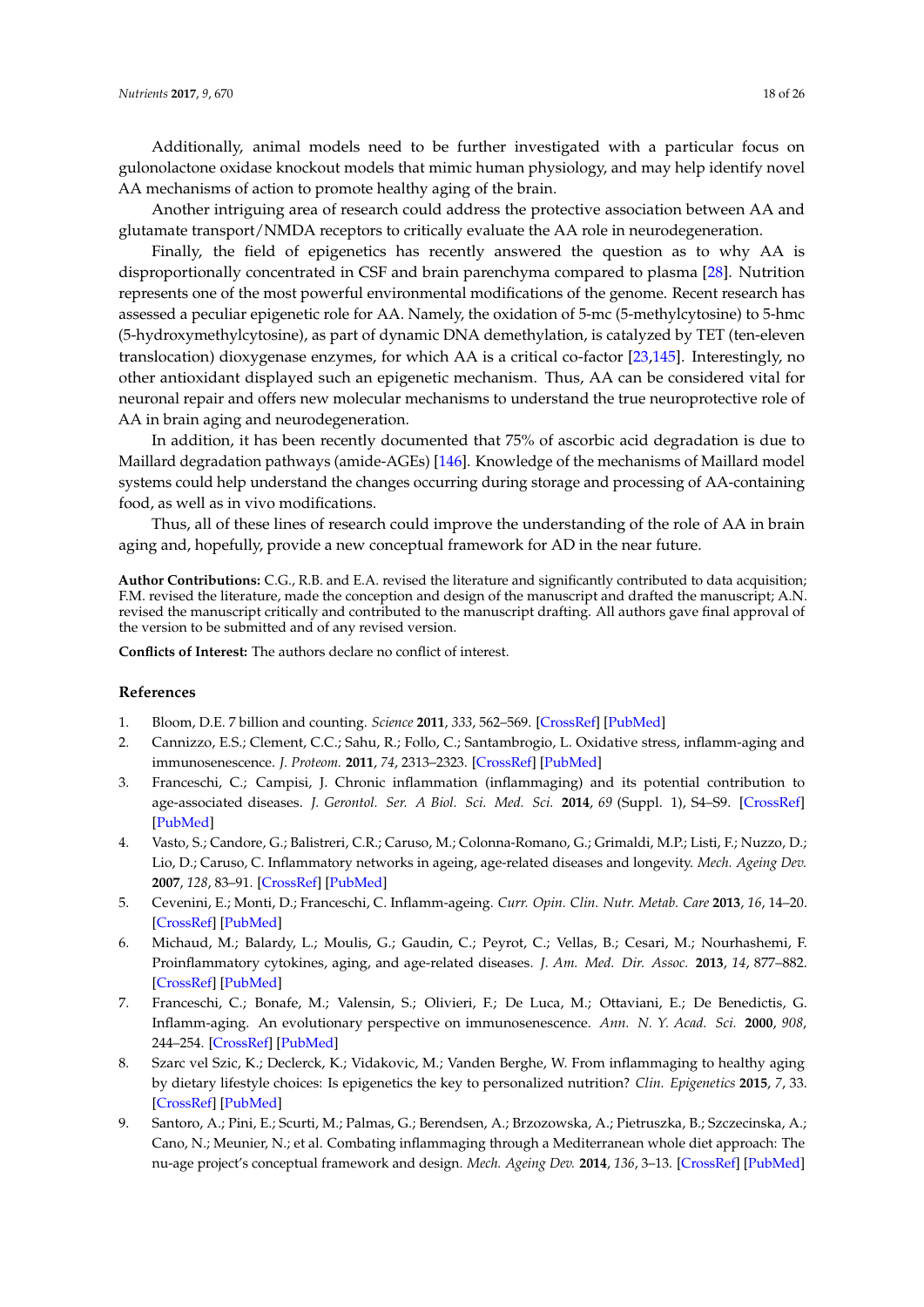- <span id="page-18-19"></span>10. Berendsen, A.; Santoro, A.; Pini, E.; Cevenini, E.; Ostan, R.; Pietruszka, B.; Rolf, K.; Cano, N.; Caille, A.; Lyon-Belgy, N.; et al. Reprint of: A parallel randomized trial on the effect of a healthful diet on inflammageing and its consequences in European elderly people: Design of the nu-age dietary intervention study. *Mech. Ageing Dev.* **2014**, *136*, 14–21. [\[CrossRef\]](http://dx.doi.org/10.1016/j.mad.2014.03.001) [\[PubMed\]](http://www.ncbi.nlm.nih.gov/pubmed/24657127)
- <span id="page-18-0"></span>11. Neufcourt, L.; Assmann, K.E.; Fezeu, L.K.; Touvier, M.; Graffouillere, L.; Shivappa, N.; Hebert, J.R.; Wirth, M.D.; Hercberg, S.; Galan, P.; et al. Prospective association between the dietary inflammatory index and metabolic syndrome: Findings from the su.Vi.Max study. *Nutr. Metab. Cardiovasc. Dis. NMCD* **2015**, *25*, 988–996. [\[CrossRef\]](http://dx.doi.org/10.1016/j.numecd.2015.09.002) [\[PubMed\]](http://www.ncbi.nlm.nih.gov/pubmed/26482566)
- <span id="page-18-1"></span>12. Padayatty, S.J.; Katz, A.; Wang, Y.; Eck, P.; Kwon, O.; Lee, J.H.; Chen, S.; Corpe, C.; Dutta, A.; Dutta, S.K.; et al. Vitamin C as an antioxidant: Evaluation of its role in disease prevention. *J. Am. Coll. Nutr.* **2003**, *22*, 18–35. [\[CrossRef\]](http://dx.doi.org/10.1080/07315724.2003.10719272) [\[PubMed\]](http://www.ncbi.nlm.nih.gov/pubmed/12569111)
- <span id="page-18-2"></span>13. Naidu, K.A. Vitamin C in human health and disease is still a mystery? An overview. *Nutr. J.* **2003**, *2*, 7. [\[CrossRef\]](http://dx.doi.org/10.1186/1475-2891-2-7) [\[PubMed\]](http://www.ncbi.nlm.nih.gov/pubmed/14498993)
- <span id="page-18-3"></span>14. Michels, A.J.; Joisher, N.; Hagen, T.M. Age-related decline of sodium-dependent ascorbic acid transport in isolated rat hepatocytes. *Arch. Biochem. Biophys.* **2003**, *410*, 112–120. [\[CrossRef\]](http://dx.doi.org/10.1016/S0003-9861(02)00678-1)
- <span id="page-18-4"></span>15. Grosso, G.; Bei, R.; Mistretta, A.; Marventano, S.; Calabrese, G.; Masuelli, L.; Giganti, M.G.; Modesti, A.; Galvano, F.; Gazzolo, D. Effects of vitamin c on health: A review of evidence. *Front. Biosci.* **2013**, *18*, 1017–1029.
- <span id="page-18-5"></span>16. Duarte, T.L.; Lunec, J. Review: When is an antioxidant not an antioxidant? A review of novel actions and reactions of vitamin C. *Free Radic. Res.* **2005**, *39*, 671–686. [\[CrossRef\]](http://dx.doi.org/10.1080/10715760500104025) [\[PubMed\]](http://www.ncbi.nlm.nih.gov/pubmed/16036346)
- <span id="page-18-6"></span>17. Regine, H.; Gabriele, W.-F.; Ernst, R.W. Antioxidants and endothelial nitric oxide synthesis. *Eur. J. Clin. Pharmacol.* **2006**, *62* (Suppl. 1), 21–28.
- <span id="page-18-7"></span>18. Heller, R.; Unbehaun, A.; Schellenberg, B.; Mayer, B.; Werner-Felmayer, G.; Werner, E.R. L-ascorbic acid potentiates endothelial nitric oxide synthesis via a chemical stabilization of tetrahydrobiopterin. *J. Biol. Chem.* **2001**, *276*, 40–47. [\[CrossRef\]](http://dx.doi.org/10.1074/jbc.M004392200) [\[PubMed\]](http://www.ncbi.nlm.nih.gov/pubmed/11022034)
- <span id="page-18-8"></span>19. Ladurner, A.; Schmitt, C.A.; Schachner, D.; Atanasov, A.G.; Werner, E.R.; Dirsch, V.M.; Heiss, E.H. Ascorbate stimulates endothelial nitric oxide synthase enzyme activity by rapid modulation of its phosphorylation status. *Free Radic. Biol. Med.* **2012**, *52*, 2082–2090. [\[CrossRef\]](http://dx.doi.org/10.1016/j.freeradbiomed.2012.03.022) [\[PubMed\]](http://www.ncbi.nlm.nih.gov/pubmed/22542797)
- <span id="page-18-9"></span>20. Halliwell, B. Vitamin C and genomic stability. *Mutat. Res.* **2001**, *475*, 29–35. [\[CrossRef\]](http://dx.doi.org/10.1016/S0027-5107(01)00072-0)
- <span id="page-18-10"></span>21. Camarena, V.; Wang, G. The epigenetic role of vitamin C in health and disease. *Cell. Mol. Life Sci. CMLS* **2016**, *73*, 1645–1658. [\[CrossRef\]](http://dx.doi.org/10.1007/s00018-016-2145-x) [\[PubMed\]](http://www.ncbi.nlm.nih.gov/pubmed/26846695)
- <span id="page-18-11"></span>22. Young, J.I.; Zuchner, S.; Wang, G. Regulation of the epigenome by vitamin C. *Annu. Rev. Nutr.* **2015**, *35*, 545–564. [\[CrossRef\]](http://dx.doi.org/10.1146/annurev-nutr-071714-034228) [\[PubMed\]](http://www.ncbi.nlm.nih.gov/pubmed/25974700)
- <span id="page-18-12"></span>23. Yin, R.; Mao, S.Q.; Zhao, B.; Chong, Z.; Yang, Y.; Zhao, C.; Zhang, D.; Huang, H.; Gao, J.; Li, Z.; et al. Ascorbic acid enhances Tet-mediated 5-methylcytosine oxidation and promotes DNA demethylation in mammals. *J. Am. Chem. Soc.* **2013**, *135*, 10396–10403. [\[CrossRef\]](http://dx.doi.org/10.1021/ja4028346) [\[PubMed\]](http://www.ncbi.nlm.nih.gov/pubmed/23768208)
- <span id="page-18-13"></span>24. Cahill, L.E.; El-Sohemy, A. Vitamin c transporter gene polymorphisms, dietary vitamin C and serum ascorbic acid. *J. Nutr. Nutr.* **2009**, *2*, 292–301. [\[CrossRef\]](http://dx.doi.org/10.1159/000314597) [\[PubMed\]](http://www.ncbi.nlm.nih.gov/pubmed/20588054)
- <span id="page-18-14"></span>25. Langlois, M.R.; Martin, M.E.; Boelaert, J.R.; Beaumont, C.; Taes, Y.E.; De Buyzere, M.L.; Bernard, D.R.; Neels, H.M.; Delanghe, J.R. The haptoglobin 2-2 phenotype affects serum markers of iron status in healthy males. *Clin. Chem.* **2000**, *46*, 1619–1625. [\[PubMed\]](http://www.ncbi.nlm.nih.gov/pubmed/11017940)
- 26. Horska, A.; Mislanova, C.; Bonassi, S.; Ceppi, M.; Volkovova, K.; Dusinska, M. Vitamin C levels in blood are influenced by polymorphisms in glutathione *S*-transferases. *Eur. J. Nutr.* **2011**, *50*, 437–446. [\[CrossRef\]](http://dx.doi.org/10.1007/s00394-010-0147-2) [\[PubMed\]](http://www.ncbi.nlm.nih.gov/pubmed/21152927)
- <span id="page-18-15"></span>27. Schwartz, B. New criteria for supplementation of selected micronutrients in the era of nutrigenetics and nutrigenomics. *Int. J. Food Sci. Nutr.* **2014**, *65*, 529–538. [\[CrossRef\]](http://dx.doi.org/10.3109/09637486.2014.898258) [\[PubMed\]](http://www.ncbi.nlm.nih.gov/pubmed/24625102)
- <span id="page-18-16"></span>28. Blaschke, K.; Ebata, K.T.; Karimi, M.M.; Zepeda-Martinez, J.A.; Goyal, P.; Mahapatra, S.; Tam, A.; Laird, D.J.; Hirst, M.; Rao, A.; et al. Vitamin C induces Tet-dependent DNA demethylation and a blastocyst-like state in ES cells. *Nature* **2013**, *500*, 222–226. [\[CrossRef\]](http://dx.doi.org/10.1038/nature12362) [\[PubMed\]](http://www.ncbi.nlm.nih.gov/pubmed/23812591)
- <span id="page-18-17"></span>29. Goodwin, J.S.; Goodwin, J.M.; Garry, P.J. Association between nutritional status and cognitive functioning in a healthy elderly population. *JAMA* **1983**, *249*, 2917–2921. [\[CrossRef\]](http://dx.doi.org/10.1001/jama.1983.03330450047024) [\[PubMed\]](http://www.ncbi.nlm.nih.gov/pubmed/6842805)
- <span id="page-18-18"></span>30. Lebel, M.; Massip, L.; Garand, C.; Thorin, E. Ascorbate improves metabolic abnormalities in *Wrn* mutant mice but not the free radical scavenger catechin. *Ann. N. Y. Acad. Sci.* **2010**, *1197*, 40–44. [\[CrossRef\]](http://dx.doi.org/10.1111/j.1749-6632.2010.05189.x) [\[PubMed\]](http://www.ncbi.nlm.nih.gov/pubmed/20536831)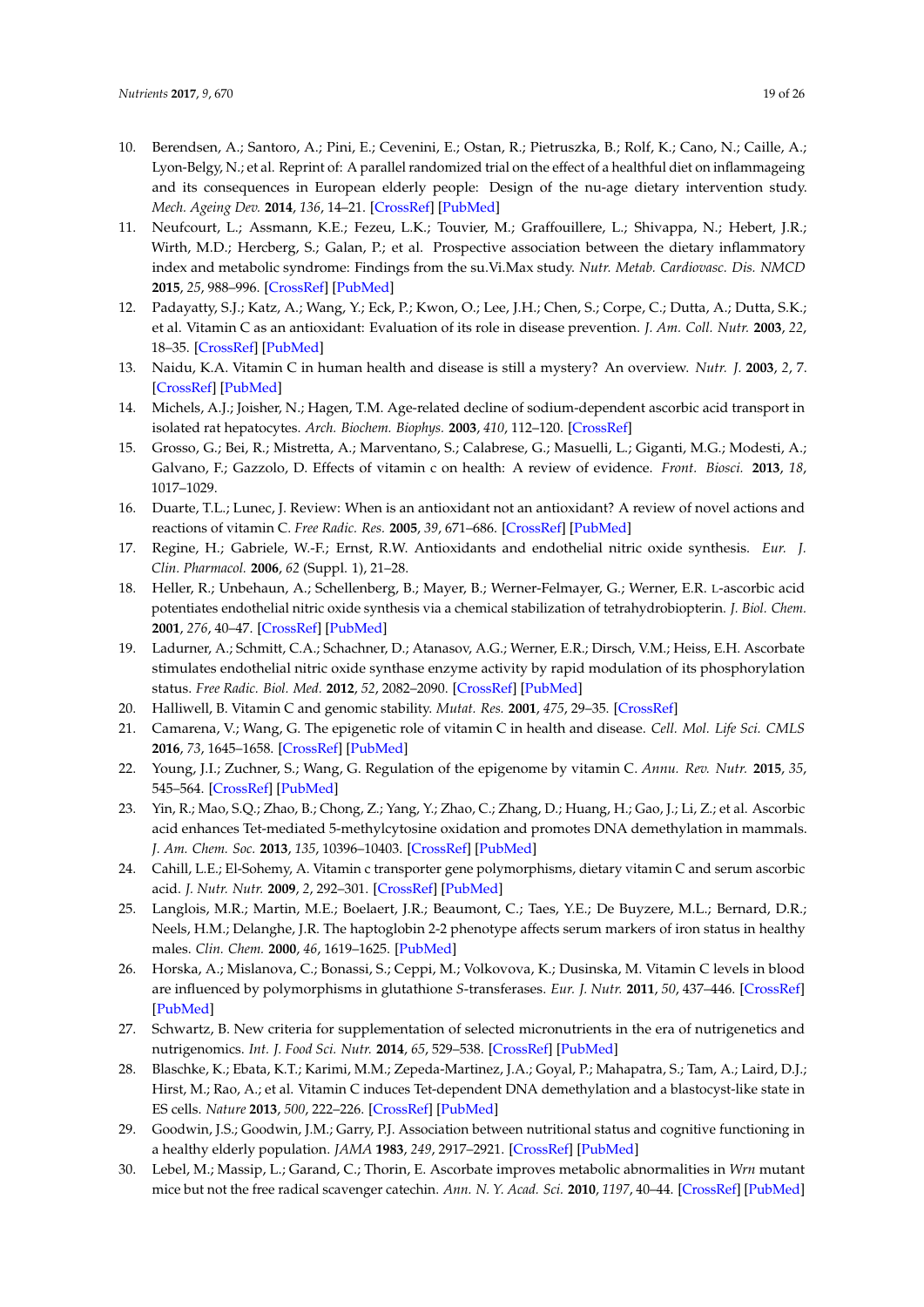- <span id="page-19-0"></span>31. Aumailley, L.; Warren, A.; Garand, C.; Dubois, M.J.; Paquet, E.R.; Le Couteur, D.G.; Marette, A.; Cogger, V.C.; Lebel, M. Vitamin C modulates the metabolic and cytokine profiles, alleviates hepatic endoplasmic reticulum stress, and increases the life span of gulo−/− mice. *Aging* **2016**, *8*, 458–483. [\[CrossRef\]](http://dx.doi.org/10.18632/aging.100902) [\[PubMed\]](http://www.ncbi.nlm.nih.gov/pubmed/26922388)
- <span id="page-19-1"></span>32. Dallaire, A.; Proulx, S.; Simard, M.J.; Lebel, M. Expression profile of *Caenorhabditis elegans* mutant for the Werner syndrome gene ortholog reveals the impact of vitamin C on development to increase life span. *BMC Genom.* **2014**, *15*, 940. [\[CrossRef\]](http://dx.doi.org/10.1186/1471-2164-15-940) [\[PubMed\]](http://www.ncbi.nlm.nih.gov/pubmed/25346348)
- <span id="page-19-2"></span>33. Li, Y.; Zhang, W.; Chang, L.; Han, Y.; Sun, L.; Gong, X.; Tang, H.; Liu, Z.; Deng, H.; Ye, Y.; et al. Vitamin C alleviates aging defects in a stem cell model for Werner syndrome. *Protein Cell* **2016**, *7*, 478–488. [\[CrossRef\]](http://dx.doi.org/10.1007/s13238-016-0278-1) [\[PubMed\]](http://www.ncbi.nlm.nih.gov/pubmed/27271327)
- <span id="page-19-3"></span>34. Massip, L.; Garand, C.; Paquet, E.R.; Cogger, V.C.; O'Reilly, J.N.; Tworek, L.; Hatherell, A.; Taylor, C.G.; Thorin, E.; Zahradka, P.; et al. Vitamin C restores healthy aging in a mouse model for Werner syndrome. *FASEB J.* **2010**, *24*, 158–172. [\[CrossRef\]](http://dx.doi.org/10.1096/fj.09-137133) [\[PubMed\]](http://www.ncbi.nlm.nih.gov/pubmed/19741171)
- <span id="page-19-4"></span>35. Pangrazzi, L.; Meryk, A.; Naismith, E.; Koziel, R.; Lair, J.; Krismer, M.; Trieb, K.; Grubeck-Loebenstein, B. "Inflamm-aging" influences immune cell survival factors in human bone marrow. *Eur. J. Immunol.* **2016**, *47*. [\[CrossRef\]](http://dx.doi.org/10.1002/eji.201646570) [\[PubMed\]](http://www.ncbi.nlm.nih.gov/pubmed/27995612)
- <span id="page-19-5"></span>36. Rahman, F.; Al Frouh, F.; Bordignon, B.; Fraterno, M.; Landrier, J.F.; Peiretti, F.; Fontes, M. Ascorbic acid is a dose-dependent inhibitor of adipocyte differentiation, probably by reducing camp pool. *Front. Cell Dev. Biol.* **2014**, *2*, 29. [\[CrossRef\]](http://dx.doi.org/10.3389/fcell.2014.00029) [\[PubMed\]](http://www.ncbi.nlm.nih.gov/pubmed/25364736)
- <span id="page-19-6"></span>37. Rahman, F.; Bordignon, B.; Culerrier, R.; Peiretti, F.; Spicuglia, S.; Djabali, M.; Landrier, J.F.; Fontes, M. Ascorbic acid drives the differentiation of mesoderm-derived embryonic stem cells. Involvement of p38 MAPK/CREB and SVCT2 transporter. *Mol. Nutr. Food Res.* **2016**, *61*. [\[CrossRef\]](http://dx.doi.org/10.1002/mnfr.201600506) [\[PubMed\]](http://www.ncbi.nlm.nih.gov/pubmed/27957816)
- <span id="page-19-7"></span>38. Jeong, S.G.; Cho, G.W. Endogenous ROS levels are increased in replicative senescence in human bone marrow mesenchymal stromal cells. *Biochem. Biophys. Res. Commun.* **2015**, *460*, 971–976. [\[CrossRef\]](http://dx.doi.org/10.1016/j.bbrc.2015.03.136) [\[PubMed\]](http://www.ncbi.nlm.nih.gov/pubmed/25839657)
- <span id="page-19-8"></span>39. Aumailley, L.; Dubois, M.J.; Garand, C.; Marette, A.; Lebel, M. Impact of vitamin C on the cardiometabolic and inflammatory profiles of mice lacking a functional Werner syndrome protein helicase. *Exp. Gerontol.* **2015**, *72*, 192–203. [\[CrossRef\]](http://dx.doi.org/10.1016/j.exger.2015.10.012) [\[PubMed\]](http://www.ncbi.nlm.nih.gov/pubmed/26521679)
- <span id="page-19-9"></span>40. Uchio, R.; Hirose, Y.; Murosaki, S.; Yamamoto, Y.; Ishigami, A. High dietary intake of vitamin c suppresses age-related thymic atrophy and contributes to the maintenance of immune cells in vitamin C-deficient senescence marker protein-30 knockout mice. *Br. J. Nutr.* **2015**, *113*, 603–609. [\[CrossRef\]](http://dx.doi.org/10.1017/S0007114514003857) [\[PubMed\]](http://www.ncbi.nlm.nih.gov/pubmed/25608928)
- <span id="page-19-10"></span>41. Sato, Y.; Amano, A.; Kishimoto, Y.; Takahashi, K.; Handa, S.; Maruyama, N.; Ishigami, A. Ascorbic acid prevents protein oxidation in livers of senescence marker protein-30/gluconolactonase knockout mice. *Geriatr. Gerontol. Int.* **2014**, *14*, 989–995. [\[CrossRef\]](http://dx.doi.org/10.1111/ggi.12162) [\[PubMed\]](http://www.ncbi.nlm.nih.gov/pubmed/24118935)
- <span id="page-19-11"></span>42. Kim, S.M.; Lim, S.M.; Yoo, J.A.; Woo, M.J.; Cho, K.H. Consumption of high-dose vitamin C (1250 mg per day) enhances functional and structural properties of serum lipoprotein to improve anti-oxidant, anti-atherosclerotic, and anti-aging effects via regulation of anti-inflammatory microrna. *Food Funct.* **2015**, *6*, 3604–3612. [\[CrossRef\]](http://dx.doi.org/10.1039/C5FO00738K) [\[PubMed\]](http://www.ncbi.nlm.nih.gov/pubmed/26333284)
- <span id="page-19-12"></span>43. Harrison, F.E.; May, J.M. Vitamin c function in the brain: Vital role of the ascorbate transporter SVCT2. *Free Radic. Biol. Med.* **2009**, *46*, 719–730. [\[CrossRef\]](http://dx.doi.org/10.1016/j.freeradbiomed.2008.12.018) [\[PubMed\]](http://www.ncbi.nlm.nih.gov/pubmed/19162177)
- <span id="page-19-13"></span>44. Zheng, C.; Sui, B.; Hu, C.; Jin, Y. Vitamin c promotes in vitro proliferation of bone marrow mesenchymal stem cells derived from aging mice. *J. Sourn Med. Univ.* **2015**, *35*, 1689–1693.
- <span id="page-19-14"></span>45. Chen, B.Y.; Wang, X.; Chen, L.W.; Luo, Z.J. Molecular targeting regulation of proliferation and differentiation of the bone marrow-derived mesenchymal stem cells or mesenchymal stromal cells. *Curr. Drug Targets* **2012**, *13*, 561–571. [\[CrossRef\]](http://dx.doi.org/10.2174/138945012799499749) [\[PubMed\]](http://www.ncbi.nlm.nih.gov/pubmed/22443584)
- <span id="page-19-15"></span>46. Yang, W.; Hekimi, S. A mitochondrial superoxide signal triggers increased longevity in *Caenorhabditis elegans*. *PLoS Biol.* **2010**, *8*, e1000556. [\[CrossRef\]](http://dx.doi.org/10.1371/journal.pbio.1000556) [\[PubMed\]](http://www.ncbi.nlm.nih.gov/pubmed/21151885)
- <span id="page-19-16"></span>47. Van Raamsdonk, J.M.; Hekimi, S. Superoxide dismutase is dispensable for normal animal lifespan. *Proc. Natl. Acad. Sci. USA* **2012**, *109*, 5785–5790. [\[CrossRef\]](http://dx.doi.org/10.1073/pnas.1116158109) [\[PubMed\]](http://www.ncbi.nlm.nih.gov/pubmed/22451939)
- <span id="page-19-17"></span>48. Desjardins, D.; Cacho-Valadez, B.; Liu, J.L.; Wang, Y.; Yee, C.; Bernard, K.; Khaki, A.; Breton, L.; Hekimi, S. Antioxidants reveal an inverted U-shaped dose-response relationship between reactive oxygen species levels and the rate of aging in *Caenorhabditis elegans*. *Aging Cell* **2017**, *16*, 104–112. [\[CrossRef\]](http://dx.doi.org/10.1111/acel.12528) [\[PubMed\]](http://www.ncbi.nlm.nih.gov/pubmed/27683245)
- <span id="page-19-18"></span>49. Riscuta, G. Nutrigenomics at the interface of aging, lifespan, and cancer prevention. *J. Nutr.* **2016**, *146*, 1931–1939. [\[CrossRef\]](http://dx.doi.org/10.3945/jn.116.235119) [\[PubMed\]](http://www.ncbi.nlm.nih.gov/pubmed/27558581)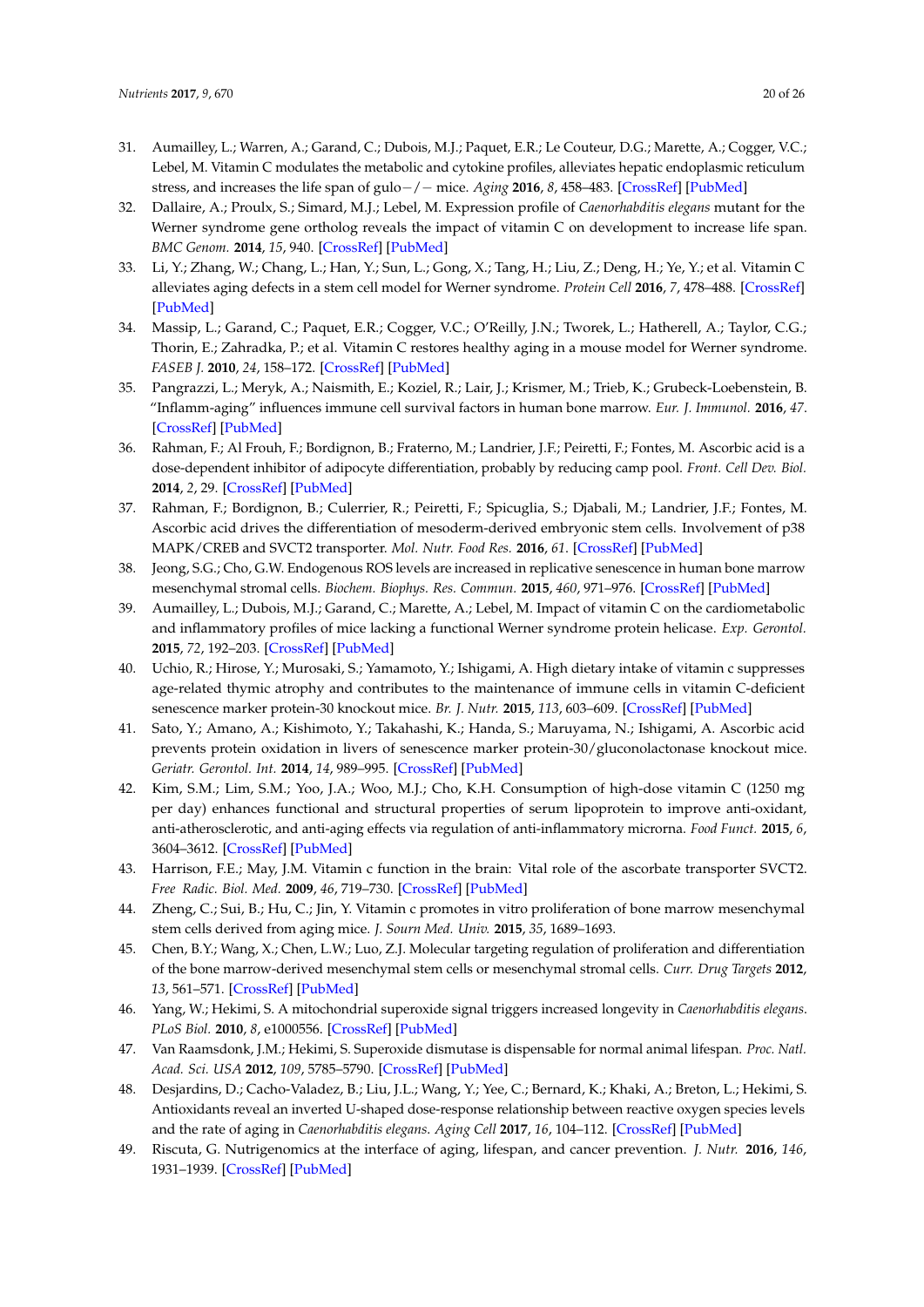- <span id="page-20-24"></span><span id="page-20-23"></span><span id="page-20-0"></span>50. Soysal, P.; Isik, A.T.; Carvalho, A.F.; Fernandes, B.S.; Solmi, M.; Schofield, P.; Veronese, N.; Stubbs, B. Oxidative stress and frailty: A systematic review and synthesis of the best evidence. *Maturitas* **2017**, *99*, 66–72. [\[CrossRef\]](http://dx.doi.org/10.1016/j.maturitas.2017.01.006) [\[PubMed\]](http://www.ncbi.nlm.nih.gov/pubmed/28364871)
- <span id="page-20-19"></span><span id="page-20-1"></span>51. Leelarungrayub, J.; Laskin, J.J.; Bloomer, R.J.; Pinkaew, D. Consumption of star fruit juice on pro-inflammatory markers and walking distance in the community dwelling elderly. *Arch. Gerontol. Geriatr.* **2016**, *64*, 6–12. [\[CrossRef\]](http://dx.doi.org/10.1016/j.archger.2015.12.001) [\[PubMed\]](http://www.ncbi.nlm.nih.gov/pubmed/26952371)
- <span id="page-20-2"></span>52. Leelarungrayub, J.; Yankai, A.; Pinkaew, D.; Puntumetakul, R.; Laskin, J.J.; Bloomer, R.J. A preliminary study on the effects of star fruit consumption on antioxidant and lipid status in elderly Thai individuals. *Clin. Interv. Aging* **2016**, *11*, 1183–1192. [\[CrossRef\]](http://dx.doi.org/10.2147/CIA.S110718) [\[PubMed\]](http://www.ncbi.nlm.nih.gov/pubmed/27621606)
- <span id="page-20-20"></span><span id="page-20-3"></span>53. Nualart, F.; Mack, L.; Garcia, A.; Cisternas, P.; Bongarzone, E.R.; Heitzer, M.; Jara, N.; Martinez, F.; Ferrada, L.; Espinoza, F.; et al. Vitamin C transporters, recycling and the bystander effect in the nervous system: SVCT2 versus gluts. *J. Stem Cell Res. Ther.* **2014**, *4*, 209. [\[CrossRef\]](http://dx.doi.org/10.4172/2157-7633.1000209) [\[PubMed\]](http://www.ncbi.nlm.nih.gov/pubmed/25110615)
- <span id="page-20-25"></span><span id="page-20-4"></span>54. Rice, M.E. Ascorbate regulation and its neuroprotective role in the brain. *Trends Neurosci.* **2000**, *23*, 209–216. [\[CrossRef\]](http://dx.doi.org/10.1016/S0166-2236(99)01543-X)
- <span id="page-20-21"></span><span id="page-20-5"></span>55. Lee, J.Y.; Chang, M.Y.; Park, C.H.; Kim, H.Y.; Kim, J.H.; Son, H.; Lee, Y.S.; Lee, S.H. Ascorbate-induced differentiation of embryonic cortical precursors into neurons and astrocytes. *J. Neurosci. Res.* **2003**, *73*, 156–165. [\[CrossRef\]](http://dx.doi.org/10.1002/jnr.10647) [\[PubMed\]](http://www.ncbi.nlm.nih.gov/pubmed/12836158)
- <span id="page-20-6"></span>56. Qiu, S.; Li, L.; Weeber, E.J.; May, J.M. Ascorbate transport by primary cultured neurons and its role in neuronal function and protection against excitotoxicity. *J. Neurosci. Res.* **2007**, *85*, 1046–1056. [\[CrossRef\]](http://dx.doi.org/10.1002/jnr.21204) [\[PubMed\]](http://www.ncbi.nlm.nih.gov/pubmed/17304569)
- <span id="page-20-7"></span>57. Harrison, F.E.; Bowman, G.L.; Polidori, M.C. Ascorbic acid and the brain: Rationale for the use against cognitive decline. *Nutrients* **2014**, *6*, 1752–1781. [\[CrossRef\]](http://dx.doi.org/10.3390/nu6041752) [\[PubMed\]](http://www.ncbi.nlm.nih.gov/pubmed/24763117)
- <span id="page-20-22"></span><span id="page-20-8"></span>58. Covarrubias-Pinto, A.; Acuna, A.I.; Beltran, F.A.; Torres-Diaz, L.; Castro, M.A. Old things new view: Ascorbic acid protects the brain in neurodegenerative disorders. *Int. J. Mol. Sci.* **2015**, *16*, 28194–28217. [\[CrossRef\]](http://dx.doi.org/10.3390/ijms161226095) [\[PubMed\]](http://www.ncbi.nlm.nih.gov/pubmed/26633354)
- <span id="page-20-9"></span>59. Feng, Y.; Wang, X. Antioxidant therapies for Alzheimer's disease. *Oxid. Med. Cell. Longev.* **2012**, *2012*, 472932. [\[CrossRef\]](http://dx.doi.org/10.1155/2012/472932) [\[PubMed\]](http://www.ncbi.nlm.nih.gov/pubmed/22888398)
- <span id="page-20-10"></span>60. Ientile, L.; De Pasquale, R.; Monacelli, F.; Odetti, P.; Traverso, N.; Cammarata, S.; Tabaton, M.; Dijk, B. Survival rate in patients affected by dementia followed by memory clinics (UVA) in Italy. *J. Alzheimers Dis.* **2013**, *36*, 303–309. [\[PubMed\]](http://www.ncbi.nlm.nih.gov/pubmed/23609761)
- <span id="page-20-11"></span>61. Yao, Y.; Chinnici, C.; Tang, H.; Trojanowski, J.Q.; Lee, V.M.; Pratico, D. Brain inflammation and oxidative stress in a transgenic mouse model of Alzheimer-like brain amyloidosis. *J. Neuroinflamm.* **2004**, *1*, 21. [\[CrossRef\]](http://dx.doi.org/10.1186/1742-2094-1-21) [\[PubMed\]](http://www.ncbi.nlm.nih.gov/pubmed/15500684)
- <span id="page-20-12"></span>62. Choudhry, F.; Howlett, D.R.; Richardson, J.C.; Francis, P.T.; Williams, R.J. Pro-oxidant diet enhances beta/gamma secretase-mediated APP processing in APP/PS1 transgenic mice. *Neurobiol. Aging* **2012**, *33*, 960–968. [\[CrossRef\]](http://dx.doi.org/10.1016/j.neurobiolaging.2010.07.008) [\[PubMed\]](http://www.ncbi.nlm.nih.gov/pubmed/20724034)
- <span id="page-20-13"></span>63. McGeer, P.L.; McGeer, E.G. The amyloid cascade-inflammatory hypothesis of Alzheimer disease: Implications for therapy. *Acta Neuropathol.* **2013**, *126*, 479–497. [\[CrossRef\]](http://dx.doi.org/10.1007/s00401-013-1177-7) [\[PubMed\]](http://www.ncbi.nlm.nih.gov/pubmed/24052108)
- <span id="page-20-14"></span>64. Apelt, J.; Bigl, M.; Wunderlich, P.; Schliebs, R. Aging-related increase in oxidative stress correlates with developmental pattern of beta-secretase activity and beta-amyloid plaque formation in transgenic Tg2576 mice with Alzheimer-like pathology. *Int. J. Dev. Neurosci. Off. J. Int. Soc. Dev. Neurosci.* **2004**, *22*, 475–484. [\[CrossRef\]](http://dx.doi.org/10.1016/j.ijdevneu.2004.07.006) [\[PubMed\]](http://www.ncbi.nlm.nih.gov/pubmed/15465277)
- <span id="page-20-15"></span>65. Sanmartin, C.D.; Adasme, T.; Hidalgo, C.; Paula-Lima, A.C. The antioxidant *N*-acetylcysteine prevents the mitochondrial fragmentation induced by soluble amyloid-beta peptide oligomers. *Neuro-Degener. Dis.* **2012**, *10*, 34–37. [\[CrossRef\]](http://dx.doi.org/10.1159/000334901) [\[PubMed\]](http://www.ncbi.nlm.nih.gov/pubmed/22286146)
- <span id="page-20-16"></span>66. Ma, T.; Hoeffer, C.A.; Wong, H.; Massaad, C.A.; Zhou, P.; Iadecola, C.; Murphy, M.P.; Pautler, R.G.; Klann, E. Amyloid beta-induced impairments in hippocampal synaptic plasticity are rescued by decreasing mitochondrial superoxide. *J. Neurosci. Off. J. Soc. Neurosci.* **2011**, *31*, 5589–5595. [\[CrossRef\]](http://dx.doi.org/10.1523/JNEUROSCI.6566-10.2011) [\[PubMed\]](http://www.ncbi.nlm.nih.gov/pubmed/21490199)
- <span id="page-20-17"></span>67. Bloom, G.S. Amyloid-beta and tau: The trigger and bullet in Alzheimer disease pathogenesis. *JAMA Neurol.* **2014**, *71*, 505–508. [\[CrossRef\]](http://dx.doi.org/10.1001/jamaneurol.2013.5847) [\[PubMed\]](http://www.ncbi.nlm.nih.gov/pubmed/24493463)
- <span id="page-20-18"></span>68. Moreira, P.I.; Santos, M.S.; Oliveira, C.R. Alzheimer's disease: A lesson from mitochondrial dysfunction. *Antioxid. Redox Signal.* **2007**, *9*, 1621–1630. [\[CrossRef\]](http://dx.doi.org/10.1089/ars.2007.1703) [\[PubMed\]](http://www.ncbi.nlm.nih.gov/pubmed/17678440)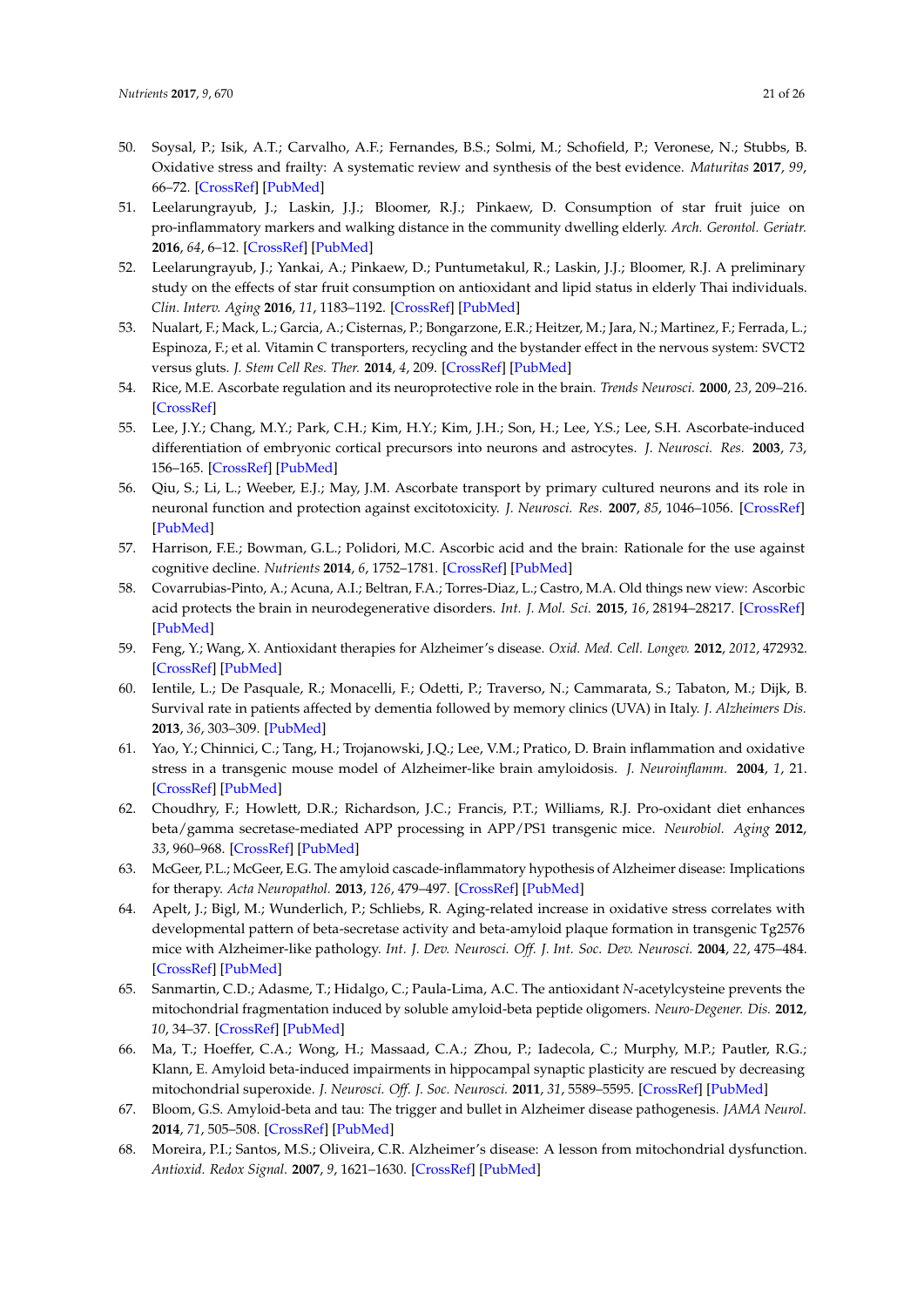- <span id="page-21-22"></span><span id="page-21-21"></span><span id="page-21-19"></span><span id="page-21-0"></span>69. Murakami, K.; Shimizu, T. Cytoplasmic superoxide radical: A possible contributing factor to intracellular abeta oligomerization in Alzheimer disease. *Commun. Integr. Biol.* **2012**, *5*, 255–258. [\[CrossRef\]](http://dx.doi.org/10.4161/cib.19548) [\[PubMed\]](http://www.ncbi.nlm.nih.gov/pubmed/22896786)
- <span id="page-21-1"></span>70. Bush, A.I.; Masters, C.L.; Tanzi, R.E. Copper, beta-amyloid, and Alzheimer's disease: Tapping a sensitive connection. *Proc. Natl. Acad. Sci. USA* **2003**, *100*, 11193–11194. [\[CrossRef\]](http://dx.doi.org/10.1073/pnas.2135061100) [\[PubMed\]](http://www.ncbi.nlm.nih.gov/pubmed/14506299)
- <span id="page-21-23"></span><span id="page-21-20"></span><span id="page-21-2"></span>71. Bush, A.I.; Curtain, C.C. Twenty years of metallo-neurobiology: Where to now? *Eur. Biophys. J. EBJ* **2008**, *37*, 241–245. [\[CrossRef\]](http://dx.doi.org/10.1007/s00249-007-0228-1) [\[PubMed\]](http://www.ncbi.nlm.nih.gov/pubmed/17994233)
- <span id="page-21-3"></span>72. Jomova, K.; Vondrakova, D.; Lawson, M.; Valko, M. Metals, oxidative stress and neurodegenerative disorders. *Mol. Cell. Biochem.* **2010**, *345*, 91–104. [\[CrossRef\]](http://dx.doi.org/10.1007/s11010-010-0563-x) [\[PubMed\]](http://www.ncbi.nlm.nih.gov/pubmed/20730621)
- <span id="page-21-12"></span><span id="page-21-4"></span>73. Monacelli, F.; Borghi, R.; Pacini, D.; Serrati, C.; Traverso, N.; Odetti, P. Pentosidine determination in CSF: A potential biomarker of Alzheimer's disease? *Clin. Chem. Lab. Med.* **2014**, *52*, 117–120. [\[CrossRef\]](http://dx.doi.org/10.1515/cclm-2012-0829) [\[PubMed\]](http://www.ncbi.nlm.nih.gov/pubmed/23612599)
- <span id="page-21-13"></span><span id="page-21-5"></span>74. Butterfield, D.A.; Reed, T.; Newman, S.F.; Sultana, R. Roles of amyloid beta-peptide-associated oxidative stress and brain protein modifications in the pathogenesis of Alzheimer's disease and mild cognitive impairment. *Free Radic. Biol. Med.* **2007**, *43*, 658–677. [\[CrossRef\]](http://dx.doi.org/10.1016/j.freeradbiomed.2007.05.037) [\[PubMed\]](http://www.ncbi.nlm.nih.gov/pubmed/17664130)
- <span id="page-21-14"></span><span id="page-21-6"></span>75. Polidori, M.C.; Mecocci, P. Plasma susceptibility to free radical-induced antioxidant consumption and lipid peroxidation is increased in very old subjects with Alzheimer disease. *J. Alzheimers Dis.* **2002**, *4*, 517–522. [\[CrossRef\]](http://dx.doi.org/10.3233/JAD-2002-4608) [\[PubMed\]](http://www.ncbi.nlm.nih.gov/pubmed/12629261)
- <span id="page-21-7"></span>76. Schipper, H.M.; Cisse, S.; Stopa, E.G. Expression of heme oxygenase-1 in the senescent and Alzheimer-diseased brain. *Ann. Neurol.* **1995**, *37*, 758–768. [\[CrossRef\]](http://dx.doi.org/10.1002/ana.410370609) [\[PubMed\]](http://www.ncbi.nlm.nih.gov/pubmed/7778849)
- <span id="page-21-8"></span>77. Ischiropoulos, H. Biological tyrosine nitration: A pathophysiological function of nitric oxide and reactive oxygen species. *Arch. Biochem. Biophys.* **1998**, *356*, 1–11. [\[CrossRef\]](http://dx.doi.org/10.1006/abbi.1998.0755) [\[PubMed\]](http://www.ncbi.nlm.nih.gov/pubmed/9681984)
- <span id="page-21-15"></span><span id="page-21-9"></span>78. Garcia-Krauss, A.; Ferrada, L.; Astuya, A.; Salazar, K.; Cisternas, P.; Martinez, F.; Ramirez, E.; Nualart, F. Dehydroascorbic acid promotes cell death in neurons under oxidative stress: A protective role for astrocytes. *Mol. Neurobiol.* **2016**, *53*, 5847–5863. [\[CrossRef\]](http://dx.doi.org/10.1007/s12035-015-9497-3) [\[PubMed\]](http://www.ncbi.nlm.nih.gov/pubmed/26497038)
- <span id="page-21-16"></span><span id="page-21-10"></span>79. May, J.M. Vitamin c transport and its role in the central nervous system. *Sub-Cell. Biochem.* **2012**, *56*, 85–103.
- <span id="page-21-17"></span><span id="page-21-11"></span>80. Sultana, R.; Mecocci, P.; Mangialasche, F.; Cecchetti, R.; Baglioni, M.; Butterfield, D.A. Increased protein and lipid oxidative damage in mitochondria isolated from lymphocytes from patients with Alzheimer's disease: Insights into the role of oxidative stress in Alzheimer's disease and initial investigations into a potential biomarker for this dementing disorder. *J. Alzheimers Dis.* **2011**, *24*, 77–84. [\[PubMed\]](http://www.ncbi.nlm.nih.gov/pubmed/21383494)
- <span id="page-21-27"></span><span id="page-21-18"></span>81. Dixit, S.; Bernardo, A.; Walker, J.M.; Kennard, J.A.; Kim, G.Y.; Kessler, E.S.; Harrison, F.E. Vitamin C deficiency in the brain impairs cognition, increases amyloid accumulation and deposition, and oxidative stress in APP/PSEN1 and normally aging mice. *ACS Chem. Neurosci.* **2015**, *6*, 570–581. [\[CrossRef\]](http://dx.doi.org/10.1021/cn500308h) [\[PubMed\]](http://www.ncbi.nlm.nih.gov/pubmed/25642732)
- <span id="page-21-28"></span>82. Parthasarathy, S.; Yoo, B.; McElheny, D.; Tay, W.; Ishii, Y. Capturing a reactive state of amyloid aggregates: Nmr-based characterization of copper-bound Alzheimer disease amyloid beta-fibrils in a redox cycle. *J. Biol. Chem.* **2014**, *289*, 9998–10010. [\[CrossRef\]](http://dx.doi.org/10.1074/jbc.M113.511345) [\[PubMed\]](http://www.ncbi.nlm.nih.gov/pubmed/24523414)
- <span id="page-21-29"></span>83. Berger, T.M.; Polidori, M.C.; Dabbagh, A.; Evans, P.J.; Halliwell, B.; Morrow, J.D.; Roberts, L.J., II; Frei, B. Antioxidant activity of vitamin C in iron-overloaded human plasma. *J. Biol. Chem.* **1997**, *272*, 15656–15660. [\[CrossRef\]](http://dx.doi.org/10.1074/jbc.272.25.15656) [\[PubMed\]](http://www.ncbi.nlm.nih.gov/pubmed/9188455)
- <span id="page-21-30"></span>84. Sil, S.; Ghosh, T.; Gupta, P.; Ghosh, R.; Kabir, S.N.; Roy, A. Dual role of vitamin C on the neuroinflammation mediated neurodegeneration and memory impairments in colchicine induced rat model of Alzheimer disease. *J. Mol. Neurosci. MN* **2016**, *60*, 421–435. [\[CrossRef\]](http://dx.doi.org/10.1007/s12031-016-0817-5) [\[PubMed\]](http://www.ncbi.nlm.nih.gov/pubmed/27665568)
- <span id="page-21-25"></span>85. Harrison, F.E.; Hosseini, A.H.; McDonald, M.P.; May, J.M. Vitamin C reduces spatial learning deficits in middle-aged and very old APP/PSEN1 transgenic and wild-type mice. *Pharmacol. Biochem. Behav.* **2009**, *93*, 443–450. [\[CrossRef\]](http://dx.doi.org/10.1016/j.pbb.2009.06.006) [\[PubMed\]](http://www.ncbi.nlm.nih.gov/pubmed/19539642)
- <span id="page-21-26"></span>86. Huang, J.; May, J.M. Ascorbic acid protects SH-SY5Y neuroblastoma cells from apoptosis and death induced by beta-amyloid. *Brain Res.* **2006**, *1097*, 52–58. [\[CrossRef\]](http://dx.doi.org/10.1016/j.brainres.2006.04.047) [\[PubMed\]](http://www.ncbi.nlm.nih.gov/pubmed/16725131)
- <span id="page-21-31"></span>87. Ahmad, A.; Shah, S.A.; Badshah, H.; Kim, M.J.; Ali, T.; Yoon, G.H.; Kim, T.H.; Abid, N.B.; Rehman, S.U.; Khan, S.; et al. Neuroprotection by vitamin c against ethanol-induced neuroinflammation associated neurodegeneration in the developing rat brain. *CNS Neurol. Disord. Drug Targets* **2016**, *15*, 360–370. [\[CrossRef\]](http://dx.doi.org/10.2174/1871527315666151110130139) [\[PubMed\]](http://www.ncbi.nlm.nih.gov/pubmed/26831257)
- <span id="page-21-24"></span>88. Ballaz, S.; Morales, I.; Rodriguez, M.; Obeso, J.A. Ascorbate prevents cell death from prolonged exposure to glutamate in an in vitro model of human dopaminergic neurons. *J. Neurosci. Res.* **2013**, *91*, 1609–1617. [\[CrossRef\]](http://dx.doi.org/10.1002/jnr.23276) [\[PubMed\]](http://www.ncbi.nlm.nih.gov/pubmed/23996657)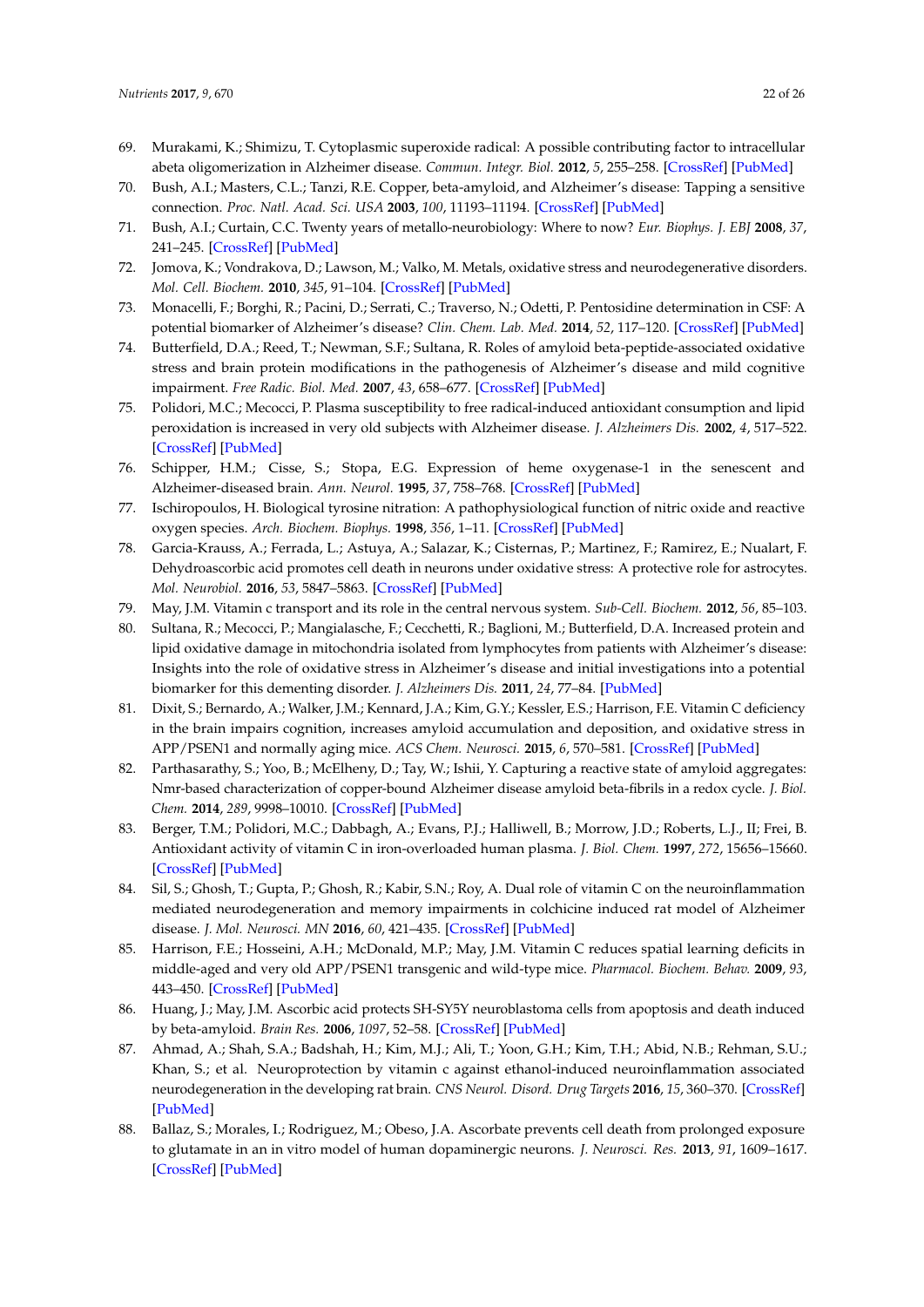- <span id="page-22-18"></span><span id="page-22-7"></span><span id="page-22-6"></span><span id="page-22-5"></span><span id="page-22-4"></span><span id="page-22-3"></span><span id="page-22-2"></span><span id="page-22-1"></span><span id="page-22-0"></span>89. Chan, S.; Kantham, S.; Rao, V.M.; Palanivelu, M.K.; Pham, H.L.; Shaw, P.N.; McGeary, R.P.; Ross, B.P. Metal chelation, radical scavenging and inhibition of abeta(4)(2) fibrillation by food constituents in relation to Alzheimer's disease. *Food Chem.* **2016**, *199*, 185–194. [\[CrossRef\]](http://dx.doi.org/10.1016/j.foodchem.2015.11.118) [\[PubMed\]](http://www.ncbi.nlm.nih.gov/pubmed/26775960)
- <span id="page-22-21"></span>90. Polidori, M.C.; Pientka, L.; Mecocci, P. A review of the major vascular risk factors related to Alzheimer's disease. *J. Alzheimers Dis.* **2012**, *32*, 521–530. [\[PubMed\]](http://www.ncbi.nlm.nih.gov/pubmed/22836188)
- <span id="page-22-20"></span>91. Murakami, K.; Murata, N.; Ozawa, Y.; Kinoshita, N.; Irie, K.; Shirasawa, T.; Shimizu, T. Vitamin c restores behavioral deficits and amyloid-beta oligomerization without affecting plaque formation in a mouse model of Alzheimer's disease. *J. Alzheimers Dis.* **2011**, *26*, 7–18. [\[PubMed\]](http://www.ncbi.nlm.nih.gov/pubmed/21558647)
- <span id="page-22-19"></span>92. Hauss-Wegrzyniak, B.; Wenk, G.L. Beta-amyloid deposition in the brains of rats chronically infused with thiorphan or lipopolysaccharide: The role of ascorbic acid in the vehicle. *Neurosci. Lett.* **2002**, *322*, 75–78. [\[CrossRef\]](http://dx.doi.org/10.1016/S0304-3940(02)00087-3)
- <span id="page-22-23"></span>93. Deane, R.; Bell, R.D.; Sagare, A.; Zlokovic, B.V. Clearance of amyloid-beta peptide across the blood-brain barrier: Implication for therapies in Alzheimer's disease. *CNS Neurol. Disord. Drug Targets* **2009**, *8*, 16–30. [\[CrossRef\]](http://dx.doi.org/10.2174/187152709787601867) [\[PubMed\]](http://www.ncbi.nlm.nih.gov/pubmed/19275634)
- <span id="page-22-22"></span>94. Dede, D.S.; Yavuz, B.; Yavuz, B.B.; Cankurtaran, M.; Halil, M.; Ulger, Z.; Cankurtaran, E.S.; Aytemir, K.; Kabakci, G.; Ariogul, S. Assessment of endothelial function in Alzheimer's disease: Is Alzheimer's disease a vascular disease? *J. Am. Geriatr. Soc.* **2007**, *55*, 1613–1617. [\[CrossRef\]](http://dx.doi.org/10.1111/j.1532-5415.2007.01378.x) [\[PubMed\]](http://www.ncbi.nlm.nih.gov/pubmed/17711428)
- <span id="page-22-24"></span>95. Lam, V.; Hackett, M.; Takechi, R. Antioxidants and dementia risk: Consideration through a cerebrovascular perspective. *Nutrients* **2016**, *8*, 828. [\[CrossRef\]](http://dx.doi.org/10.3390/nu8120828) [\[PubMed\]](http://www.ncbi.nlm.nih.gov/pubmed/27999412)
- <span id="page-22-25"></span>96. Sarkar, S.; Mukherjee, A.; Swarnakar, S.; Das, N. Nanocapsulated ascorbic acid in combating cerebral ischemia reperfusion-induced oxidative injury in rat brain. *Curr. Alzheimer Res.* **2016**, *13*, 1363–1373. [\[CrossRef\]](http://dx.doi.org/10.2174/1567205013666160625082839) [\[PubMed\]](http://www.ncbi.nlm.nih.gov/pubmed/27357647)
- <span id="page-22-8"></span>97. Dringen, R.; Kussmaul, L.; Gutterer, J.M.; Hirrlinger, J.; Hamprecht, B. The glutathione system of peroxide detoxification is less efficient in neurons than in astroglial cells. *J. Neurochem.* **1999**, *72*, 2523–2530. [\[CrossRef\]](http://dx.doi.org/10.1046/j.1471-4159.1999.0722523.x) [\[PubMed\]](http://www.ncbi.nlm.nih.gov/pubmed/10349863)
- <span id="page-22-9"></span>98. Rohl, C.; Armbrust, E.; Herbst, E.; Jess, A.; Gulden, M.; Maser, E.; Rimbach, G.; Bosch-Saadatmandi, C. Mechanisms involved in the modulation of astroglial resistance to oxidative stress induced by activated microglia: Antioxidative systems, peroxide elimination, radical generation, lipid peroxidation. *Neurotox. Res.* **2010**, *17*, 317–331. [\[CrossRef\]](http://dx.doi.org/10.1007/s12640-009-9108-z) [\[PubMed\]](http://www.ncbi.nlm.nih.gov/pubmed/19763738)
- <span id="page-22-10"></span>99. Heo, J.H.; Hyon, L.; Lee, K.M. The possible role of antioxidant vitamin C in Alzheimer's disease treatment and prevention. *Am. J. Alzheimers Dis. Other Dement.* **2013**, *28*, 120–125. [\[CrossRef\]](http://dx.doi.org/10.1177/1533317512473193) [\[PubMed\]](http://www.ncbi.nlm.nih.gov/pubmed/23307795)
- <span id="page-22-11"></span>100. Rosales-Corral, S.; Tan, D.X.; Reiter, R.J.; Valdivia-Velazquez, M.; Martinez-Barboza, G.; Acosta-Martinez, J.P.; Ortiz, G.G. Orally administered melatonin reduces oxidative stress and proinflammatory cytokines induced by amyloid-beta peptide in rat brain: A comparative, in vivo study versus vitamin C and E. *J. Pineal Res.* **2003**, *35*, 80–84. [\[CrossRef\]](http://dx.doi.org/10.1034/j.1600-079X.2003.00057.x) [\[PubMed\]](http://www.ncbi.nlm.nih.gov/pubmed/12887649)
- <span id="page-22-12"></span>101. Dhingra, D.; Parle, M.; Kulkarni, S.K. Comparative brain cholinesterase-inhibiting activity of *Glycyrrhiza glabra*, *Myristica fragrans*, ascorbic acid, and metrifonate in mice. *J. Med. Food* **2006**, *9*, 281–283. [\[CrossRef\]](http://dx.doi.org/10.1089/jmf.2006.9.281) [\[PubMed\]](http://www.ncbi.nlm.nih.gov/pubmed/16822217)
- <span id="page-22-13"></span>102. Kuo, C.H.; Hata, F.; Yoshida, H.; Yamatodani, A.; Wada, H. Effect of ascorbic acid on release of acetylcholine from synaptic vesicles prepared from different species of animals and release of noradrenaline from synaptic vesicles of rat brain. *Life Sci.* **1979**, *24*, 911–915. [\[CrossRef\]](http://dx.doi.org/10.1016/0024-3205(79)90341-2)
- <span id="page-22-14"></span>103. Cheng, F.; Cappai, R.; Ciccotosto, G.D.; Svensson, G.; Multhaup, G.; Fransson, L.A.; Mani, K. Suppression of amyloid beta a11 antibody immunoreactivity by vitamin C: Possible role of heparan sulfate oligosaccharides derived from glypican-1 by ascorbate-induced, nitric oxide (no)-catalyzed degradation. *J. Biol. Chem.* **2011**, *286*, 27559–27572. [\[CrossRef\]](http://dx.doi.org/10.1074/jbc.M111.243345) [\[PubMed\]](http://www.ncbi.nlm.nih.gov/pubmed/21642435)
- <span id="page-22-15"></span>104. Jiang, D.; Li, X.; Liu, L.; Yagnik, G.B.; Zhou, F. Reaction rates and mechanism of the ascorbic acid oxidation by molecular oxygen facilitated by cu(II)-containing amyloid-beta complexes and aggregates. *J. Phys. Chem. B* **2010**, *114*, 4896–4903. [\[CrossRef\]](http://dx.doi.org/10.1021/jp9095375) [\[PubMed\]](http://www.ncbi.nlm.nih.gov/pubmed/20302320)
- <span id="page-22-16"></span>105. Chambial, S.; Dwivedi, S.; Shukla, K.K.; John, P.J.; Sharma, P. Vitamin c in disease prevention and cure: An overview. *Indian J. Clin. Biochem. IJCB* **2013**, *28*, 314–328. [\[CrossRef\]](http://dx.doi.org/10.1007/s12291-013-0375-3) [\[PubMed\]](http://www.ncbi.nlm.nih.gov/pubmed/24426232)
- <span id="page-22-17"></span>106. Rahal, A.; Kumar, A.; Singh, V.; Yadav, B.; Tiwari, R.; Chakraborty, S.; Dhama, K. Oxidative stress, prooxidants, and antioxidants: The interplay. *BioMed Res. Int.* **2014**, *2014*, 761264. [\[CrossRef\]](http://dx.doi.org/10.1155/2014/761264) [\[PubMed\]](http://www.ncbi.nlm.nih.gov/pubmed/24587990)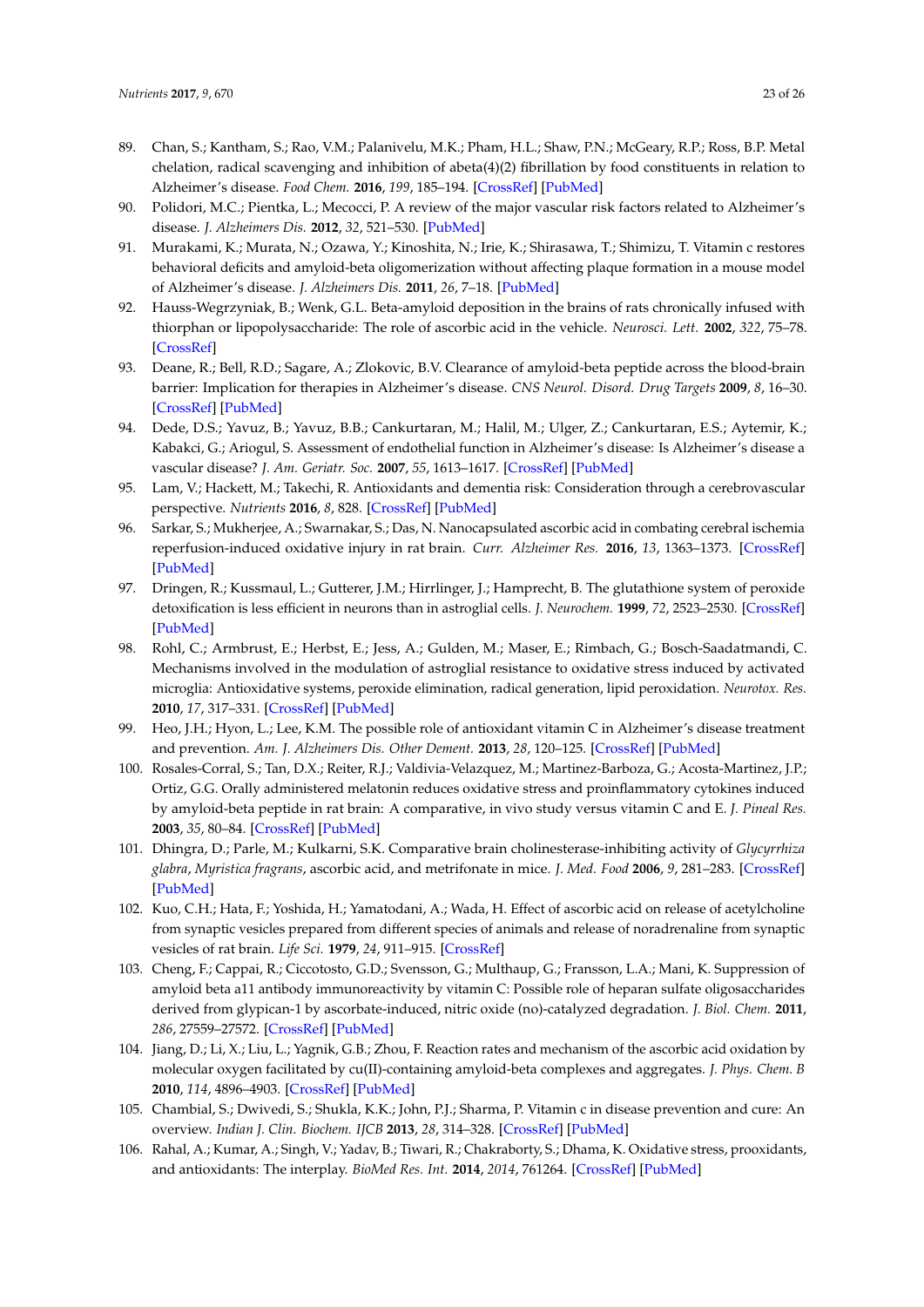- <span id="page-23-0"></span>107. Cheng, R.; Lin, B.; Lee, K.W.; Ortwerth, B.J. Similarity of the yellow chromophores isolated from human cataracts with those from ascorbic acid-modified calf lens proteins: Evidence for ascorbic acid glycation during cataract formation. *Biochim. Biophys. Acta* **2001**, *1537*, 14–26. [\[CrossRef\]](http://dx.doi.org/10.1016/S0925-4439(01)00051-5)
- <span id="page-23-1"></span>108. Carr, A.; Frei, B. Does vitamin c act as a pro-oxidant under physiological conditions? *FASEB J. Off. Publ. Fed. Am. Soc. Exp. Biol.* **1999**, *13*, 1007–1024.
- <span id="page-23-2"></span>109. Valko, M.; Morris, H.; Cronin, M.T. Metals, toxicity and oxidative stress. *Curr. Med. Chem.* **2005**, *12*, 1161–1208. [\[CrossRef\]](http://dx.doi.org/10.2174/0929867053764635) [\[PubMed\]](http://www.ncbi.nlm.nih.gov/pubmed/15892631)
- <span id="page-23-3"></span>110. Dikalov, S.I.; Vitek, M.P.; Mason, R.P. Cupric-amyloid beta peptide complex stimulates oxidation of ascorbate and generation of hydroxyl radical. *Free Radic. Biol. Med.* **2004**, *36*, 340–347. [\[CrossRef\]](http://dx.doi.org/10.1016/j.freeradbiomed.2003.11.004) [\[PubMed\]](http://www.ncbi.nlm.nih.gov/pubmed/15036353)
- <span id="page-23-4"></span>111. Shearer, J.; Szalai, V.A. The amyloid-beta peptide of Alzheimer's disease binds Cu(I) in a linear Bis-His coordination environment: Insight into a possible neuroprotective mechanism for the amyloid-beta peptide. *J. Am. Chem. Soc.* **2008**, *130*, 17826–17835. [\[CrossRef\]](http://dx.doi.org/10.1021/ja805940m) [\[PubMed\]](http://www.ncbi.nlm.nih.gov/pubmed/19035781)
- <span id="page-23-5"></span>112. Nadal, R.C.; Rigby, S.E.; Viles, J.H. Amyloid beta-Cu<sup>2+</sup> complexes in both monomeric and fibrillar forms do not generate H2O<sup>2</sup> catalytically but quench hydroxyl radicals. *Biochemistry* **2008**, *47*, 11653–11664. [\[CrossRef\]](http://dx.doi.org/10.1021/bi8011093) [\[PubMed\]](http://www.ncbi.nlm.nih.gov/pubmed/18847222)
- <span id="page-23-6"></span>113. Huang, Y.N.; Lai, C.C.; Chiu, C.T.; Lin, J.J.; Wang, J.Y. L-ascorbate attenuates the endotoxin-induced production of inflammatory mediators by inhibiting MAPK activation and NF-kappaB translocation in cortical neurons/glia Cocultures. *PloS ONE* **2014**, *9*, e97276.
- <span id="page-23-7"></span>114. Kook, S.Y.; Lee, K.M.; Kim, Y.; Cha, M.Y.; Kang, S.; Baik, S.H.; Lee, H.; Park, R.; Mook-Jung, I. High-dose of vitamin c supplementation reduces amyloid plaque burden and ameliorates pathological changes in the brain of 5XFAD mice. *Cell Death Dis.* **2014**, *5*, e1083. [\[CrossRef\]](http://dx.doi.org/10.1038/cddis.2014.26) [\[PubMed\]](http://www.ncbi.nlm.nih.gov/pubmed/24577081)
- <span id="page-23-8"></span>115. Polidori, M.C.; Ruggiero, C.; Croce, M.F.; Raichi, T.; Mangialasche, F.; Cecchetti, R.; Pelini, L.; Paolacci, L.; Ercolani, S.; Mecocci, P. Association of increased carotid intima-media thickness and lower plasma levels of vitamin C and vitamin E in old age subjects: Implications for Alzheimer's disease. *J. Neural Transm.* **2015**, *122*, 523–530. [\[CrossRef\]](http://dx.doi.org/10.1007/s00702-014-1357-1) [\[PubMed\]](http://www.ncbi.nlm.nih.gov/pubmed/25585970)
- <span id="page-23-9"></span>116. Bomboi, G.; Castello, L.; Cosentino, F.; Giubilei, F.; Orzi, F.; Volpe, M. Alzheimer's disease and endothelial dysfunction. *Neurol. Sci. Off. J. Ital. Neurol. Soc. Ital. Soc. Clin. Neurophysiol.* **2010**, *31*, 1–8. [\[CrossRef\]](http://dx.doi.org/10.1007/s10072-009-0151-6) [\[PubMed\]](http://www.ncbi.nlm.nih.gov/pubmed/19838624)
- <span id="page-23-16"></span>117. May, J.M.; Qu, Z.C. Ascorbic acid prevents increased endothelial permeability caused by oxidized low density lipoprotein. *Free Radic. Res.* **2010**, *44*, 1359–1368. [\[CrossRef\]](http://dx.doi.org/10.3109/10715762.2010.508496) [\[PubMed\]](http://www.ncbi.nlm.nih.gov/pubmed/20815791)
- 118. May, J.M.; Harrison, F.E. Role of vitamin C in the function of the vascular endothelium. *Antioxid. Redox Signal.* **2013**, *19*, 2068–2083. [\[CrossRef\]](http://dx.doi.org/10.1089/ars.2013.5205) [\[PubMed\]](http://www.ncbi.nlm.nih.gov/pubmed/23581713)
- <span id="page-23-10"></span>119. Polidori, M.C.; Pientka, L. Bridging the pathophysiology of Alzheimer's disease with vascular pathology: The feed-back, the feed-forward, and oxidative stress. *J. Alzheimers Dis.* **2012**, *28*, 1–9. [\[PubMed\]](http://www.ncbi.nlm.nih.gov/pubmed/22002788)
- <span id="page-23-11"></span>120. Miller, M.C.; Tavares, R.; Johanson, C.E.; Hovanesian, V.; Donahue, J.E.; Gonzalez, L.; Silverberg, G.D.; Stopa, E.G. Hippocampal rage immunoreactivity in early and advanced Alzheimer's disease. *Brain Res.* **2008**, *1230*, 273–280. [\[CrossRef\]](http://dx.doi.org/10.1016/j.brainres.2008.06.124) [\[PubMed\]](http://www.ncbi.nlm.nih.gov/pubmed/18657529)
- 121. Lin, J.L.; Huang, Y.H.; Shen, Y.C.; Huang, H.C.; Liu, P.H. Ascorbic acid prevents blood-brain barrier disruption and sensory deficit caused by sustained compression of primary somatosensory cortex. *J. Cereb. Blood Flow Metab. Off. J. Int. Soc. Cereb. Blood Flow Metab.* **2010**, *30*, 1121–1136. [\[CrossRef\]](http://dx.doi.org/10.1038/jcbfm.2009.277) [\[PubMed\]](http://www.ncbi.nlm.nih.gov/pubmed/20051973)
- <span id="page-23-12"></span>122. May, J.M.; Qu, Z.C. Nitric oxide mediates tightening of the endothelial barrier by ascorbic acid. *Biochem. Biophys. Res. Commun.* **2011**, *404*, 701–705. [\[CrossRef\]](http://dx.doi.org/10.1016/j.bbrc.2010.12.046) [\[PubMed\]](http://www.ncbi.nlm.nih.gov/pubmed/21156160)
- <span id="page-23-13"></span>123. Scuteri, A.; Tesauro, M.; Appolloni, S.; Preziosi, F.; Brancati, A.M.; Volpe, M. Arterial stiffness as an independent predictor of longitudinal changes in cognitive function in the older individual. *J. Hypertens.* **2007**, *25*, 1035–1040. [\[CrossRef\]](http://dx.doi.org/10.1097/HJH.0b013e3280895b55) [\[PubMed\]](http://www.ncbi.nlm.nih.gov/pubmed/17414668)
- <span id="page-23-14"></span>124. Ellingsen, I.; Seljeflot, I.; Arnesen, H.; Tonstad, S. Vitamin C consumption is associated with less progression in carotid intima media thickness in elderly men: A 3-year intervention study. *Nutr. Metab. Cardiovasc. Dis. NMCD* **2009**, *19*, 8–14. [\[CrossRef\]](http://dx.doi.org/10.1016/j.numecd.2008.01.006) [\[PubMed\]](http://www.ncbi.nlm.nih.gov/pubmed/18472409)
- <span id="page-23-15"></span>125. Donahue, J.E.; Flaherty, S.L.; Johanson, C.E.; Duncan, J.A., III; Silverberg, G.D.; Miller, M.C.; Tavares, R.; Yang, W.; Wu, Q.; Sabo, E.; et al. Rage, lrp-1, and amyloid-beta protein in Alzheimer's disease. *Acta Neuropathol.* **2006**, *112*, 405–415. [\[CrossRef\]](http://dx.doi.org/10.1007/s00401-006-0115-3) [\[PubMed\]](http://www.ncbi.nlm.nih.gov/pubmed/16865397)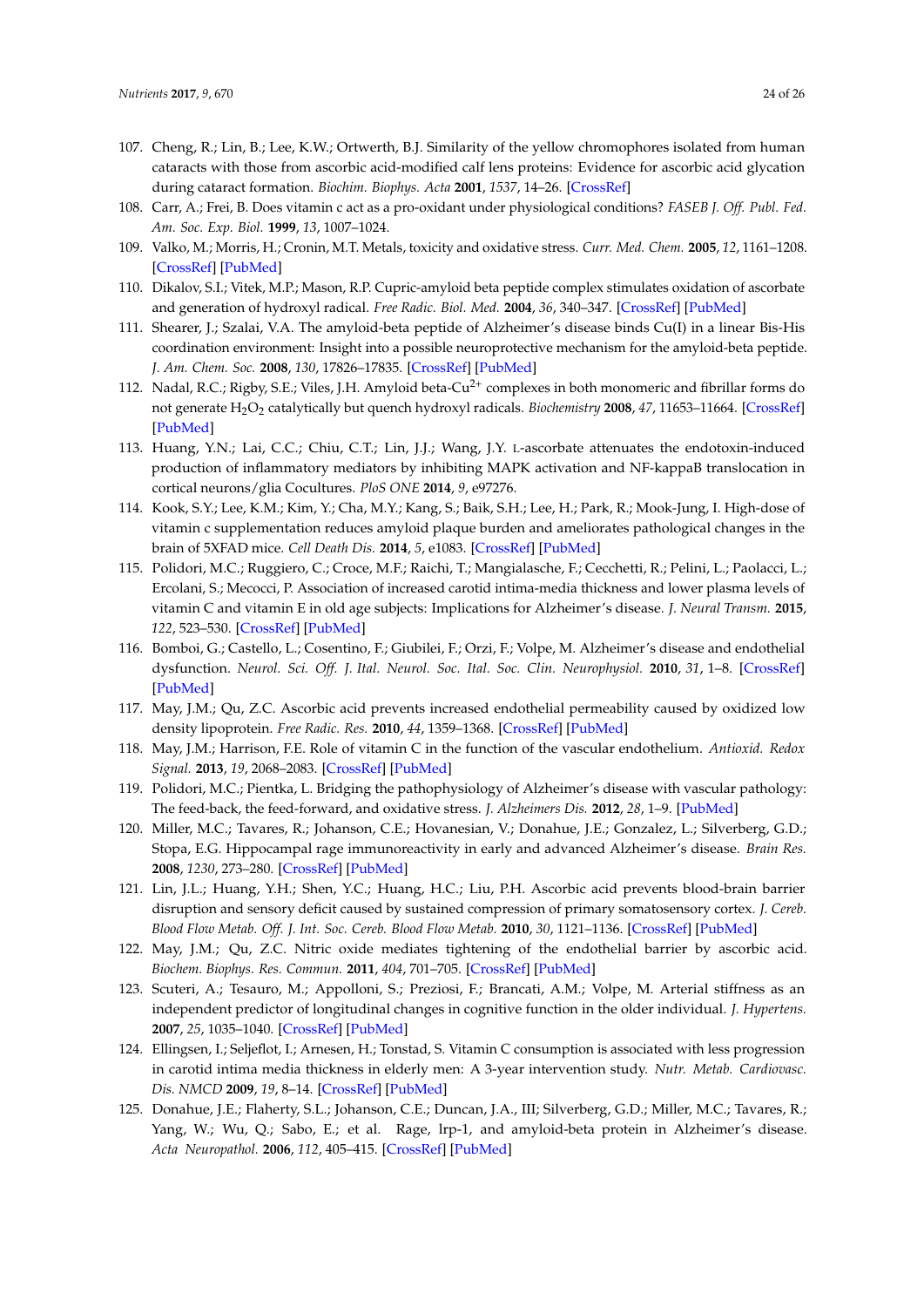- <span id="page-24-0"></span>126. Pleiner, J.; Schaller, G.; Mittermayer, F.; Marsik, C.; MacAllister, R.J.; Kapiotis, S.; Ziegler, S.; Ferlitsch, A.; Wolzt, M. Intra-arterial vitamin C prevents endothelial dysfunction caused by ischemia-reperfusion. *Atherosclerosis* **2008**, *197*, 383–391. [\[CrossRef\]](http://dx.doi.org/10.1016/j.atherosclerosis.2007.06.011) [\[PubMed\]](http://www.ncbi.nlm.nih.gov/pubmed/17645881)
- <span id="page-24-1"></span>127. Scorza, G.; Pietraforte, D.; Minetti, M. Role of ascorbate and protein thiols in the release of nitric oxide from *S*-nitroso-albumin and *S*-nitroso-glutathione in human plasma. *Free Radic. Biol. Med.* **1997**, *22*, 633–642. [\[CrossRef\]](http://dx.doi.org/10.1016/S0891-5849(96)00378-4)
- <span id="page-24-2"></span>128. Allahtavakoli, M.; Amin, F.; Esmaeeli-Nadimi, A.; Shamsizadeh, A.; Kazemi-Arababadi, M.; Kennedy, D. Ascorbic acid reduces the adverse effects of delayed administration of tissue plasminogen activator in a rat stroke model. *Basic Clin. Pharmacol. Toxicol.* **2015**, *117*, 335–339. [\[CrossRef\]](http://dx.doi.org/10.1111/bcpt.12413) [\[PubMed\]](http://www.ncbi.nlm.nih.gov/pubmed/25899606)
- <span id="page-24-3"></span>129. Song, J.; Park, J.; Kim, J.H.; Choi, J.Y.; Kim, J.Y.; Lee, K.M.; Lee, J.E. Dehydroascorbic acid attenuates ischemic brain edema and neurotoxicity in cerebral ischemia: An in vivo study. *Exp. Neurobiol.* **2015**, *24*, 41–54. [\[CrossRef\]](http://dx.doi.org/10.5607/en.2015.24.1.41) [\[PubMed\]](http://www.ncbi.nlm.nih.gov/pubmed/25792869)
- <span id="page-24-4"></span>130. Allen, C.L.; Bayraktutan, U. Antioxidants attenuate hyperglycaemia-mediated brain endothelial cell dysfunction and blood-brain barrier hyperpermeability. *Diabetes Obes. Metab.* **2009**, *11*, 480–490. [\[CrossRef\]](http://dx.doi.org/10.1111/j.1463-1326.2008.00987.x) [\[PubMed\]](http://www.ncbi.nlm.nih.gov/pubmed/19236439)
- <span id="page-24-5"></span>131. Bowman, G.L. Ascorbic acid, cognitive function, and Alzheimer's disease: A current review and future direction. *BioFactors* **2012**, *38*, 114–122. [\[CrossRef\]](http://dx.doi.org/10.1002/biof.1002) [\[PubMed\]](http://www.ncbi.nlm.nih.gov/pubmed/22419527)
- 132. Bowman, G.L.; Dodge, H.; Frei, B.; Calabrese, C.; Oken, B.S.; Kaye, J.A.; Quinn, J.F. Ascorbic acid and rates of cognitive decline in Alzheimer's disease. *J. Alzheimers Dis.* **2009**, *16*, 93–98. [\[CrossRef\]](http://dx.doi.org/10.3233/JAD-2009-0923) [\[PubMed\]](http://www.ncbi.nlm.nih.gov/pubmed/19158425)
- <span id="page-24-6"></span>133. Bowman, G.L.; Kaye, J.A.; Moore, M.; Waichunas, D.; Carlson, N.E.; Quinn, J.F. Blood-brain barrier impairment in alzheimer disease: Stability and functional significance. *Neurology* **2007**, *68*, 1809–1814. [\[CrossRef\]](http://dx.doi.org/10.1212/01.wnl.0000262031.18018.1a) [\[PubMed\]](http://www.ncbi.nlm.nih.gov/pubmed/17515542)
- <span id="page-24-7"></span>134. Spector, R.; Johanson, C.E. Sustained choroid plexus function in human elderly and Alzheimer's disease patients. *Fluids Barriers CNS* **2013**, *10*, 28. [\[CrossRef\]](http://dx.doi.org/10.1186/2045-8118-10-28) [\[PubMed\]](http://www.ncbi.nlm.nih.gov/pubmed/24059870)
- <span id="page-24-8"></span>135. Charlton, K.E.; Rabinowitz, T.L.; Geffen, L.N.; Dhansay, M.A. Lowered plasma vitamin C, but not vitamin E, concentrations in dementia patients. *J. Nutr. Health Aging* **2004**, *8*, 99–107. [\[PubMed\]](http://www.ncbi.nlm.nih.gov/pubmed/14978605)
- <span id="page-24-9"></span>136. Rinaldi, P.; Polidori, M.C.; Metastasio, A.; Mariani, E.; Mattioli, P.; Cherubini, A.; Catani, M.; Cecchetti, R.; Senin, U.; Mecocci, P. Plasma antioxidants are similarly depleted in mild cognitive impairment and in Alzheimer's disease. *Neurobiol. Aging* **2003**, *24*, 915–919. [\[CrossRef\]](http://dx.doi.org/10.1016/S0197-4580(03)00031-9)
- <span id="page-24-10"></span>137. Morris, M.C.; Beckett, L.A.; Scherr, P.A.; Hebert, L.E.; Bennett, D.A.; Field, T.S.; Evans, D.A. Vitamin E and vitamin C supplement use and risk of incident Alzheimer disease. *Alzheimer Dis. Assoc. Disord.* **1998**, *12*, 121–126. [\[CrossRef\]](http://dx.doi.org/10.1097/00002093-199809000-00001) [\[PubMed\]](http://www.ncbi.nlm.nih.gov/pubmed/9772012)
- <span id="page-24-11"></span>138. Zandi, P.P.; Anthony, J.C.; Khachaturian, A.S.; Stone, S.V.; Gustafson, D.; Tschanz, J.T.; Norton, M.C.; Welsh-Bohmer, K.A.; Breitner, J.C.; Cache County Study, G. Reduced risk of Alzheimer disease in users of antioxidant vitamin supplements: The cache county study. *Arch. Neurol.* **2004**, *61*, 82–88. [\[CrossRef\]](http://dx.doi.org/10.1001/archneur.61.1.82) [\[PubMed\]](http://www.ncbi.nlm.nih.gov/pubmed/14732624)
- <span id="page-24-12"></span>139. Devore, E.E.; Kang, J.H.; Stampfer, M.J.; Grodstein, F. The association of antioxidants and cognition in the nurses' health study. *Am. J. Epidemiol.* **2013**, *177*, 33–41. [\[CrossRef\]](http://dx.doi.org/10.1093/aje/kws202) [\[PubMed\]](http://www.ncbi.nlm.nih.gov/pubmed/23221724)
- <span id="page-24-13"></span>140. Engelhart, M.J.; Geerlings, M.I.; Ruitenberg, A.; van Swieten, J.C.; Hofman, A.; Witteman, J.C.; Breteler, M.M. Dietary intake of antioxidants and risk of Alzheimer disease. *JAMA* **2002**, *287*, 3223–3229. [\[CrossRef\]](http://dx.doi.org/10.1001/jama.287.24.3223) [\[PubMed\]](http://www.ncbi.nlm.nih.gov/pubmed/12076218)
- <span id="page-24-14"></span>141. Quinn, J.; Suh, J.; Moore, M.M.; Kaye, J.; Frei, B. Antioxidants in Alzheimer's disease-vitamin c delivery to a demanding brain. *J. Alzheimers Dis.* **2003**, *5*, 309–313. [\[CrossRef\]](http://dx.doi.org/10.3233/JAD-2003-5406) [\[PubMed\]](http://www.ncbi.nlm.nih.gov/pubmed/14624026)
- <span id="page-24-15"></span>142. Fillenbaum, G.G.; Kuchibhatla, M.N.; Hanlon, J.T.; Artz, M.B.; Pieper, C.F.; Schmader, K.E.; Dysken, M.W.; Gray, S.L. Dementia and Alzheimer's disease in community-dwelling elders taking vitamin C and/or vitamin E. *Ann. Pharmacother.* **2005**, *39*, 2009–2014. [\[CrossRef\]](http://dx.doi.org/10.1345/aph.1G280) [\[PubMed\]](http://www.ncbi.nlm.nih.gov/pubmed/16227448)
- <span id="page-24-16"></span>143. Harrison, F.E. A critical review of vitamin C for the prevention of age-related cognitive decline and Alzheimer's disease. *J. Alzheimers Dis.* **2012**, *29*, 711–726. [\[PubMed\]](http://www.ncbi.nlm.nih.gov/pubmed/22366772)
- <span id="page-24-17"></span>144. Emir, U.E.; Raatz, S.; McPherson, S.; Hodges, J.S.; Torkelson, C.; Tawfik, P.; White, T.; Terpstra, M. Noninvasive quantification of ascorbate and glutathione concentration in the elderly human brain. *NMR Biomed.* **2011**, *24*, 888–894. [\[CrossRef\]](http://dx.doi.org/10.1002/nbm.1646) [\[PubMed\]](http://www.ncbi.nlm.nih.gov/pubmed/21834011)